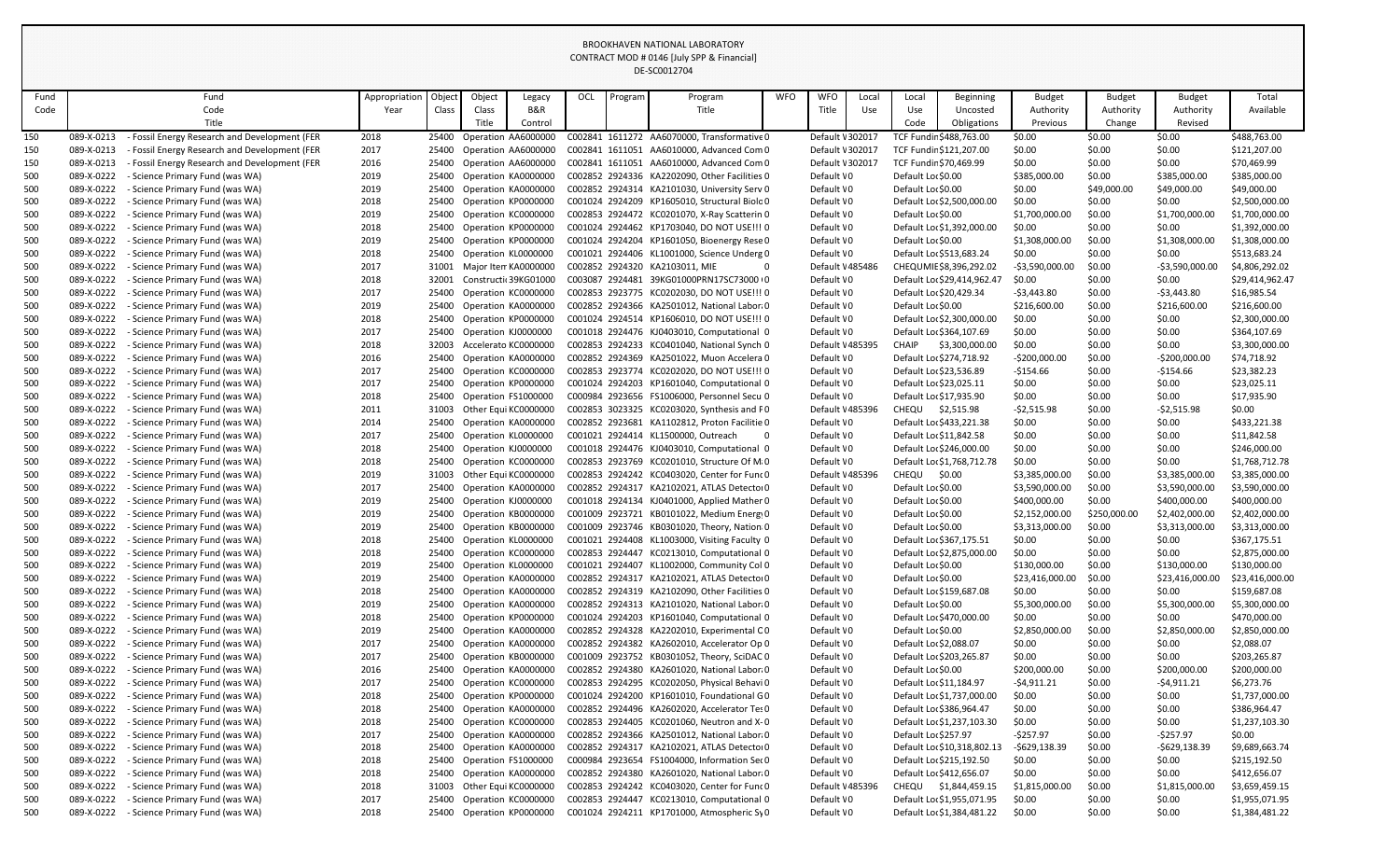|            |                          |                                                                    |               |                |                                            |                           |     |         | DL-JCUUIZ7U4                                                                               |            |                          |       |                          |                             |                           |                  |                                  |                                |
|------------|--------------------------|--------------------------------------------------------------------|---------------|----------------|--------------------------------------------|---------------------------|-----|---------|--------------------------------------------------------------------------------------------|------------|--------------------------|-------|--------------------------|-----------------------------|---------------------------|------------------|----------------------------------|--------------------------------|
| Fund       |                          | Fund                                                               | Appropriation | Objec          | Object                                     | Legacy                    | OCL | Program | Program                                                                                    | <b>WFO</b> | <b>WFO</b>               | Local | Local                    | Beginning                   | <b>Budget</b>             | <b>Budget</b>    | <b>Budget</b>                    | Total                          |
| Code       |                          | Code                                                               | Year          | Class          | Class                                      | B&R                       |     |         | Title                                                                                      |            | Title                    | Use   | Use                      | Uncosted                    | Authority                 | Authority        | Authority                        | Available                      |
|            |                          | Title                                                              |               |                | Title                                      | Control                   |     |         |                                                                                            |            |                          |       | Code                     | Obligations                 | Previous                  | Change           | Revised                          |                                |
| 500        | 089-X-0222               | - Science Primary Fund (was WA)                                    | 2019          | 25400          | Operation KA0000000                        |                           |     |         | C002852 2924357 KA2401021, Scientific Disco 0                                              |            | Default \0               |       | Default Lor \$0.00       |                             | \$190,000.00              | \$0.00           | \$190,000.00                     | \$190,000.00                   |
| 500        | 089-X-0222               | - Science Primary Fund (was WA)                                    | 2019          | 25400          | Operation KC0000000                        |                           |     |         | C002853 2923769 KC0201010, Structure Of Mi0                                                |            | Default \0               |       | Default Lor \$0.00       |                             | \$3,519,000.00            | \$500,000.00     | \$4,019,000.00                   | \$4,019,000.00                 |
| 500        | 089-X-0222               | - Science Primary Fund (was WA)                                    | 2019          | 25400          | Operation FS1000000                        |                           |     |         | C000984 2923655 FS1005000, Cyber Security 0                                                |            | Default \0               |       | Default Lor \$0.00       |                             | \$3,151,000.00            | \$221,000.00     | \$3,372,000.00                   | \$3,372,000.00                 |
| 500        | 089-X-0222               | - Science Primary Fund (was WA)                                    | 2019          | 25400          | Operation KA0000000                        |                           |     |         | C002852 2924496 KA2602020, Accelerator Tes 0                                               |            | Default \0               |       | Default Lor \$0.00       |                             | \$4,389,000.00            | \$423,000.00     | \$4,812,000.00                   | \$4,812,000.00                 |
| 500        | 089-X-0222               | - Science Primary Fund (was WA)                                    | 2019          | 25400          | Operation KC0000000                        |                           |     |         | C002853 2923807 KC0302010, Chemical Energ 0                                                |            | Default \0               |       | Default Lor \$0.00       |                             | \$3,606,000.00            | \$500,000.00     | \$4,106,000.00                   | \$4,106,000.00                 |
| 500        | 089-X-0222               | - Science Primary Fund (was WA)                                    | 2017          | 25400          | Operation KA0000000                        |                           |     |         | C002852 2924357 KA2401021, Scientific Disco 0                                              |            | Default \0               |       |                          | Default Lor \$110,074.05    | \$0.00                    | \$0.00           | \$0.00                           | \$110,074.05                   |
| 500        | 089-X-0222               | - Science Primary Fund (was WA)                                    | 2019          | 25400          | Operation KA0000000                        |                           |     |         | C002852 2924346 KA2301020, National Labor(0                                                |            | Default \0               |       | Default Lor \$0.00       |                             | \$1,200,000.00            | \$0.00           | \$1,200,000.00                   | \$1,200,000.00                 |
| 500        | 089-X-0222               | - Science Primary Fund (was WA)                                    | 2018          | 25400          | Operation KJ0000000                        |                           |     |         | C001018 2924134 KJ0401000, Applied Mather 0                                                |            | Default \0               |       |                          | Default Lor \$400,000.00    | \$0.00                    | \$0.00           | \$0.00                           | \$400,000.00                   |
| 500        | 089-X-0222               | - Science Primary Fund (was WA)                                    | 2018          | 25400          | Operation FS1000000                        |                           |     |         | C000984 2923655 FS1005000, Cyber Security 0                                                |            | Default \0               |       |                          | Default Lor \$2,856,948.29  | \$0.00                    | \$0.00           | \$0.00                           | \$2,856,948.29                 |
| 500        | 089-X-0222               | - Science Primary Fund (was WA)                                    | 2019          | 31001          | Major Item KB0000000                       |                           |     |         | C001009 2923737 KB0202012, Heavy Ion, RHI(0                                                |            | Default \485499          |       | CHEQUMIE \$0.00          |                             | \$5,310,000.00            | \$0.00           | \$5,310,000.00                   | \$5,310,000.00                 |
| 500        | 089-X-0222               | Science Primary Fund (was WA)                                      | 2019          | 25400          | Operation KJ0000000                        |                           |     |         | C001018 2924516 KJ0403040, Computational 0                                                 |            | Default \0               |       | Default Lor \$0.00       |                             | \$165,000.00              | \$0.00           | \$165,000.00                     | \$165,000.00                   |
| 500        | 089-X-0222               | Science Primary Fund (was WA)                                      | 2018          | 25400          | Operation KA0000000                        |                           |     |         | C002852 2924489 KA2401032, QIS Research - 0                                                |            | Default \0               |       | Default Lor \$85,000.00  |                             | \$0.00                    | \$0.00           | \$0.00                           | \$85,000.00                    |
| 500        | 089-X-0222<br>089-X-0222 | - Science Primary Fund (was WA)<br>- Science Primary Fund (was WA) | 2018<br>2019  | 25400          | Operation KA0000000<br>Operation KB0000000 |                           |     |         | C002852 2924358 KA2401022, Scientific Comp0<br>C001009 2923733 KB0201021, Heavy Ion, RHI(0 |            | Default \0<br>Default \0 |       | Default Lor \$0.00       | Default Lor \$268,446.75    | \$0.00<br>\$6,580,000.00  | \$0.00<br>\$0.00 | \$0.00                           | \$268,446.75<br>\$6,580,000.00 |
| 500        | 089-X-0222               | - Science Primary Fund (was WA)                                    | 2019          | 25400<br>25400 | Operation KL0000000                        |                           |     |         | C001021 2924406 KL1001000, Science Underg 0                                                |            | Default \0               |       | Default Lor \$0.00       |                             | \$1,682,000.00            | \$0.00           | \$6,580,000.00<br>\$1,682,000.00 | \$1,682,000.00                 |
| 500<br>500 | 089-X-0222               | Science Primary Fund (was WA)                                      | 2018          | 25400          | Operation KA0000000                        |                           |     |         | C002852 2924336 KA2202090, Other Facilities 0                                              |            | Default \0               |       | Default Lor \$211,653.22 |                             | \$0.00                    | \$0.00           | \$0.00                           | \$211,653.22                   |
| 500        | 089-X-0222               | - Science Primary Fund (was WA)                                    | 2018          | 25400          | Operation KA0000000                        |                           |     |         | C002852 2924314 KA2101030, University Serv 0                                               |            | Default \0               |       |                          | Default Lor \$369,578.86    | \$0.00                    | \$0.00           | \$0.00                           | \$369,578.86                   |
| 500        | 089-X-0222               | - Science Primary Fund (was WA)                                    | 2018          | 25400          | Operation KC0000000                        |                           |     |         | C002853 2924193 KC0307010, Energy Frontier 0                                               |            | Default \0               |       |                          | Default Lor \$1,812,764.94  | \$0.00                    | \$0.00           | \$0.00                           | \$1,812,764.94                 |
| 500        | 089-X-0222               | - Science Primary Fund (was WA)                                    | 2019          | 25400          | Operation KP0000000                        |                           |     |         | C001024 2924995 KP1703000, Earth and Envir 0                                               |            | Default \0               |       | Default Lor \$0.00       |                             | \$441,000.00              | \$0.00           | \$441,000.00                     | \$441,000.00                   |
| 500        | 089-X-0222               | - Science Primary Fund (was WA)                                    | 2018          | 25400          | Operation KC0000000                        |                           |     |         | C002853 2924504 KC0202021, Experimental CO                                                 |            | Default \0               |       |                          | Default Lor \$2,441,794.24  | \$0.00                    | \$0.00           | \$0.00                           | \$2,441,794.24                 |
| 500        | 089-X-0222               | Science Primary Fund (was WA)                                      | 2017          | 25400          | Operation KJ0000000                        |                           |     |         | C001018 2924137 KJ0404000, Next Generation 0                                               |            | Default \0               |       |                          | Default Lor \$249,396.49    | \$0.00                    | \$0.00           | \$0.00                           | \$249,396.49                   |
| 500        | 089-X-0222               | - Science Primary Fund (was WA)                                    | 2015          | 25400          | Operation KP0000000                        |                           |     |         | C001024 2924417 KP1606000, Mesoscale to NO                                                 |            | Default \0               |       | Default Lor \$209,151.43 |                             | \$0.00                    | \$0.00           | \$0.00                           | \$209,151.43                   |
| 500        | 089-X-0222               | - Science Primary Fund (was WA)                                    | 2017          | 32003          | Accelerato KC0000000                       |                           |     |         | C002853 2924233 KC0401040, National Synch 0                                                |            | Default \485395          |       | <b>CHAIP</b>             | \$331,483.16                | \$0.00                    | \$0.00           | \$0.00                           | \$331,483.16                   |
| 500        | 089-X-0222               | - Science Primary Fund (was WA)                                    | 2018          | 25400          | Operation KA0000000                        |                           |     |         | C002852 2924346 KA2301020, National Labor(0                                                |            | Default \0               |       |                          | Default Lor \$642,490.45    | \$0.00                    | \$0.00           | \$0.00                           | \$642,490.45                   |
| 500        | 089-X-0222               | - Science Primary Fund (was WA)                                    | 2018          | 25400          | Operation KB0000000                        |                           |     |         | C001009 2923752 KB0301052, Theory, SciDAC 0                                                |            | Default \0               |       | Default Lor \$352,000.00 |                             | \$0.00                    | \$0.00           | \$0.00                           | \$352,000.00                   |
| 500        | 089-X-0222               | - Science Primary Fund (was WA)                                    | 2018          | 25400          | Operation KB0000000                        |                           |     |         | C001009 2923736 KB0202011, Heavy Ion, RHI(0                                                |            | Default \0               |       |                          | Default Lor \$15,617,704.64 | \$0.00                    | \$0.00           | \$0.00                           | \$15,617,704.64                |
| 500        | 089-X-0222               | - Science Primary Fund (was WA)                                    | 2018          |                |                                            | 25400 Operation KC0000000 |     |         | C002853 2923807 KC0302010, Chemical Energ 0                                                |            | Default \0               |       |                          | Default Lo، \$2,035,609.08  | \$0.00                    | \$0.00           | \$0.00                           | \$2,035,609.08                 |
| 500        | 089-X-0222               | - Science Primary Fund (was WA)                                    | 2018          | 25400          | Operation KC0000000                        |                           |     |         | C002853 2924233 KC0401040, National Synch 0                                                |            | Default \0               |       |                          | Default Loc \$27,601,557.94 | \$1.61                    | \$0.00           | \$1.61                           | \$27,601,559.55                |
| 500        | 089-X-0222               | - Science Primary Fund (was WA)                                    | 2017          | 32003          | Accelerato KB0000000                       |                           |     |         | C001009 2923736 KB0202011, Heavy Ion, RHI(0                                                |            | Default \485395          |       | <b>CHAIP</b>             | \$1,170,117.68              | \$0.00                    | \$0.00           | \$0.00                           | \$1,170,117.68                 |
| 500        | 089-X-0222               | - Science Primary Fund (was WA)                                    | 2005          | 25400          | Operation KA0000000                        |                           |     |         | C002852 2923681 KA1102812, Proton Facilitie 0                                              |            | Default VO               |       |                          | Default Lor \$108,955.69    | -\$629,138.39             | \$0.00           | $-5629,138.39$                   | $-5520,182.70$                 |
| 500        | 089-X-0222               | - Science Primary Fund (was WA)                                    | 2019          | 32003          | Accelerato KB0000000                       |                           |     |         | C001009 2923736 KB0202011, Heavy Ion, RHI(0                                                |            | Default \485395          |       | <b>CHAIP</b>             | \$0.00                      | \$4,513,000.00            | \$0.00           | \$4,513,000.00                   | \$4,513,000.00                 |
| 500        | 089-X-0222               | - Science Primary Fund (was WA)                                    | 2019          | 31003          | Other Equi KB0000000                       |                           |     |         | C001009 2923737 KB0202012, Heavy Ion, RHI(0                                                |            | Default \ 485396         |       | CHEQU                    | \$0.00                      | \$1,456,000.00            | \$0.00           | \$1,456,000.00                   | \$1,456,000.00                 |
| 500        | 089-X-0222               | - Science Primary Fund (was WA)                                    | 2019          | 25400          | Operation KP0000000                        |                           |     |         | C001024 2924203 KP1601040, Computational 0                                                 |            | Default \0               |       | Default Lor \$0.00       |                             | \$330,000.00              | \$0.00           | \$330,000.00                     | \$330,000.00                   |
| 500        | 089-X-0222               | Science Primary Fund (was WA)                                      | 2016          | 25400          | Operation FS1000000                        |                           |     |         | C000984 2923655 FS1005000, Cyber Security 0                                                |            | Default \0               |       | Default Lor \$0.00       |                             | \$508,268.60              | \$0.00           | \$508,268.60                     | \$508,268.60                   |
| 500        | 089-X-0222               | - Science Primary Fund (was WA)                                    | 2017          | 25400          | Operation KC0000000                        |                           |     |         | C002853 2923809 KC0302030, Heavy Element 0                                                 |            | Default \0               |       | Default Lor \$1,985.20   |                             | $-$1,985.20$              | \$0.00           | $-51,985.20$                     | \$0.00                         |
| 500        | 089-X-0222               | Science Primary Fund (was WA)                                      | 2019          | 25400          | Operation KA0000000                        |                           |     |         | C002852 2924358 KA2401022, Scientific Comp0                                                |            | Default \0               |       | Default Lor \$0.00       |                             | \$300,000.00              | \$50,000.00      | \$350,000.00                     | \$350,000.00                   |
| 500        | 089-X-0222               | - Science Primary Fund (was WA)                                    | 2019          | 25400          | Operation FS1000000                        |                           |     |         | C000984 2923654 FS1004000, Information Sec0                                                |            | Default \0               |       | Default Lor \$0.00       |                             | \$399,000.00              | \$1,603.00       | \$400,603.00                     | \$400,603.00                   |
| 500        | 089-X-0222               | - Science Primary Fund (was WA)                                    | 2019          | 25400          | Operation FS1000000                        |                           |     |         | C000984 2923658 FS1009000, Program Mana 0                                                  |            | Default \0               |       | Default Lor \$0.00       |                             | \$697,000.00              | \$49,000.00      | \$746,000.00                     | \$746,000.00                   |
| 500        | 089-X-0222               | - Science Primary Fund (was WA)                                    | 2019          | 32001          | Constructic 39KA00000                      |                           |     |         | C002786 2924263 39KA00000PRN11SC40000, 0                                                   |            | Default \0               |       | Default Lor \$0.00       |                             | \$2,250,000.00            | \$750,000.00     | \$3,000,000.00                   | \$3,000,000.00                 |
| 500        | 089-X-0222<br>089-X-0222 | - Science Primary Fund (was WA)<br>Science Primary Fund (was WA)   | 2018          | 25400          | Operation KC0000000<br>Operation KB0000000 |                           |     |         | C002853 2924421 KC0406030, Long Term Surv 0<br>C001009 2923737 KB0202012, Heavy Ion, RHI(0 |            | Default \0               |       | Default Lor \$0.00       | Default Lor \$1,261,148.79  | \$0.00<br>\$42,377,076.00 | \$0.00           | \$0.00                           | \$1,261,148.79                 |
| 500<br>500 | 089-X-0222               | - Science Primary Fund (was WA)                                    | 2019<br>2018  | 25400<br>25400 | Operation KA0000000                        |                           |     |         | C002852 2924366 KA2501012, National Labor(0                                                |            | Default \0<br>Default \0 |       | Default Lor \$20,000.00  |                             | \$0.00                    | \$0.00<br>\$0.00 | \$42,377,076.00<br>\$0.00        | \$42,377,076.00<br>\$20,000.00 |
| 500        | 089-X-0222               | - Science Primary Fund (was WA)                                    | 2019          | 25400          | Operation KA0000000                        |                           |     |         | C002852 2924489 KA2401032, QIS Research - 0                                                |            | Default \0               |       | Default Lor \$0.00       |                             | \$167,350.00              | \$0.00           | \$167,350.00                     | \$167,350.00                   |
| 500        | 089-X-0222               | - Science Primary Fund (was WA)                                    | 2019          | 25400          | Operation KA0000000                        |                           |     |         | C002852 2924355 KA2401012, National Labor(0                                                |            | Default \0               |       | Default Lor \$0.00       |                             | \$3,200,000.00            | \$0.00           | \$3,200,000.00                   | \$3,200,000.00                 |
| 500        | 089-X-0222               | - Science Primary Fund (was WA)                                    | 2018          | 25400          | Operation KJ0000000                        |                           |     |         | C001018 2924474 KJ0402010, Computer Scien 0                                                |            | Default \0               |       |                          | Default Lor \$1,039,403.14  | \$0.00                    | \$0.00           | \$0.00                           | \$1,039,403.14                 |
| 500        | 089-X-0222               | - Science Primary Fund (was WA)                                    | 2018          | 25400          | Operation FS1000000                        |                           |     |         | C000984 2923657 FS1007000, Material Contrc 0                                               |            | Default \0               |       | Default Lor \$602,807.81 |                             | \$0.00                    | \$0.00           | \$0.00                           | \$602,807.81                   |
| 500        | 089-X-0222               | - Science Primary Fund (was WA)                                    | 2018          | 32003          | Accelerato KB0000000                       |                           |     |         | C001009 2923736 KB0202011, Heavy Ion, RHI(0                                                |            | Default \485395          |       | <b>CHAIP</b>             | \$2,440,000.00              | \$0.00                    | \$0.00           | \$0.00                           | \$2,440,000.00                 |
| 500        | 089-X-0222               | - Science Primary Fund (was WA)                                    | 2019          | 31001          | Major Iten KA0000000                       |                           |     |         | C002852 2924320 KA2103011, MIE                                                             |            | Default \485496          |       | CHEQUMIE \$0.00          |                             | \$6,889,000.00            | \$0.00           | \$6,889,000.00                   | \$6,889,000.00                 |
| 500        | 089-X-0222               | Science Primary Fund (was WA)                                      | 2018          | 25400          | Operation FS1000000                        |                           |     |         | C000984 2923658 FS1009000, Program Mana 0                                                  |            | Default \0               |       | Default Lor \$271,152.11 |                             | \$0.00                    | \$0.00           | \$0.00                           | \$271,152.11                   |
| 500        | 089-X-0222               | - Science Primary Fund (was WA)                                    | 2018          | 32003          | Accelerato KA0000000                       |                           |     |         | C002852 2924496 KA2602020, Accelerator Tes0                                                |            | Default \485395          |       | CHAIP                    | \$81,894.40                 | \$0.00                    | \$0.00           | \$0.00                           | \$81,894.40                    |
| 500        | 089-X-0222               | - Science Primary Fund (was WA)                                    | 2014          | 25400          | Operation KB0000000                        |                           |     |         | C001009 2923728 KB0181012, Nuclear Physics 0                                               |            | Default \0               |       | Default Loc \$34,228.17  |                             | \$0.00                    | \$0.00           | \$0.00                           | \$34,228.17                    |
| 500        | 089-X-0222               | - Science Primary Fund (was WA)                                    | 2018          | 31001          | Major Item KA0000000                       |                           |     |         | C002852 2924320 KA2103011, MIE                                                             |            | Default \485496          |       |                          | CHEQUMIE \$733,031.10       | \$149,003.38              | \$0.00           | \$149,003.38                     | \$882,034.48                   |
| 500        | 089-X-0222               | - Science Primary Fund (was WA)                                    | 2017          | 25400          | Operation KA0000000                        |                           |     |         | C002852 2924363 KA2403013, Other Projects 0                                                |            | Default \0               |       | Default Loc \$154,484.87 |                             | \$0.00                    | \$0.00           | \$0.00                           | \$154,484.87                   |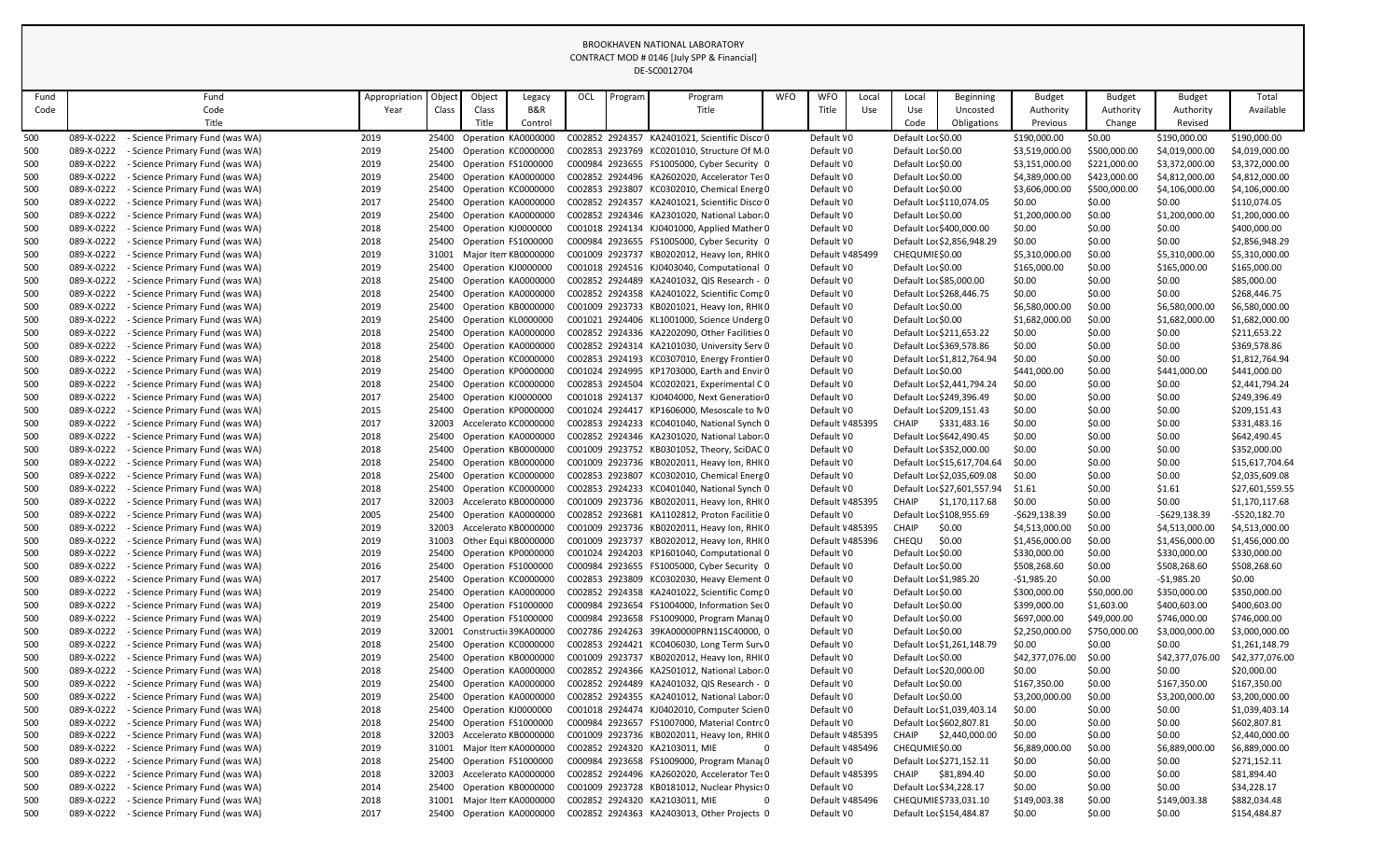| Fund       |                          | Fund                                                                    | Appropriation | Object         | Object                                      | Legacy              | OCL | Program         | Program                                                                                     | <b>WFO</b> | <b>WFO</b>                    | Local | Local                                         | <b>Beginning</b>            | <b>Budget</b>        | <b>Budget</b>    | <b>Budget</b>          | Total                        |
|------------|--------------------------|-------------------------------------------------------------------------|---------------|----------------|---------------------------------------------|---------------------|-----|-----------------|---------------------------------------------------------------------------------------------|------------|-------------------------------|-------|-----------------------------------------------|-----------------------------|----------------------|------------------|------------------------|------------------------------|
| Code       |                          | Code                                                                    | Year          | Class          | Class                                       | <b>B&amp;R</b>      |     |                 | Title                                                                                       |            | Title                         | Use   | Use                                           | Uncosted                    | Authority            | Authority        | Authority              | Available                    |
|            |                          | Title                                                                   |               |                | Title                                       | Control             |     |                 |                                                                                             |            |                               |       | Code                                          | Obligations                 | Previous             | Change           | Revised                |                              |
| 500        | 089-X-0222               | - Science Primary Fund (was WA)                                         | 2019          | 31003          | Other Equi KB0000000                        |                     |     |                 | C001009 2923736 KB0202011, Heavy Ion, RHI(0                                                 |            | Default \485396               |       | CHEQU                                         | \$0.00                      | \$1,849,000.00       | \$0.00           | \$1,849,000.00         | \$1,849,000.00               |
| 500        | 089-X-0222               | Science Primary Fund (was WA)                                           | 2019          | 25400          | Operation KA0000000                         |                     |     |                 | C002852 2924356 KA2401019, Other Research 0                                                 |            | Default \0                    |       | Default Lor \$0.00                            |                             | \$1,698,000.00       | \$0.00           | \$1,698,000.00         | \$1,698,000.00               |
| 500        | 089-X-0222               | - Science Primary Fund (was WA)                                         | 2019          | 25400          | Operation KC0000000                         |                     |     |                 | C002853 2924504 KC0202021, Experimental CO                                                  |            | Default \0                    |       | Default Lor \$0.00                            |                             | \$2,139,000.00       | \$500,000.00     | \$2,639,000.00         | \$2,639,000.00               |
| 500        | 089-X-0222               | <b>Science Primary Fund (was WA)</b>                                    | 2019          | 25400          | Operation KC0000000                         |                     |     |                 | C002853 2924193 KC0307010, Energy Frontier 0                                                |            | Default \0                    |       | Default Lor \$0.00                            |                             | \$0.00               | \$2,087,130.00   | \$2,087,130.00         | \$2,087,130.00               |
| 500        | 089-X-0222               | Science Primary Fund (was WA)                                           | 2019          | 32001          | Constructic 39KG01000                       |                     |     |                 | C003087 2924481 39KG01000PRN17SC73000+0                                                     |            | Default \0                    |       | Default Lor \$0.00                            |                             | \$37,879,007.00      | \$4,320,993.00   | \$42,200,000.00        | \$42,200,000.00              |
| 500        | 089-X-0222               | <b>Science Primary Fund (was WA)</b>                                    | 2019          | 25400          | Operation KB0000000                         |                     |     |                 | C001009 2923749 KB0301042, Theory, Nuclea 0                                                 |            | Default \0                    |       | Default Lor \$0.00                            |                             | \$3,958,000.00       | \$0.00           | \$3,958,000.00         | \$3,958,000.00               |
| 500        | 089-X-0222               | Science Primary Fund (was WA)                                           | 2018          | 25400          | Operation KA0000000                         |                     |     |                 | C002852 2924368 KA2501021, LHC Accelerato 0                                                 |            | Default \0                    |       | Default Lor \$38,519.35                       |                             | \$0.00               | \$0.00           | \$0.00                 | \$38,519.35                  |
| 500        | 089-X-0222               | - Science Primary Fund (was WA)                                         | 2018          | 25400          | Operation KL0000000                         |                     |     |                 | C001021 2924407 KL1002000, Community Col 0                                                  |            | Default \0                    |       |                                               | Default Loc \$105,987.27    | \$0.00               | \$0.00           | \$0.00                 | \$105,987.27                 |
| 500        | 089-X-0222               | <b>Science Primary Fund (was WA)</b>                                    | 2019          | 25400          | Operation KC0000000                         |                     |     |                 | C002853 3023325 KC0203020, Synthesis and F0                                                 |            | Default \0                    |       | Default Lor \$0.00                            |                             | \$1,652,000.00       | \$0.00           | \$1,652,000.00         | \$1,652,000.00               |
| 500        | 089-X-0222               | - Science Primary Fund (was WA)                                         | 2019          | 25400          | Operation KC0000000                         |                     |     |                 | C002853 2924506 KC0202031, Theoretical Cor 0                                                |            | Default \0                    |       | Default Lor \$0.00                            |                             | \$1,958,000.00       | \$0.00           | \$1,958,000.00         | \$1,958,000.00               |
| 500        | 089-X-0222               | <b>Science Primary Fund (was WA)</b>                                    | 2018          | 25400          | Operation KA0000000                         |                     |     | C002852 2923681 | KA1102812, Proton Facilitie 0                                                               |            | Default \0                    |       | Default Lor \$0.00                            |                             | \$629,138.39         | \$0.00           | \$629,138.39           | \$629,138.39                 |
| 500        | 089-X-0222<br>089-X-0222 | Science Primary Fund (was WA)                                           | 2019          | 25400          | Operation KP0000000<br>Other Equi KB0000000 |                     |     |                 | C001024 2924211 KP1701000, Atmospheric Sy0<br>C001009 2923737 KB0202012, Heavy Ion, RHI(0   |            | Default \0                    |       | Default Lor \$0.00                            |                             | \$5,007,000.00       | \$0.00<br>\$0.00 | \$5,007,000.00         | \$5,007,000.00               |
| 500<br>500 | 089-X-0222               | - Science Primary Fund (was WA)<br><b>Science Primary Fund (was WA)</b> | 2018<br>2016  | 31003<br>25400 | Operation KP0000000                         |                     |     |                 | C001024 2924205 KP1602010, Radiochemistry 0                                                 |            | Default \485396<br>Default \0 |       | CHEQU<br>Default Loc \$3,933.57               | \$1,200,000.00              | \$0.00<br>\$0.00     | \$0.00           | \$0.00<br>\$0.00       | \$1,200,000.00<br>\$3,933.57 |
| 500        | 089-X-0222               | - Science Primary Fund (was WA)                                         | 2018          | 31003          | Other Equi KB0000000                        |                     |     |                 | C001009 2923736 KB0202011, Heavy Ion, RHI(0                                                 |            | Default \485396               |       | <b>CHEQU</b>                                  | \$824,000.00                | \$0.00               | \$0.00           | \$0.00                 | \$824,000.00                 |
| 500        | 089-X-0222               | <b>Science Primary Fund (was WA)</b>                                    | 2018          | 25400          | Operation KC0000000                         |                     |     |                 | C002853 2924242 KC0403020, Center for Func0                                                 |            | Default \0                    |       |                                               | Default Lor \$13,073,045.43 | $-$1,815,000.00$     | \$0.00           | $-$1,815,000.00$       | \$11,258,045.43              |
| 500        | 089-X-0222               | Science Primary Fund (was WA)                                           | 2018          | 25400          | Operation KA0000000                         |                     |     |                 | C002852 2924328 KA2202010, Experimental C0                                                  |            | Default \0                    |       |                                               | Default Lor \$629,218.57    | \$0.00               | \$0.00           | \$0.00                 | \$629,218.57                 |
| 500        | 089-X-0222               | - Science Primary Fund (was WA)                                         | 2018          | 25400          | Operation KP0000000                         |                     |     |                 | C001024 2924204 KP1601050, Bioenergy Rese 0                                                 |            | Default \0                    |       |                                               | Default Lo: \$405,645.66    | \$0.00               | \$0.00           | \$0.00                 | \$405,645.66                 |
| 500        | 089-X-0222               | <b>Science Primary Fund (was WA)</b>                                    | 2019          | 25400          | Operation KA0000000                         |                     |     |                 | C002852 2924371 KA2501032, National Labor(0                                                 |            | Default \0                    |       | Default Lor \$0.00                            |                             | \$1,300,000.00       | \$0.00           | \$1,300,000.00         | \$1,300,000.00               |
| 500        | 089-X-0222               | Science Primary Fund (was WA)                                           | 2019          | 32001          | Constructi 39KG01000                        |                     |     |                 | C003227 2924984 39KG01000PRN19SC71000, 0                                                    |            | Default \0                    |       | Default Lor \$0.00                            |                             | \$7,000,000.00       | \$0.00           | \$7,000,000.00         | \$7,000,000.00               |
| 500        | 089-X-0222               | - Science Primary Fund (was WA)                                         | 2014          | 25400          | Operation KC0000000                         |                     |     |                 | C002853 2923794 KC0281013, BNL-NSLS                                                         | - 0        | Default \0                    |       |                                               | Default Lor \$165,193.55    | \$0.00               | \$0.00           | \$0.00                 | \$165,193.55                 |
| 500        | 089-X-0222               | Science Primary Fund (was WA)                                           | 2019          | 25400          | Operation FS1000000                         |                     |     |                 | C000984 2923652 FS1001000, Protective Force 0                                               |            | Default \0                    |       | Default Lor \$0.00                            |                             | \$6,790,000.00       | \$510,397.00     | \$7,300,397.00         | \$7,300,397.00               |
| 500        | 089-X-0222               | - Science Primary Fund (was WA)                                         | 2018          | 25400          | Operation KP0000000                         |                     |     |                 | C001024 2924216 KP1703020, DO NOT USE !!! 0                                                 |            | Default \0                    |       |                                               | Default Lor \$326,000.00    | \$0.00               | \$0.00           | \$0.00                 | \$326,000.00                 |
| 500        | 089-X-0222               | <b>Science Primary Fund (was WA)</b>                                    | 2018          | 32002          | General Pli KG0700000                       |                     |     |                 | C002925 2924416 KG0701000, Facilities and Ir 0                                              |            | Default \0                    |       |                                               | Default Lor \$13,362,668.03 | \$0.00               | \$0.00           | \$0.00                 | \$13,362,668.03              |
| 500        | 089-X-0222               | - Science Primary Fund (was WA)                                         | 2019          | 25400          | Operation KP0000000                         |                     |     |                 | C001024 2924993 KP1607010, Biomolecular C 0                                                 |            | Default \0                    |       | Default Lor \$0.00                            |                             | \$3,750,000.00       | \$0.00           | \$3,750,000.00         | \$3,750,000.00               |
| 500        | 089-X-0222               | - Science Primary Fund (was WA)                                         | 2017          | 32003          | Accelerato KA000000C                        |                     |     |                 | C002852 2924382 KA2602010, Accelerator Op 0                                                 |            | Default \485395               |       | <b>CHAIP</b>                                  | \$304,031.06                | \$0.00               | \$0.00           | \$0.00                 | \$304,031.06                 |
| 500        | 089-X-0222               | - Science Primary Fund (was WA)                                         | 2018          | 25400          |                                             | Operation KC0000000 |     |                 | C002853 2923803 KC0301020, DO NOT USE !!! 0                                                 |            | Default \0                    |       | Default Lo: \$35,761.30                       |                             | $-531.92$            | \$0.00           | $-531.92$              | \$35,729.38                  |
| 500        | 089-X-0222               | - Science Primary Fund (was WA)                                         | 2018          | 25400          | Operation KC0000000                         |                     |     |                 | C002853 2924305 KC0406020, Accelerator and 0                                                |            | Default \0                    |       |                                               | Default Lor \$800,000.00    | $-52,498.41$         | \$0.00           | $-52,498.41$           | \$797,501.59                 |
| 500        | 089-X-0222               | <b>Science Primary Fund (was WA)</b>                                    | 2019          | 25400          | Operation KC0000000                         |                     |     |                 | C002853 2924242 KC0403020, Center for Func0                                                 |            | Default \0                    |       | Default Lor \$0.00                            |                             | \$20,331,000.00      | \$0.00           | \$20,331,000.00        | \$20,331,000.00              |
| 500        | 089-X-0222               | - Science Primary Fund (was WA)                                         | 2018          | 25400          | Operation KJ0000000                         |                     |     |                 | C001018 2924516 KJ0403040, Computational 0                                                  |            | Default \0                    |       |                                               | Default Loc \$129,655.71    | \$0.00               | \$0.00           | \$0.00                 | \$129,655.71                 |
| 500        | 089-X-0222               | Science Primary Fund (was WA)                                           | 2019          | 25400          | Operation KC0000000                         |                     |     |                 | C002853 2925000 KC0304031, Solar Photoche 0                                                 |            | Default \0                    |       | Default Lor \$0.00                            |                             | \$5,850,000.00       | \$0.00           | \$5,850,000.00         | \$5,850,000.00               |
| 500        | 089-X-0222               | Science Primary Fund (was WA)                                           | 2018          | 25400          | Operation KB0000000                         |                     |     |                 | C001009 2924156 KB0201052, Heavy Ion Acce 0                                                 |            | Default \0                    |       |                                               | Default Lor \$101,000.00    | \$0.00               | \$0.00           | \$0.00                 | \$101,000.00                 |
| 500        | 089-X-0222               | Science Primary Fund (was WA)                                           | 2018          | 25400          | Operation FS1000000                         |                     |     |                 | C000984 2923653 FS1002000, Security System 0                                                |            | Default \0                    |       | Default Lor \$349,650.54                      |                             | \$0.00               | \$0.00           | \$0.00                 | \$349,650.54                 |
| 500        | 089-X-0222               | Science Primary Fund (was WA)                                           | 2017          | 25400          | Operation KC0000000                         |                     |     |                 | C002853 2924305 KC0406020, Accelerator and 0                                                |            | Default \0                    |       |                                               | Default Loc \$117,489.73    | \$0.00               | \$0.00           | \$0.00                 | \$117,489.73                 |
| 500        | 089-X-0222               | - Science Primary Fund (was WA)                                         | 2017          | 25400          | Operation KP0000000                         |                     |     |                 | C001024 2924462 KP1703040, DO NOT USE !!! 0                                                 |            | Default \0                    |       |                                               | Default Lor \$416,307.62    | \$0.00               | \$0.00           | \$0.00                 | \$416,307.62                 |
| 500        | 089-X-0222<br>089-X-0222 | Science Primary Fund (was WA)<br>Science Primary Fund (was WA)          | 2018          | 25400          | Operation FS1000000<br>Operation KC0000000  |                     |     |                 | C000984 2923652 FS1001000, Protective Force0<br>C002853 2924294 KC0202040, Mechanical Bel 0 |            | Default \0                    |       |                                               | Default Lor \$883,599.74    | \$0.00               | \$0.00           | \$0.00                 | \$883,599.74                 |
| 500<br>500 | 089-X-0222               | - Science Primary Fund (was WA)                                         | 2018<br>2015  | 25400<br>25400 | Operation KC0000000                         |                     |     |                 | C002853 2924232 KC0401030, National Synch 0                                                 |            | Default \0<br>Default \0      |       | Default Lor \$22,642.43<br>Default Lor \$0.65 |                             | \$0.00<br>$-5216.47$ | \$0.00<br>\$0.00 | \$0.00<br>$-$ \$216.47 | \$22,642.43<br>$-5215.82$    |
| 500        | 089-X-0222               | Science Primary Fund (was WA)                                           | 2017          | 25400          | Operation KP0000000                         |                     |     |                 | C001024 2924209 KP1605010, Structural Biolo0                                                |            | Default \0                    |       |                                               | Default Lor \$583,204.96    | \$0.00               | \$0.00           | \$0.00                 | \$583,204.96                 |
| 500        | 089-X-0222               | - Science Primary Fund (was WA)                                         | 2017          | 25400          | Operation KA0000000                         |                     |     |                 | C002852 2924369 KA2501022, Muon Accelera 0                                                  |            | Default \0                    |       |                                               | Default Lor \$250,000.00    | $-5250,000.00$       | \$0.00           | $-5250,000.00$         | \$0.00                       |
| 500        | 089-X-0222               | Science Primary Fund (was WA)                                           | 2018          |                | 25400 Operation KA0000000                   |                     |     |                 | C002852 2924313 KA2101020, National Labor(0                                                 |            | Default \0                    |       |                                               | Default Loc \$2,784,398.80  | \$0.00               | \$0.00           | \$0.00                 | \$2,784,398.80               |
| 500        | 089-X-0222               | Science Primary Fund (was WA)                                           | 2019          | 25400          | Operation KC0000000                         |                     |     |                 | C002853 2924305 KC0406020, Accelerator and 0                                                |            | Default \0                    |       | Default Lor \$0.00                            |                             | \$800,000.00         | \$0.00           | \$800,000.00           | \$800,000.00                 |
| 500        | 089-X-0222               | - Science Primary Fund (was WA)                                         | 2019          | 25400          | Operation FS1000000                         |                     |     |                 | C000984 2923653 FS1002000, Security System 0                                                |            | Default \0                    |       | Default Lor \$0.00                            |                             | \$839,000.00         | \$57,000.00      | \$896,000.00           | \$896,000.00                 |
| 500        | 089-X-0222               | <b>Science Primary Fund (was WA)</b>                                    | 2019          | 25400          | Operation KA0000000                         |                     |     |                 | C002852 2924380 KA2601020, National Labor(0                                                 |            | Default \0                    |       | Default Lor \$0.00                            |                             | \$0.00               | \$850,000.00     | \$850,000.00           | \$850,000.00                 |
| 500        | 089-X-0222               | Science Primary Fund (was WA)                                           | 2019          | 25400          | Operation FS1000000                         |                     |     |                 | C000984 2923657 FS1007000, Material Contrc 0                                                |            | Default \0                    |       | Default Lor \$0.00                            |                             | \$662,000.00         | \$47,000.00      | \$709,000.00           | \$709,000.00                 |
| 500        | 089-X-0222               | - Science Primary Fund (was WA)                                         | 2019          |                | 25400 Operation KB0000000                   |                     |     |                 | C001009 2923752 KB0301052, Theory, SciDAC 0                                                 |            | Default \0                    |       | Default Lor \$0.00                            |                             | \$0.00               | \$347,000.00     | \$347,000.00           | \$347,000.00                 |
| 500        | 089-X-0222               | - Science Primary Fund (was WA)                                         | 2019          | 25400          | Operation KC0000000                         |                     |     |                 | C002853 2924192 KC0207010, Energy Frontier 0                                                |            | Default \0                    |       | Default Lor \$0.00                            |                             | \$0.00               | \$1,315,000.00   | \$1,315,000.00         | \$1,315,000.00               |
| 500        | 089-X-0222               | Science Primary Fund (was WA)                                           | 2019          | 25400          | Operation FS1000000                         |                     |     |                 | C000984 2923656 FS1006000, Personnel Secu 0                                                 |            | Default \0                    |       | Default Lor \$0.00                            |                             | \$550,000.00         | \$39,000.00      | \$589,000.00           | \$589,000.00                 |
| 500        | 089-X-0222               | <b>Science Primary Fund (was WA)</b>                                    | 2019          | 25400          | Operation KB0000000                         |                     |     |                 | C001009 2923755 KB0401022, Low Energy, Ot 0                                                 |            | Default \0                    |       | Default Lor \$0.00                            |                             | \$221,000.00         | \$20,000.00      | \$241,000.00           | \$241,000.00                 |
| 500        | 089-X-0222               | Science Primary Fund (was WA)                                           | 2019          | 25400          | Operation KA0000000                         |                     |     |                 | C002852 2924325 KA2201020, National Labor(0                                                 |            | Default \0                    |       | Default Lor \$0.00                            |                             | \$5,331,000.00       | \$25,000.00      | \$5,356,000.00         | \$5,356,000.00               |
| 500        | 089-X-0222               | - Science Primary Fund (was WA)                                         | 2018          | 25400          | Operation KC0000000                         |                     |     |                 | C002853 2924472 KC0201070, X-Ray Scatterin 0                                                |            | Default \0                    |       |                                               | Default Lor \$1,768,978.04  | \$0.00               | \$0.00           | \$0.00                 | \$1,768,978.04               |
| 500        | 089-X-0222               | Science Primary Fund (was WA)                                           | 2018          | 31001          | Major Iten KA0000000                        |                     |     |                 | C002852 2924350 KA2303011, MIE                                                              | 0          | Default \4809008              |       |                                               | CHEQUMI \$1,396,835.40      | \$250,000.00         | \$0.00           | \$250,000.00           | \$1,646,835.40               |
| 500        | 089-X-0222               | - Science Primary Fund (was WA)                                         | 2011          | 25400          | Operation KP0000000                         |                     |     |                 | C001024 2924206 KP1602020, Radiobiology                                                     | - 0        | Default \0                    |       | Default Lor \$5,187.28                        |                             | \$0.00               | \$0.00           | \$0.00                 | \$5,187.28                   |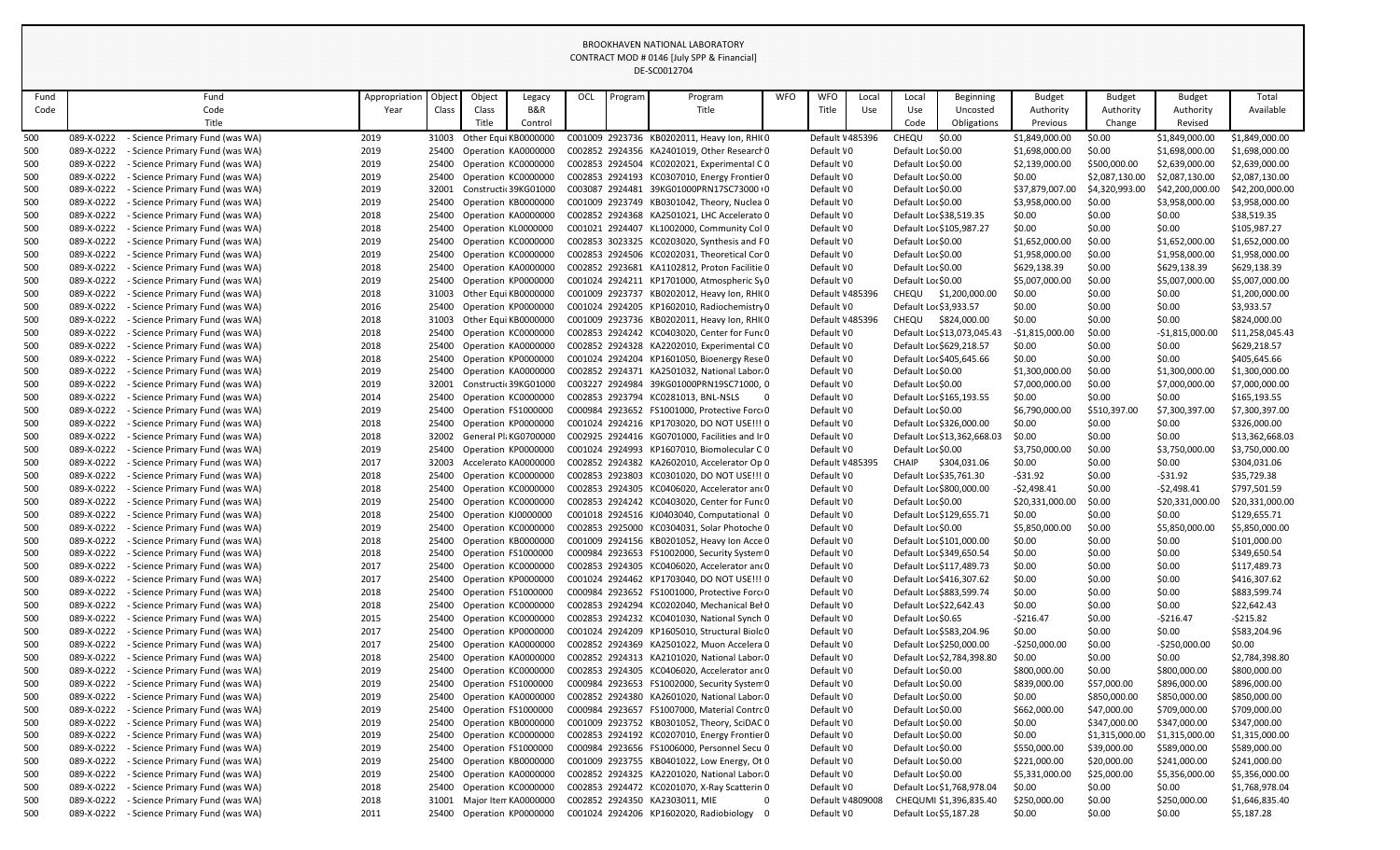| Fund |            | Fund                                          | Appropriation | Object | Object                     | Legacy  | OCL             | Program | Program                                           | <b>WFO</b> | <b>WFO</b>            | Local | Local                   | <b>Beginning</b>            | <b>Budget</b>                 | <b>Budget</b> | <b>Budget</b>    | Total                             |
|------|------------|-----------------------------------------------|---------------|--------|----------------------------|---------|-----------------|---------|---------------------------------------------------|------------|-----------------------|-------|-------------------------|-----------------------------|-------------------------------|---------------|------------------|-----------------------------------|
| Code |            | Code                                          | Year          | Class  | Class                      | B&R     |                 |         | Title                                             |            | Title                 | Use   | Use                     | Uncosted                    | Authority                     | Authority     | Authority        | Available                         |
|      |            | Title                                         |               |        | Title                      | Control |                 |         |                                                   |            |                       |       | Code                    | Obligations                 | Previous                      | Change        | Revised          |                                   |
| 500  | 089-X-0222 | - Science Primary Fund (was WA)               | 2017          | 25400  | Operation KP0000000        |         |                 |         | C001024 2924200 KP1601010, Foundational G0        |            | Default \0            |       |                         | Default Lor \$2,061,441.13  | \$0.00                        | \$0.00        | \$0.00           | \$2,061,441.13                    |
| 500  | 089-X-0222 | Science Primary Fund (was WA)                 | 2018          | 25400  | Operation KA0000000        |         |                 |         | C002852 2924371 KA2501032, National Labor(0       |            | Default \0            |       |                         | Default Lor \$1,007,519.74  | $-56.20$                      | \$0.00        | $-56.20$         | \$1,007,513.54                    |
| 500  | 089-X-0222 | - Science Primary Fund (was WA)               | 2015          | 25400  | Operation KA0000000        |         |                 |         | C002852 2924313 KA2101020, National Labor(0       |            | Default \485474       |       | CHOPEMIE \$28,201.08    |                             | \$0.00                        | \$0.00        | \$0.00           | \$28,201.08                       |
| 500  | 089-X-0222 | Science Primary Fund (was WA)                 | 2019          | 25400  | Operation KB0000000        |         |                 |         | C001009 2923736 KB0202011, Heavy Ion, RHI(0       |            | Default \0            |       | Default Lor \$0.00      |                             | \$136,266,000.00              | \$0.00        | \$136,266,000.00 | \$136,266,000.00                  |
| 500  | 089-X-0222 | - Science Primary Fund (was WA)               | 2018          | 25400  | Operation KC0000000        |         |                 |         | C002853 2924192 KC0207010, Energy Frontier 0      |            | Default \0            |       |                         | Default Lor \$1,490,000.00  | \$0.00                        | \$0.00        | \$0.00           | \$1,490,000.00                    |
| 500  | 089-X-0222 | - Science Primary Fund (was WA)               | 2019          | 25400  | Operation KC0000000        |         |                 |         | C002853 2924405 KC0201060, Neutron and X-0        |            | Default \0            |       | Default Lor \$0.00      |                             | \$3,100,000.00                | \$0.00        | \$3,100,000.00   | \$3,100,000.00                    |
| 500  | 089-X-0222 | Science Primary Fund (was WA)                 | 2018          | 25400  | Operation KA0000000        |         |                 |         | C002852 2924357 KA2401021, Scientific Disco 0     |            | Default \0            |       |                         | Default Lor \$120,000.00    | \$0.00                        | \$0.00        | \$0.00           | \$120,000.00                      |
| 500  | 089-X-0222 | - Science Primary Fund (was WA)               | 2016          | 31003  | Other Equi FS1000000       |         |                 |         | C000984 2923655 FS1005000, Cyber Security 0       |            | Default \485396       |       | <b>CHEQU</b>            | \$508,268.60                | $-5508,268.60$                | \$0.00        | $-5508,268.60$   | \$0.00                            |
| 500  | 089-X-0222 | - Science Primary Fund (was WA)               | 2018          | 25400  | Operation KB0000000        |         |                 |         | C001009 2923733 KB0201021, Heavy Ion, RHI(0       |            | Default \0            |       |                         | Default Lor \$2,137,071.38  | \$0.00                        | \$0.00        | \$0.00           | \$2,137,071.38                    |
| 500  | 089-X-0222 | - Science Primary Fund (was WA)               | 2016          | 25400  | Operation KJ0000000        |         |                 |         | C001018 2924135 KJ0402000, Computer Scien 0       |            | Default \0            |       | Default Lor \$1,922.92  |                             | $-51,922.92$                  | \$0.00        | $-$1,922.92$     | \$0.00                            |
| 500  | 089-X-0222 | - Science Primary Fund (was WA)               | 2018          | 25400  | Operation KB0000000        |         |                 |         | C001009 2923737 KB0202012, Heavy Ion, RHI(0       |            | Default \0            |       |                         | Default Lor \$16,390,683.63 | \$0.00                        | \$0.00        | \$0.00           | \$16,390,683.63                   |
| 500  | 089-X-0222 | Science Primary Fund (was WA)                 | 2018          | 31003  | Other Equi KC0000000       |         |                 |         | C002853 2924233 KC0401040, National Synch 0       |            | Default \485396       |       | <b>CHEQU</b>            | \$32,163.46                 | $-51.61$                      | \$0.00        | $-51.61$         | \$32,161.85                       |
| 500  | 089-X-0222 | - Science Primary Fund (was WA)               | 2018          | 25400  | Operation KA0000000        |         |                 |         | C002852 2924320 KA2103011, MIE                    |            | Default \485492       |       |                         | CHOPEMIE \$133,086.10       | $-$149,003.38$                | \$0.00        | $-$149,003.38$   | $-$15,917.28$                     |
| 500  | 089-X-0222 | - Science Primary Fund (was WA)               | 2018          | 25400  | Operation KB0000000        |         |                 |         | C001009 2923721 KB0101022, Medium Energy0         |            | Default \0            |       |                         | Default Lor \$686,859.70    | \$0.00                        | \$0.00        | \$0.00           | \$686,859.70                      |
| 500  | 089-X-0222 | - Science Primary Fund (was WA)               | 2009          | 25400  | Operation KB0000000        |         |                 |         | C001009 2923741 KB0281011, Nuclear Physics 0      |            | Default \0            |       | Default Lor \$4,262.47  |                             | \$0.00                        | \$0.00        | \$0.00           | \$4,262.47                        |
| 500  | 089-X-0222 | - Science Primary Fund (was WA)               | 2018          | 32001  | Constructic 39KA00000      |         |                 |         | C002786 2924263 39KA00000PRN11SC40000, 0          |            | Default \0            |       |                         | Default Lor \$629,609.74    | \$0.00                        | \$0.00        | \$0.00           | \$629,609.74                      |
| 500  | 089-X-0222 | Science Primary Fund (was WA)                 | 2018          | 25400  | Operation KA0000000        |         |                 |         | C002852 2924355 KA2401012, National Labor(0       |            | Default \0            |       |                         | Default Lor \$1,019,423.20  | \$0.00                        | \$0.00        | \$0.00           | \$1,019,423.20                    |
| 500  | 089-X-0222 | - Science Primary Fund (was WA)               | 2018          | 25400  | Operation KC0000000        |         |                 |         | C002853 2924506 KC0202031, Theoretical Cor 0      |            | Default \0            |       |                         | Default Lor \$579,927.69    | \$0.00                        | \$0.00        | \$0.00           | \$579,927.69                      |
| 500  | 089-X-0222 | Science Primary Fund (was WA)                 | 2017          | 25400  | Operation KP0000000        |         |                 |         | C001024 2924216 KP1703020, DO NOT USE !!! 0       |            | Default \0            |       |                         | Default Loc \$134,019.79    | \$0.00                        | \$0.00        | \$0.00           | \$134,019.79                      |
| 500  | 089-X-0222 | - Science Primary Fund (was WA)               | 2018          | 25400  | Operation KB0000000        |         |                 |         | C001009 2923746 KB0301020, Theory, Nation 0       |            | Default \0            |       |                         | Default Lor \$2,066,632.70  | \$0.00                        | \$0.00        | \$0.00           | \$2,066,632.70                    |
| 500  | 089-X-0222 | - Science Primary Fund (was WA)               | 2017          | 25400  | Operation KC0000000        |         |                 |         | C002853 2924192 KC0207010, Energy Frontier 0      |            | Default \0            |       |                         | Default Lor \$791,878.52    | \$0.00                        | \$0.00        | \$0.00           | \$791,878.52                      |
| 500  | 089-X-0222 | - Science Primary Fund (was WA)               | 2018          | 25400  | Operation KC0000000        |         |                 |         | C002853 3023325 KC0203020, Synthesis and P0       |            | Default \0            |       |                         | Default Lor \$1,132,536.99  | \$0.00                        | \$0.00        | \$0.00           | \$1,132,536.99                    |
| 500  | 089-X-0222 | - Science Primary Fund (was WA)               | 2019          | 25400  | Operation KB0000000        |         |                 |         | C001009 2923734 KB0201022, Heavy Ion, Otho0       |            | Default \0            |       | Default Lor \$0.00      |                             | \$132,000.00                  | \$0.00        | \$132,000.00     | \$132,000.00                      |
| 500  | 089-X-0222 | - Science Primary Fund (was WA)               | 2005          | 25400  | Operation KA0000000        |         |                 |         | C002852 2924317 KA2102021, ATLAS Detector0        |            | Default \0            |       | Default Lor \$0.00      |                             | \$629,138.39                  | \$0.00        | \$629,138.39     | \$629,138.39                      |
| 500  | 089-X-0222 | - Science Primary Fund (was WA)               | 2019          | 25400  | Operation KJ0000000        |         |                 |         | C001018 2924476 KJ0403010, Computational 0        |            | Default \0            |       | Default Lor \$0.00      |                             | \$482,000.00                  | \$0.00        | \$482,000.00     | \$482,000.00                      |
| 500  | 089-X-0222 | - Science Primary Fund (was WA)               | 2019          | 25400  | Operation KB0000000        |         |                 |         | C001009 2924156 KB0201052, Heavy Ion Acce 0       |            | Default \0            |       | Default Lor \$0.00      |                             | \$214,000.00                  | \$0.00        | \$214,000.00     | \$214,000.00                      |
| 500  | 089-X-0222 | - Science Primary Fund (was WA)               | 2019          | 25400  | Operation KC0000000        |         |                 |         | C002853 2924294 KC0202040, Mechanical Bel 0       |            | Default \0            |       | Default Lor \$0.00      |                             | \$200,000.00                  | \$0.00        | \$200,000.00     | \$200,000.00                      |
| 500  | 089-X-0222 | - Science Primary Fund (was WA)               | 2019          | 25400  | Operation KC0000000        |         |                 |         | C002853 2924233 KC0401040, National Synch 0       |            | Default \0            |       | Default Lor \$0.00      |                             | \$109,997,000.00 \$150,000.00 |               |                  | \$110,147,000.00 \$110,147,000.00 |
| 500  | 089-X-0222 | <b>Science Primary Fund (was WA)</b>          | 2019          |        | 25400 Operation KC0000000  |         |                 |         | C002853 2924299 KC0304020, Physical Bioscie 0     |            | Default \0            |       | Default Lor \$0.00      |                             | \$2,560,000.00                | \$0.00        | \$2,560,000.00   | \$2,560,000.00                    |
| 500  | 089-X-0222 | <b>Science Primary Fund (was WA)</b>          | 2018          | 25400  | Operation KL0000000        |         |                 |         | C001021 2924414 KL1500000, Outreach               |            | Default \0            |       | Default Lor \$80,000.00 |                             | \$0.00                        | \$0.00        | \$0.00           | \$80,000.00                       |
| 500  | 089-X-0222 | - Science Primary Fund (was WA)               | 2019          | 25400  | Operation KA0000000        |         |                 |         | C002852 2924327 KA2201090, Other Research 0       |            | Default \0            |       | Default Lor \$0.00      |                             | \$726,000.00                  | \$0.00        | \$726,000.00     | \$726,000.00                      |
| 500  | 089-X-0222 | <b>Science Primary Fund (was WA)</b>          | 2017          | 25400  | Operation KB0000000        |         |                 |         | C001009 2924156 KB0201052, Heavy Ion Acce 0       |            | Default \0            |       |                         | Default Loc \$278,466.25    | \$0.00                        | \$0.00        | \$0.00           | \$278,466.25                      |
| 500  | 089-X-0222 | - Science Primary Fund (was WA)               | 2019          | 31001  | Major Iten KA0000000       |         |                 |         | C002852 2924320 KA2103011, MIE                    | 0          | Default \485498       |       | CHEQUMIE \$0.00         |                             | \$23,520,000.00               | \$0.00        | \$23,520,000.00  | \$23,520,000.00                   |
| 500  | 089-X-0222 | <b>Science Primary Fund (was WA)</b>          | 2017          | 31003  | Other Equi KB0000000       |         |                 |         | C001009 2923736 KB0202011, Heavy Ion, RHI(0       |            | Default \ 485396      |       | CHEQU                   | \$847,197.70                | \$0.00                        | \$0.00        | \$0.00           | \$847,197.70                      |
| 500  | 089-X-0222 | - Science Primary Fund (was WA)               | 2018          | 25400  | Operation KC0000000        |         |                 |         | C002853 2924300 KC0304030, DO NOT USE!!! 0        |            | Default \0            |       |                         | Default Lor \$1,609,603.03  | $-52,089.84$                  | \$0.00        | $-52,089.84$     | \$1,607,513.19                    |
| 500  | 089-X-0222 | - Science Primary Fund (was WA)               | 2018          | 25400  | Operation KC0000000        |         |                 |         | C002853 2924299 KC0304020, Physical Bioscie 0     |            | Default \0            |       |                         | Default Lor \$2,048,670.39  | \$0.00                        | \$0.00        | \$0.00           | \$2,048,670.39                    |
| 500  | 089-X-0222 | <b>Science Primary Fund (was WA)</b>          | 2019          | 25400  | Operation KA0000000        |         |                 |         | C002852 2924348 KA2302010, Experimental C0        |            | Default \0            |       | Default Lor \$0.00      |                             | \$220,000.00                  | \$0.00        | \$220,000.00     | \$220,000.00                      |
| 500  | 089-X-0222 | - Science Primary Fund (was WA)               | 2018          | 25400  | Operation KA0000000        |         |                 |         | C002852 2924320 KA2103011, MIE                    |            | Default \485493       |       |                         | CHOPEMIE \$5,160,147.84     | \$0.00                        | \$0.00        | \$0.00           | \$5,160,147.84                    |
| 500  | 089-X-0222 | - Science Primary Fund (was WA)               | 2017          | 31003  | Other Equi KB0000000       |         |                 |         | C001009 2923737 KB0202012, Heavy Ion, RHI(0       |            | Default \ 485396      |       | CHEQU                   | \$152,638.30                | \$0.00                        | \$0.00        | \$0.00           | \$152,638.30                      |
| 500  | 089-X-0222 | - Science Primary Fund (was WA)               | 2014          | 25400  | Operation KB0000000        |         |                 |         | C001009 2923741 KB0281011, Nuclear Physics 0      |            | Default \0            |       | Default Lor \$82,974.96 |                             | \$0.00                        | \$0.00        | \$0.00           | \$82,974.96                       |
| 500  | 089-X-0222 | - Science Primary Fund (was WA)               | 2018          | 25400  | Operation KB0000000        |         |                 |         | C001009 2923755 KB0401022, Low Energy, Ot 0       |            | Default \0            |       |                         | Default Lor \$257,253.17    | \$0.00                        | \$0.00        | \$0.00           | \$257,253.17                      |
| 500  | 089-X-0222 | - Science Primary Fund (was WA)               | 2018          |        | 25400 Operation KB0000000  |         |                 |         | C001009 2923749 KB0301042, Theory, Nuclea 0       |            | Default \0            |       |                         | Default Lor \$1,456,174.09  | \$0.00                        | \$0.00        | \$0.00           | \$1,456,174.09                    |
| 500  | 089-X-0222 | - Science Primary Fund (was WA)               | 2018          | 25400  | Operation KC0000000        |         |                 |         | C002853 2924460 KC0301050, DO NOT USE !!! 0       |            | Default \0            |       | Default Loc \$43,125.76 |                             | \$0.00                        | \$0.00        | \$0.00           | \$43,125.76                       |
| 500  | 089-X-0222 | <b>Science Primary Fund (was WA)</b>          | 2018          | 25400  | Operation KA0000000        |         |                 |         | C002852 2924325 KA2201020, National Labor(0       |            | Default \0            |       |                         | Default Lor \$2,481,532.00  | \$0.00                        | \$0.00        | \$0.00           | \$2,481,532.00                    |
| 500  | 089-X-0222 | - Science Primary Fund (was WA)               | 2019          | 32003  | Accelerato KC0000000       |         |                 |         | C002853 2924233 KC0401040, National Synch 0       |            | Default \ 485395      |       | <b>CHAIP</b>            | \$0.00                      | \$3,500,000.00                | \$0.00        | \$3,500,000.00   | \$3,500,000.00                    |
| 500  | 089-X-0222 | - Science Primary Fund (was WA)               | 2019          |        | 25400 Operation KJ0000000  |         |                 |         | C001018 2924474 KJ0402010, Computer Scien 0       |            | Default \0            |       | Default Lor \$0.00      |                             | \$543,000.00                  | \$0.00        | \$543,000.00     | \$543,000.00                      |
| 500  | 089-X-0222 | <b>Science Primary Fund (was WA)</b>          | 2019          |        | 25400 Operation KP0000000  |         |                 |         | C001024 2924200 KP1601010, Foundational G0        |            | Default \0            |       | Default Lor \$0.00      |                             | \$2,771,000.00                | \$0.00        | \$2,771,000.00   | \$2,771,000.00                    |
| 500  | 089-X-0222 | - Science Primary Fund (was WA)               | 2017          | 25400  | Operation KA0000000        |         |                 |         | C002852 2924380 KA2601020, National Labor(0       |            | Default \0            |       | Default Lor \$0.00      |                             | \$250,000.00                  | \$0.00        | \$250,000.00     | \$250,000.00                      |
| 510  | 089-X-0222 | Science Reimbursable Work Technology Transf   | 2018          | 25400  | <b>Operation 456100000</b> |         |                 |         | C003005 6600199 456165021, Cooperative Re 4861014 |            | CHAGR8 <sub>2</sub> 0 |       | Default Loc \$22,453.69 |                             | -\$22,453.69                  | \$0.00        | $-522,453.69$    | \$0.00                            |
| 510  | 089-X-0222 | - Science Reimbursable Work Technology Transf | 2018          |        | 25400 Operation 456100000  |         |                 |         | C003005 6600199 456165021, Cooperative Re 4861091 |            | CHAGRRIO              |       | Default Lor \$71,022.21 |                             | \$0.00                        | \$0.00        | \$0.00           | \$71,022.21                       |
| 510  | 089-X-0222 | - Science Reimbursable Work Technology Transf | 2017          |        | 25400 Operation 456100000  |         |                 |         | C003005 6600199 456165021, Cooperative Re 4860747 |            | CHAGR8.0              |       | Default Loc \$25,548.78 |                             | $-$ \$25,548.78               | \$0.00        | $-525,548.78$    | \$0.00                            |
| 510  | 089-X-0222 | - Science Reimbursable Work Technology Transf | 2018          |        | 25400 Operation 456100000  |         |                 |         | C003005 6600199 456165021, Cooperative Re 4861004 |            | CHAGR8-0              |       | Default Loc \$2,123.13  |                             | $-52,123.13$                  | \$0.00        | $-52,123.13$     | \$0.00                            |
| 510  | 089-X-0222 | - Science Reimbursable Work Technology Transf | 2019          | 25400  | Operation 456100000        |         | C003005 6600199 |         | 456165021, Cooperative Re 4861091                 |            | CHAGRRIO              |       | Default Lor \$0.00      |                             | \$691,160.44                  | \$31,528.24   | \$722,688.68     | \$722,688.68                      |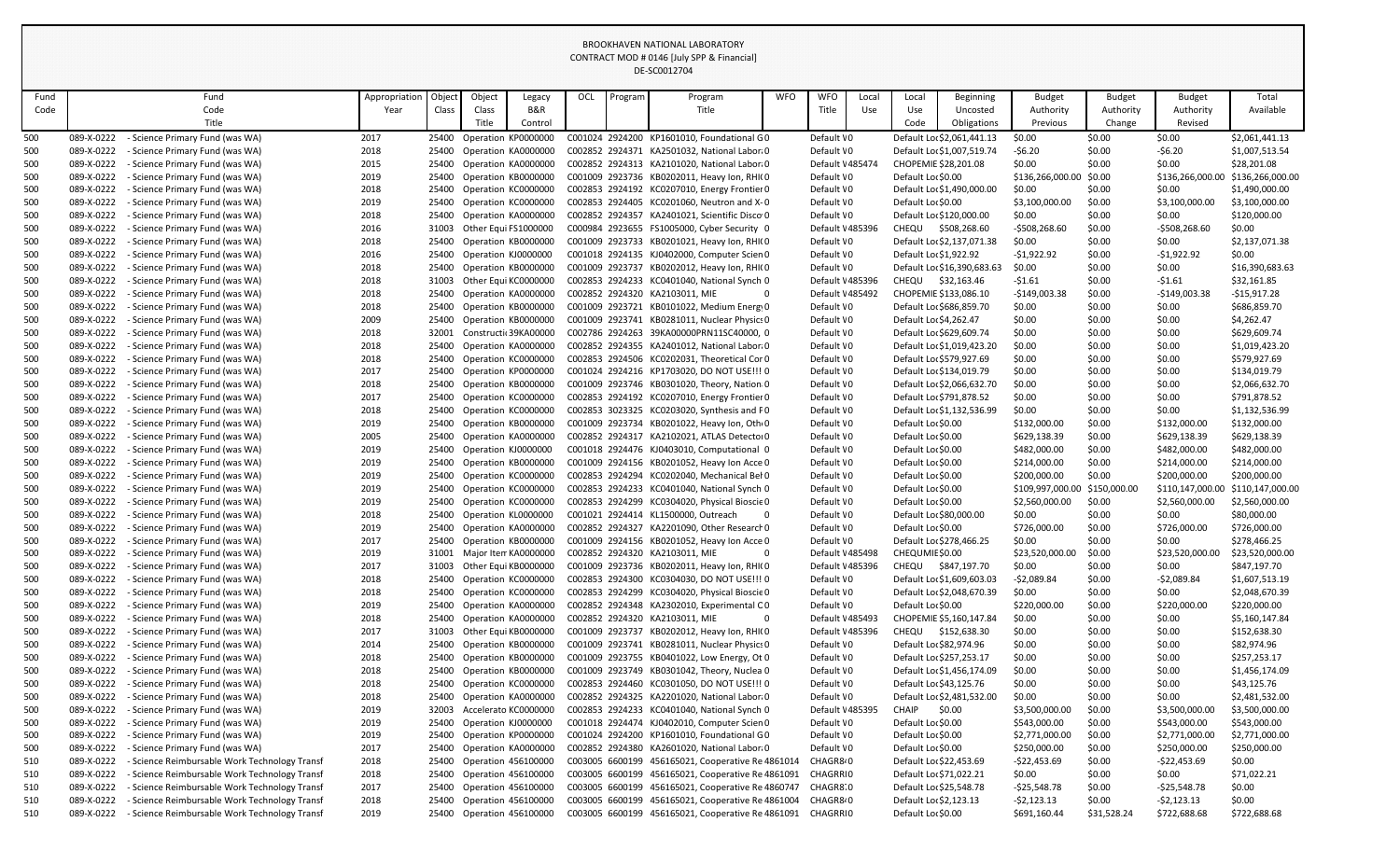|                          |                          |                                                                                              |               |        |                                                        |                           |     |         | DE-SCOUTZ/04                                                                                                             |            |                       |      |                                          |                          |                       |                           |                            |                            |
|--------------------------|--------------------------|----------------------------------------------------------------------------------------------|---------------|--------|--------------------------------------------------------|---------------------------|-----|---------|--------------------------------------------------------------------------------------------------------------------------|------------|-----------------------|------|------------------------------------------|--------------------------|-----------------------|---------------------------|----------------------------|----------------------------|
| Fund                     |                          | Fund                                                                                         | Appropriation | Object | Object                                                 | Legacy                    | OCL | Program | Program                                                                                                                  | <b>WFO</b> | <b>WFO</b>            | Loca | Local                                    | <b>Beginning</b>         | <b>Budget</b>         | <b>Budget</b>             | <b>Budget</b>              | Total                      |
| Code                     |                          | Code                                                                                         | Year          | Class  | Class                                                  | B&R                       |     |         | Title                                                                                                                    |            | Title                 | Use  | Use                                      | Uncosted                 | Authority             | Authority                 | Authority                  | Available                  |
|                          |                          | Title                                                                                        |               |        | Title                                                  | Control                   |     |         |                                                                                                                          |            |                       |      | Code                                     | Obligations              | Previous              | Change                    | Revised                    |                            |
| 511                      | 089-X-0222               | - Science Reimbursable Work with Non-Federal                                                 | 2019          |        | 25400 Operation 456100000                              |                           |     |         | C003005 6600146 456160031, Industry - Dom 4861121 CHAGR8.0                                                               |            |                       |      | Default Lor \$0.00                       |                          | \$11,204.23           | \$23,900.03               | \$35,104.26                | \$35,104.26                |
| 511                      | 089-X-0222               | - Science Reimbursable Work with Non-Federal                                                 | 2019          |        | 25400 Operation 456100000                              |                           |     |         | C003005 6600146 456160031, Industry - Dom 4861022 CHAGR8.0                                                               |            |                       |      | Default Lor \$0.00                       |                          | \$5,977,123.68        | \$0.00                    | \$5,977,123.68             | \$5,977,123.68             |
| 511                      | 089-X-0222               | - Science Reimbursable Work with Non-Federal                                                 | 2019          |        | 25400 Operation 456100000                              |                           |     |         | C003005 6600146 456160031, Industry - Dom 4861151 CHAGR8.0                                                               |            |                       |      | Default Lor \$0.00                       |                          | \$182,621.36          | \$0.00                    | \$182,621.36               | \$182,621.36               |
| <u>511</u>               | 089-X-0222               | - Science Reimbursable Work with Non-Federal                                                 | 2018          |        | 25400 Operation 456100000                              |                           |     |         | C003005 6600146 456160031, Industry - Dom 4861099 CHAGR8.0                                                               |            |                       |      | Default Lor \$2.94                       |                          | \$0.00                | \$0.00                    | \$0.00                     | \$2.94                     |
| <u>511</u>               | 089-X-0222               | - Science Reimbursable Work with Non-Federal                                                 | 2017          |        | 25400 Operation 456100000                              |                           |     |         | C003005 6600147 456160032, Industry - Forei 4860800 CHAGR8 0                                                             |            |                       |      | Default Lor \$683.29                     |                          | $-5683.29$            | \$0.00                    | -\$683.29                  | \$0.00                     |
| 511                      | 089-X-0222               | - Science Reimbursable Work with Non-Federal                                                 | 2018          |        |                                                        | 25400 Operation 456100000 |     |         | C003005 6600146 456160031, Industry - Dom 4861100 CHAGR8.0                                                               |            |                       |      |                                          | Default Lor \$45,915.88  | \$0.00                | \$0.00                    | \$0.00                     | \$45,915.88                |
| 511                      | 089-X-0222               | - Science Reimbursable Work with Non-Federal                                                 | 2017          |        | 25400 Operation 456100000                              |                           |     |         | C003005 6600146 456160031, Industry - Dom 4860936 CHAGR8 0                                                               |            |                       |      | Default Lor \$1,926.60                   |                          | \$0.00                | \$0.00                    | \$0.00                     | \$1,926.60                 |
| 511                      | 089-X-0222               | - Science Reimbursable Work with Non-Federal                                                 | 2018          |        | 25400 Operation 456100000                              |                           |     |         | C003005 6600147 456160032, Industry - Forei 4861032 CHAGR8.0                                                             |            |                       |      | Default Lor \$45,039.33                  |                          | \$0.00                | \$0.00                    | \$0.00                     | \$45,039.33                |
| 511                      | 089-X-0222               | - Science Reimbursable Work with Non-Federal                                                 | 2018          |        | 25400 Operation 456100000                              |                           |     |         | C003005 6600146 456160031, Industry - Dom 4860969 CHAGR8 0                                                               |            |                       |      | Default Lor \$72,150.96                  |                          | \$0.00                | \$0.00                    | \$0.00                     | \$72,150.96                |
| <u>511</u>               | 089-X-0222               | - Science Reimbursable Work with Non-Federal                                                 | 2019          |        | 25400 Operation 456100000                              |                           |     |         | C003005 6600146 456160031, Industry - Dom 4861063 CHAGR8.0                                                               |            |                       |      | Default Lor \$0.00                       |                          | \$78,927.49           | \$0.00                    | \$78,927.49                | \$78,927.49                |
| <u>511</u>               | 089-X-0222               | - Science Reimbursable Work with Non-Federal                                                 | 2019          |        |                                                        | 25400 Operation 456100000 |     |         | C003005 6600146 456160031, Industry - Dom 4861145 CHAGR8.0                                                               |            |                       |      | Default Lor \$0.00                       |                          | \$43,689.32           | \$0.00                    | \$43,689.32                | \$43,689.32                |
| 511                      | 089-X-0222               | - Science Reimbursable Work with Non-Federal                                                 | 2019          |        | 25400 Operation 456100000                              |                           |     |         | C003005 6600146 456160031, Industry - Dom 4861068 CHAGR8.0                                                               |            |                       |      | Default Lor \$0.00                       |                          | \$40,430.19           | \$0.00                    | \$40,430.19                | \$40,430.19                |
| 511                      | 089-X-0222               | - Science Reimbursable Work with Non-Federal                                                 | 2019          |        | 25400 Operation 456100000                              |                           |     |         | C003005 6600146 456160031, Industry - Dom 4861101 CHAGR8.0                                                               |            |                       |      | Default Lor \$0.00                       |                          | \$1,179.23            | \$0.00                    | \$1,179.23                 | \$1,179.23                 |
| 511                      | 089-X-0222               | - Science Reimbursable Work with Non-Federal                                                 | 2019          |        | 25400 Operation 456100000                              |                           |     |         | C003005 6600146 456160031, Industry - Dom 4861146 CHAGR8.0                                                               |            |                       |      | Default Lor \$0.00                       |                          | \$15,448.79           | \$0.00                    | \$15,448.79                | \$15,448.79                |
| 511                      | 089-X-0222               | - Science Reimbursable Work with Non-Federal                                                 | 2019          | 25400  | <b>Operation 456100000</b>                             |                           |     |         | C003005 6600146 456160031, Industry - Dom 4861066 CHAGR8.0                                                               |            |                       |      | Default Lor \$0.00                       |                          | \$31,281.71           | \$0.00                    | \$31,281.71                | \$31,281.71                |
| 511                      | 089-X-0222<br>089-X-0222 | - Science Reimbursable Work with Non-Federal<br>- Science Reimbursable Work with Non-Federal | 2019          |        |                                                        | 25400 Operation 456100000 |     |         | C003005 6600147 456160032, Industry - Forei 4861076 CHAGR8.0                                                             |            |                       |      | Default Lor \$0.00                       |                          | \$261,857.21          | \$33,129.51               | \$294,986.72               | \$294,986.72               |
| 511                      | 089-X-0222               | - Science Reimbursable Work with Non-Federal                                                 | 2019<br>2019  |        | 25400 Operation 456100000<br>25400 Operation 456100000 |                           |     |         | C003005 6600146 456160031, Industry - Dom 4861173 CHAGR8.0<br>C003005 6600146 456160031, Industry - Dom 4861109 CHAGR8.0 |            |                       |      | Default Lor \$0.00<br>Default Lor \$0.00 |                          | \$0.00<br>\$85,271.81 | \$15,965.00<br>\$6,870.24 | \$15,965.00<br>\$92,142.05 | \$15,965.00<br>\$92,142.05 |
| <u>511</u><br><u>511</u> | 089-X-0222               | - Science Reimbursable Work with Non-Federal                                                 | 2019          |        | 25400 Operation 456100000                              |                           |     |         | C003005 6600146 456160031, Industry - Dom 4861115 CHAGR8.0                                                               |            |                       |      | Default Lor \$0.00                       |                          | \$28,602.56           | \$2,630.29                | \$31,232.85                | \$31,232.85                |
| 511                      | 089-X-0222               | - Science Reimbursable Work with Non-Federal                                                 | 2019          |        | 25400 Operation 456100000                              |                           |     |         | C003005 6600146 456160031, Industry - Dom 4860946 CHAGR8 0                                                               |            |                       |      | Default Lor \$0.00                       |                          | \$338,700.77          | \$0.00                    | \$338,700.77               | \$338,700.77               |
| 511                      | 089-X-0222               | - Science Reimbursable Work with Non-Federal                                                 | 2019          |        | 25400 Operation 456100000                              |                           |     |         | C003005 6600146 456160031, Industry - Dom 4861153 CHAGR8.0                                                               |            |                       |      | Default Lor \$0.00                       |                          | \$3,600.00            | \$0.00                    | \$3,600.00                 | \$3,600.00                 |
| 511                      | 089-X-0222               | - Science Reimbursable Work with Non-Federal                                                 | 2016          |        | 25400 Operation 456100000                              |                           |     |         | C003005 6600146 456160031, Industry - Dom 4860880                                                                        |            | CHAGR8 0              |      | Default Lor \$3,397.00                   |                          | $-53,397.00$          | \$0.00                    | -\$3,397.00                | \$0.00                     |
| <u>511</u>               | 089-X-0222               | - Science Reimbursable Work with Non-Federal                                                 | 2018          |        | 25400 Operation 456100000                              |                           |     |         | C003005 6600146 456160031, Industry - Dom 4861030 CHAGR8.0                                                               |            |                       |      | Default Lor \$914.45                     |                          | $-$945.47$            | \$0.00                    | -\$945.47                  | $-531.02$                  |
| <u>511</u>               | 089-X-0222               | - Science Reimbursable Work with Non-Federal                                                 | 2018          |        | 25400 Operation 456100000                              |                           |     |         | C003005 6600146 456160031, Industry - Dom 4860936 CHAGR8 0                                                               |            |                       |      | Default Lor \$6,000.07                   |                          | \$0.00                | \$0.00                    | \$0.00                     | \$6,000.07                 |
| <u>511</u>               | 089-X-0222               | - Science Reimbursable Work with Non-Federal                                                 | 2018          |        | 25400 Operation 456100000                              |                           |     |         | C003005 6600147 456160032, Industry - Forei 4801577 CH AGR80                                                             |            |                       |      | Default Lor \$50,485.44                  |                          | \$0.00                | \$0.00                    | \$0.00                     | \$50,485.44                |
| 511                      | 089-X-0222               | - Science Reimbursable Work with Non-Federal                                                 | 2019          |        |                                                        | 25400 Operation 456100000 |     |         | C003005 6600146 456160031, Industry - Dom 4861104 CHAGR8.0                                                               |            |                       |      | Default Lor \$0.00                       |                          | \$140,604.08          | \$17,416.74               | \$158,020.82               | \$158,020.82               |
| 511                      | 089-X-0222               | - Science Reimbursable Work with Non-Federal                                                 | 2019          |        |                                                        | 25400 Operation 456100000 |     |         | C003005 6600146 456160031, Industry - Dom 4861160 CHAGR8.0                                                               |            |                       |      | Default Lor \$0.00                       |                          | \$0.00                | \$4,666.00                | \$4,666.00                 | \$4,666.00                 |
| 511                      | 089-X-0222               | - Science Reimbursable Work with Non-Federal                                                 | 2019          |        | 25400 Operation 456100000                              |                           |     |         | C003005 6600146 456160031, Industry - Dom 4861052 CHAGR8.0                                                               |            |                       |      | Default Lor \$0.00                       |                          | \$6,916,735.10        | \$2,480,019.38            | \$9,396,754.48             | \$9,396,754.48             |
| 511                      | 089-X-0222               | - Science Reimbursable Work with Non-Federal                                                 | 2019          |        | 25400 Operation 456100000                              |                           |     |         | C003005 6600146 456160031, Industry - Dom 4861098 CHAGR8.0                                                               |            |                       |      | Default Lor \$0.00                       |                          | \$38,804.43           | \$0.00                    | \$38,804.43                | \$38,804.43                |
| 511                      | 089-X-0222               | - Science Reimbursable Work with Non-Federal                                                 | 2019          |        |                                                        | 25400 Operation 456100000 |     |         | C003005 6600147 456160032, Industry - Forei 4861161 CHAGR8.0                                                             |            |                       |      | Default Lor \$0.00                       |                          | \$44,271.84           | \$0.00                    | \$44,271.84                | \$44,271.84                |
| 511                      | 089-X-0222               | - Science Reimbursable Work with Non-Federal                                                 | 2018          |        |                                                        | 25400 Operation 456100000 |     |         | C003005 6600146 456160031, Industry - Dom 4861072 CHAGR8.0                                                               |            |                       |      | Default Lor \$5,000.00                   |                          | \$0.00                | \$0.00                    | \$0.00                     | \$5,000.00                 |
| 511                      | 089-X-0222               | - Science Reimbursable Work with Non-Federal                                                 | 2018          | 25400  | <b>Operation 456100000</b>                             |                           |     |         | C003005 6600146 456160031, Industry - Dom 4861023 CHAGR8.0                                                               |            |                       |      | Default Lor \$64,480.13                  |                          | \$0.00                | \$0.00                    | \$0.00                     | \$64,480.13                |
| 511                      | 089-X-0222               | - Science Reimbursable Work with Non-Federal                                                 | 2018          |        | 25400 Operation 456100000                              |                           |     |         | C003005 6600146 456160031, Industry - Dom 4861060 CHAGR8.0                                                               |            |                       |      | Default Lor \$19,067.88                  |                          | $-$19,067.88$         | \$0.00                    | -\$19,067.88               | \$0.00                     |
| 511                      | 089-X-0222               | - Science Reimbursable Work with Non-Federal                                                 | 2018          | 25400  | <b>Operation 456100000</b>                             |                           |     |         | C003005 6600146 456160031, Industry - Dom 4861068 CHAGR8.0                                                               |            |                       |      | Default Lor \$122.99                     |                          | \$0.00                | \$0.00                    | \$0.00                     | \$122.99                   |
| 511                      | 089-X-0222               | - Science Reimbursable Work with Non-Federal                                                 | 2018          |        | 25400 Operation 456100000                              |                           |     |         | C003005 6600147 456160032, Industry - Forei 4861065 CHAGR8.0                                                             |            |                       |      |                                          | Default Lor \$217,281.60 | \$0.00                | \$0.00                    | \$0.00                     | \$217,281.60               |
| 511                      | 089-X-0222               | - Science Reimbursable Work with Non-Federal                                                 | 2018          |        |                                                        | 25400 Operation 456100000 |     |         | C003005 6600146 456160031, Industry - Dom 4861052 CHAGR8.0                                                               |            |                       |      |                                          | Default Lor \$599,176.00 | \$0.00                | \$0.00                    | \$0.00                     | \$599,176.00               |
| 511                      | 089-X-0222               | - Science Reimbursable Work with Non-Federal                                                 | 2018          |        | 25400 Operation 456100000                              |                           |     |         | C003005 6600146 456160031, Industry - Dom(4861111 CHAGR8/0                                                               |            |                       |      | Default Lor \$23,648.21                  |                          | $-523,648.21$         | \$0.00                    | -\$23,648.21               | \$0.00                     |
| 511                      | 089-X-0222               | - Science Reimbursable Work with Non-Federal                                                 | 2019          |        | 25400 Operation 456100000                              |                           |     |         | C003005 6600146 456160031, Industry - Dom 4861142 CHAGR8.0                                                               |            |                       |      | Default Lor \$0.00                       |                          | \$39,879.28           | \$0.00                    | \$39,879.28                | \$39,879.28                |
| 511                      | 089-X-0222               | - Science Reimbursable Work with Non-Federal                                                 | 2019          | 25400  | <b>Operation 456100000</b>                             |                           |     |         | C003005 6600146 456160031, Industry - Dom 4861075 CHAGR8.0                                                               |            |                       |      | Default Lor \$0.00                       |                          | \$2,569.90            | \$0.00                    | \$2,569.90                 | \$2,569.90                 |
| 511                      | 089-X-0222               | - Science Reimbursable Work with Non-Federal                                                 | 2019          |        | 25400 Operation 456100000                              |                           |     |         | C003005 6600146 456160031, Industry - Dom 4861102 CHAGR8.0                                                               |            |                       |      | Default Lor \$0.00                       |                          | \$19,967.73           | \$0.00                    | \$19,967.73                | \$19,967.73                |
| 511                      | 089-X-0222<br>089-X-0222 | - Science Reimbursable Work with Non-Federal<br>- Science Reimbursable Work with Non-Federal | 2019          |        | <b>Operation 456100000</b>                             | 25400 Operation 456100000 |     |         | C003005 6600146 456160031, Industry - Dom 4861100 CHAGR8.0                                                               |            |                       |      | Default Lor \$0.00<br>Default Lor \$0.00 |                          | \$50,507.48           | \$0.00<br>\$0.00          | \$50,507.48                | \$50,507.48                |
| 511                      | 089-X-0222               | - Science Reimbursable Work with Non-Federal                                                 | 2019          | 25400  |                                                        |                           |     |         | C003005 6600147 456160032, Industry - Forei 4861065 CHAGR8.0                                                             |            |                       |      |                                          |                          | \$194,174.76          |                           | \$194,174.76               | \$194,174.76               |
| 511<br>511               | 089-X-0222               | - Science Reimbursable Work with Non-Federal                                                 | 2019<br>2019  |        | 25400 Operation 456100000<br>25400 Operation 456100000 |                           |     |         | C003005 6600146 456160031, Industry - Dom 4861164 CHAGR8.0<br>C003005 6600146 456160031, Industry - Dom 4861174 CHAGR8.0 |            |                       |      | Default Lor \$0.00<br>Default Lor \$0.00 |                          | \$416.66<br>\$0.00    | \$4,583.34<br>\$25,000.00 | \$5,000.00<br>\$25,000.00  | \$5,000.00<br>\$25,000.00  |
| 511                      | 089-X-0222               | - Science Reimbursable Work with Non-Federal                                                 | 2014          |        | 25400 Operation 456100000                              |                           |     |         | C003005 6600146 456160031, Industry - Dom 4860871 CHAGR8 0                                                               |            |                       |      |                                          | Default Loc \$119,776.80 | \$0.00                | \$0.00                    | \$0.00                     | \$119,776.80               |
| 511                      | 089-X-0222               | - Science Reimbursable Work with Non-Federal                                                 | 2019          |        |                                                        | 25400 Operation 456100000 |     |         | C003005 6600146 456160031, Industry - Dom 4861139 AGR84410                                                               |            |                       |      | Default Lor \$0.00                       |                          | \$203,604.46          | \$0.00                    | \$203,604.46               | \$203,604.46               |
| 511                      | 089-X-0222               | - Science Reimbursable Work with Non-Federal                                                 | 2019          | 25400  |                                                        | Operation 456100000       |     |         | C003005 6600146 456160031, Industry - Dom 4861144 CHAGR8.0                                                               |            |                       |      | Default Lor \$0.00                       |                          | \$92,435.00           | \$0.00                    | \$92,435.00                | \$92,435.00                |
| 511                      | 089-X-0222               | - Science Reimbursable Work with Non-Federal                                                 | 2019          |        | 25400 Operation 456100000                              |                           |     |         | C003005 6600146 456160031, Industry - Dom 4861168 CHAGR8.0                                                               |            |                       |      | Default Lor \$0.00                       |                          | \$21,640.00           | \$0.00                    | \$21,640.00                | \$21,640.00                |
| 511                      | 089-X-0222               | - Science Reimbursable Work with Non-Federal                                                 | 2017          |        | 25400 Operation 456100000                              |                           |     |         | C003005 6600147 456160032, Industry - Forei 4801577 CH AGR80                                                             |            |                       |      | Default Lor \$41,696.97                  |                          | \$0.00                | \$0.00                    | \$0.00                     | \$41,696.97                |
| 511                      | 089-X-0222               | - Science Reimbursable Work with Non-Federal                                                 | 2018          |        | 25400 Operation 456100000                              |                           |     |         | C003005 6600146 456160031, Industry - Dome 4860977                                                                       |            | CHAGR8 0              |      | Default Lor \$1,033.48                   |                          | $-$1,033.48$          | \$0.00                    | -\$1,033.48                | \$0.00                     |
| 511                      | 089-X-0222               | - Science Reimbursable Work with Non-Federal                                                 | 2018          |        |                                                        | 25400 Operation 456100000 |     |         | C003005 6600146 456160031, Industry - Dom 4860946 CHAGR8 0                                                               |            |                       |      | Default Lor \$899.96                     |                          | \$0.00                | \$0.00                    | \$0.00                     | \$899.96                   |
| 511                      | 089-X-0222               | - Science Reimbursable Work with Non-Federal                                                 | 2018          |        |                                                        | 25400 Operation 456100000 |     |         | C003005 6600146 456160031, Industry - Dome 4861020                                                                       |            | CHAGR8 <sub>'</sub> 0 |      | Default Lor \$1,704.11                   |                          | $-52,517.22$          | \$0.00                    | -\$2,517.22                | $-5813.11$                 |
| 511                      | 089-X-0222               | - Science Reimbursable Work with Non-Federal                                                 | 2017          |        |                                                        | 25400 Operation 456100000 |     |         | C003005 6600146 456160031, Industry - Domt 4861017 CHAGR8.0                                                              |            |                       |      | Default Lor \$644.23                     |                          | $-$644.23$            | \$0.00                    | $-$644.23$                 | \$0.00                     |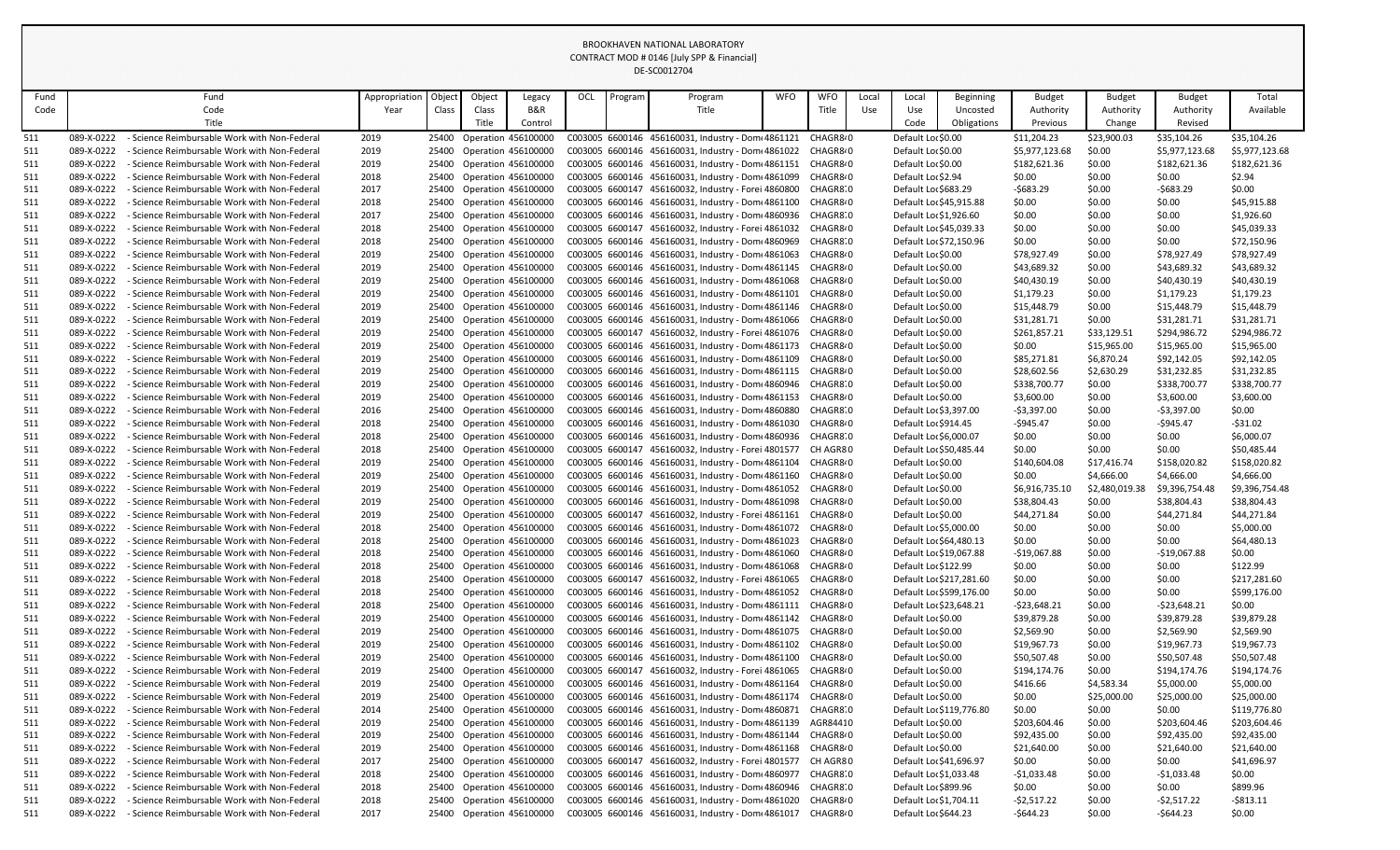| Fund       |                          | Fund                                                                                         | Appropriation | Objec | Object                                           | Legacy                     | OCL | Program | Program                                                                                                                  | <b>WFO</b> | <b>WFO</b>            | Local | Local                                       | <b>Beginning</b>           | <b>Budget</b>              | <b>Budget</b>    | <b>Budget</b>               | Total                      |
|------------|--------------------------|----------------------------------------------------------------------------------------------|---------------|-------|--------------------------------------------------|----------------------------|-----|---------|--------------------------------------------------------------------------------------------------------------------------|------------|-----------------------|-------|---------------------------------------------|----------------------------|----------------------------|------------------|-----------------------------|----------------------------|
| Code       |                          | Code                                                                                         | Year          | Class | Class                                            | B&R                        |     |         | Title                                                                                                                    |            | Title                 | Use   | Use                                         | Uncosted                   | Authority                  | Authority        | Authority                   | Available                  |
|            |                          | Title                                                                                        |               |       | Title                                            | Control                    |     |         |                                                                                                                          |            |                       |       | Code                                        | Obligations                | Previous                   | Change           | Revised                     |                            |
| 511        | 089-X-0222               | - Science Reimbursable Work with Non-Federal                                                 | 2018          |       | 25400 Operation 456100000                        |                            |     |         | C003005 6600147 456160032, Industry - Forei 4860813 CHAGR8 0                                                             |            |                       |       |                                             | Default Lor \$116,420.64   | \$0.00                     | \$0.00           | \$0.00                      | \$116,420.64               |
| <u>511</u> | 089-X-0222               | - Science Reimbursable Work with Non-Federal                                                 | 2019          |       | 25400 Operation 456100000                        |                            |     |         | C003005 6600146 456160031, Industry - Dom 4861135 CHAGR8.0                                                               |            |                       |       | Default Lor \$0.00                          |                            | \$404,204.65               | \$0.00           | \$404,204.65                | \$404,204.65               |
| 511        | 089-X-0222               | - Science Reimbursable Work with Non-Federal                                                 | 2019          | 25400 | Operation 456100000                              |                            |     |         | C003005 6600147 456160032, Industry - Forei 4861032                                                                      |            | CHAGR8 <sup>,</sup> 0 |       | Default Lor \$0.00                          |                            | \$71,007.72                | \$6,573.34       | \$77,581.06                 | \$77,581.06                |
| 511        | 089-X-0222               | - Science Reimbursable Work with Non-Federal                                                 | 2019          |       | 25400 Operation 456100000                        |                            |     |         | C003005 6600146 456160031, Industry - Dom(4861130 CHAGR8/0                                                               |            |                       |       | Default Lor \$0.00                          |                            | \$101,014.94               | \$433,535.23     | \$534,550.17                | \$534,550.17               |
| 511        | 089-X-0222               | - Science Reimbursable Work with Non-Federal                                                 | 2018          | 25400 | Operation 456100000                              |                            |     |         | C003005 6600147 456160032, Industry - Forei 4861076 CHAGR8.0                                                             |            |                       |       |                                             | Default Loc \$311,208.48   | \$0.00                     | \$0.00           | \$0.00                      | \$311,208.48               |
| 511        | 089-X-0222               | - Science Reimbursable Work with Non-Federal                                                 | 2018          | 25400 | Operation 456100000                              |                            |     |         | C003005 6600146 456160031, Industry - Dom 4861087                                                                        |            | CHAGR8 <sup>,</sup> 0 |       | Default Lor \$2,500.00                      |                            | $-52,500.00$               | \$0.00           | $-52,500.00$                | \$0.00                     |
| <u>511</u> | 089-X-0222               | - Science Reimbursable Work with Non-Federal                                                 | 2018          | 25400 | Operation 456100000                              |                            |     |         | C003005 6600146 456160031, Industry - Dom 4861101 CHAGR8.0                                                               |            |                       |       | Default Lor \$40,689.65                     |                            | \$0.00                     | \$0.00           | \$0.00                      | \$40,689.65                |
| 511        | 089-X-0222               | - Science Reimbursable Work with Non-Federal                                                 | 2018          | 25400 | Operation 456100000                              |                            |     |         | C003005 6600146 456160031, Industry - Dom 4861053                                                                        |            | CHAGR8 <sup>,</sup> 0 |       | Default Loc \$7,214.59                      |                            | \$0.00                     | \$0.00           | \$0.00                      | \$7,214.59                 |
| 511        | 089-X-0222               | - Science Reimbursable Work with Non-Federal                                                 | 2018          |       | 25400 Operation 456100000                        |                            |     |         | C003005 6600146 456160031, Industry - Dom(4861021 CHAGR8/0                                                               |            |                       |       | Default Lor \$6,587.34                      |                            | $-56,587.34$               | \$0.00           | $-56,587.34$                | \$0.00                     |
| <u>511</u> | 089-X-0222               | - Science Reimbursable Work with Non-Federal                                                 | 2018          | 25400 | Operation 456100000                              |                            |     |         | C003005 6600146 456160031, Industry - Dome 4861093                                                                       |            | CHAGR8 <sup>,</sup> 0 |       | Default Lor \$39,507.26                     |                            | -\$268.36                  | \$0.00           | -\$268.36                   | \$39,238.90                |
| <u>511</u> | 089-X-0222               | - Science Reimbursable Work with Non-Federal                                                 | 2017          |       | 25400 Operation 456100000                        |                            |     |         | C003005 6600146 456160031, Industry - Domt 4860949 CHAGR8 0                                                              |            |                       |       | Default Loc \$8,967.69                      |                            | -\$8,967.69                | \$0.00           | $-58,967.69$                | \$0.00                     |
| 511        | 089-X-0222               | - Science Reimbursable Work with Non-Federal                                                 | 2019          |       | 25400 Operation 456100000                        |                            |     |         | C003005 6600146 456160031, Industry - Dom 4861120 CHAGR8.0                                                               |            |                       |       | Default Lor \$0.00                          |                            | \$216,515.79               | \$0.00           | \$216,515.79                | \$216,515.79               |
| 511        | 089-X-0222               | - Science Reimbursable Work with Non-Federal                                                 | 2019          | 25400 | Operation 456100000                              |                            |     |         | C003005 6600146 456160031, Industry - Dom(4861138 AGR84410                                                               |            |                       |       | Default Lor \$0.00                          |                            | \$114,789.71               | \$0.00           | \$114,789.71                | \$114,789.71               |
| 511        | 089-X-0222               | - Science Reimbursable Work with Non-Federal                                                 | 2019          |       | 25400 Operation 456100000                        |                            |     |         | C003005 6600147 456160032, Industry - Forei 4801577 CH AGR80                                                             |            |                       |       | Default Lor \$0.00                          |                            | \$50,485.44                | \$0.00           | \$50,485.44                 | \$50,485.44                |
| 511        | 089-X-0222               | - Science Reimbursable Work with Non-Federal                                                 | 2019          | 25400 | Operation 456100000                              |                            |     |         | C003005 6600146 456160031, Industry - Dome 4861157                                                                       |            | CHAGR8 <sup>,</sup> 0 |       | Default Lor \$0.00                          |                            | \$45,000.00                | \$0.00           | \$45,000.00                 | \$45,000.00                |
| <u>511</u> | 089-X-0222<br>089-X-0222 | - Science Reimbursable Work with Non-Federal                                                 | 2019          |       | 25400 Operation 456100000                        |                            |     |         | C003005 6600146 456160031, Industry - Dome 4861133                                                                       |            | CHAGR8 <sup>,</sup> 0 |       | Default Lor \$0.00                          |                            | \$85,761.60                | \$4,068.56       | \$89,830.16                 | \$89,830.16                |
| 511        | 089-X-0222               | - Science Reimbursable Work with Non-Federal<br>- Science Reimbursable Work with Non-Federal | 2019          |       | 25400 Operation 456100000<br>Operation 456100000 |                            |     |         | C003005 6600146 456160031, Industry - Dom 4860936 CHAGR8 0<br>C003005 6600146 456160031, Industry - Dom 4861134 CHAGR8.0 |            |                       |       | Default Lor \$0.00<br>Default Lor \$0.00    |                            | \$16,877.26<br>\$92,905.04 | \$7,594.95       | \$24,472.21                 | \$24,472.21                |
| 511<br>511 | 089-X-0222               | - Science Reimbursable Work with Non-Federal                                                 | 2019<br>2018  | 25400 | 25400 Operation 456100000                        |                            |     |         | C003005 6600146 456160031, Industry - Dom 4861075 CHAGR8.0                                                               |            |                       |       | Default Lor \$21,730.69                     |                            | -\$2,746.31                | \$0.00<br>\$0.00 | \$92,905.04<br>$-52,746.31$ | \$92,905.04<br>\$18,984.38 |
| 511        | 089-X-0222               | - Science Reimbursable Work with Non-Federal                                                 | 2018          | 25400 | Operation 456100000                              |                            |     |         | C003005 6600146 456160031, Industry - Dom 4861022                                                                        |            | CHAGR8 <sup>,</sup> 0 |       |                                             | Default Lor \$2,548,416.05 | \$0.00                     | \$0.00           | \$0.00                      | \$2,548,416.05             |
| 511        | 089-X-0222               | - Science Reimbursable Work with Non-Federal                                                 | 2016          |       | 25400 Operation 456100000                        |                            |     |         | C003005 6600146 456160031, Industry - Dom 4860871                                                                        |            | CHAGR8 0              |       | Default Lor \$13,578.50                     |                            | \$0.00                     | \$0.00           | \$0.00                      | \$13,578.50                |
| 511        | 089-X-0222               | - Science Reimbursable Work with Non-Federal                                                 | 2018          |       | 25400 Operation 456100000                        |                            |     |         | C003005 6600146 456160031, Industry - Dom 4861089                                                                        |            | CHAGR8 <sup>,</sup> 0 |       | Default Loc \$163.45                        |                            | \$0.00                     | \$0.00           | \$0.00                      | \$163.45                   |
| 511        | 089-X-0222               | - Science Reimbursable Work with Non-Federal                                                 | 2017          | 25400 | Operation 456100000                              |                            |     |         | C003005 6600147 456160032, Industry - Forei 4861015                                                                      |            | CHAGR8 <sup>,</sup> 0 |       |                                             | Default Loc \$903,389.83   | \$0.00                     | \$0.00           | \$0.00                      | \$903,389.83               |
| 511        | 089-X-0222               | - Science Reimbursable Work with Non-Federal                                                 | 2018          |       | 25400 Operation 456100000                        |                            |     |         | C003005 6600146 456160031, Industry - Domt 4861107 CHAGR8.0                                                              |            |                       |       | Default Lo، \$37,074.29                     |                            | \$0.00                     | \$0.00           | \$0.00                      | \$37,074.29                |
| 511        | 089-X-0222               | - Science Reimbursable Work with Non-Federal                                                 | 2017          | 25400 | Operation 456100000                              |                            |     |         | C003005 6600146 456160031, Industry - Dome 4861021                                                                       |            | CHAGR8 <sup>,</sup> 0 |       | Default Lor \$2,654.48                      |                            | -\$2,654.48                | \$0.00           | $-52,654.48$                | \$0.00                     |
| 511        | 089-X-0222               | - Science Reimbursable Work with Non-Federal                                                 | 2018          | 25400 | Operation 456100000                              |                            |     |         | C003005 6600147 456160032, Industry - Forei 4860984                                                                      |            | CHAGR8 <sup>,</sup> 0 |       | Default Lor \$67.81                         |                            | \$0.00                     | \$0.00           | \$0.00                      | \$67.81                    |
| <u>511</u> | 089-X-0222               | - Science Reimbursable Work with Non-Federal                                                 | 2018          |       |                                                  | 25400 Operation 456100000  |     |         | C003005 6600146 456160031, Industry - Dom 4861063 CHAGR8.0                                                               |            |                       |       | Default Lor \$22,087.46                     |                            | \$0.00                     | \$0.00           | \$0.00                      | \$22,087.46                |
| 511        | 089-X-0222               | - Science Reimbursable Work with Non-Federal                                                 | 2018          | 25400 |                                                  | <b>Operation 456100000</b> |     |         | C003005 6600146 456160031, Industry - Dom 4861066 CHAGR8.0                                                               |            |                       |       | Default Lor \$32,960.08                     |                            | \$0.00                     | \$0.00           | \$0.00                      | \$32,960.08                |
| 511        | 089-X-0222               | - Science Reimbursable Work with Non-Federal                                                 | 2019          |       |                                                  | 25400 Operation 456100000  |     |         | C003005 6600146 456160031, Industry - Dom 4861089 CHAGR8.0                                                               |            |                       |       | Default Lor \$0.00                          |                            | \$9,708.74                 | \$0.00           | \$9,708.74                  | \$9,708.74                 |
| 511        | 089-X-0222               | - Science Reimbursable Work with Non-Federal                                                 | 2019          | 25400 | Operation 456100000                              |                            |     |         | C003005 6600146 456160031, Industry - Dom 4861136 CHAGR8.0                                                               |            |                       |       | Default Lor \$0.00                          |                            | \$20,035.01                | \$0.00           | \$20,035.01                 | \$20,035.01                |
| 511        | 089-X-0222               | - Science Reimbursable Work with Non-Federal                                                 | 2019          |       |                                                  | 25400 Operation 456100000  |     |         | C003005 6600146 456160031, Industry - Dom 4861128 CHAGR8.0                                                               |            |                       |       | Default Lor \$0.00                          |                            | \$98,848.56                | \$1,588.77       | \$100,437.33                | \$100,437.33               |
| 511        | 089-X-0222               | - Science Reimbursable Work with Non-Federal                                                 | 2019          |       |                                                  | 25400 Operation 456100000  |     |         | C003005 6600146 456160031, Industry - Dom 4861132 CHAGR8.0                                                               |            |                       |       | Default Lor \$0.00                          |                            | \$41,756.55                | \$4,410.60       | \$46,167.15                 | \$46,167.15                |
| 511        | 089-X-0222               | - Science Reimbursable Work with Non-Federal                                                 | 2019          | 25400 | Operation 456100000                              |                            |     |         | C003005 6600146 456160031, Industry - Dom 4861023 CHAGR8.0                                                               |            |                       |       | Default Lor \$0.00                          |                            | \$155,502.86               | \$13,758.90      | \$169,261.76                | \$169,261.76               |
| 511        | 089-X-0222               | - Science Reimbursable Work with Non-Federal                                                 | 2019          |       | 25400 Operation 456100000                        |                            |     |         | C003005 6600146 456160031, Industry - Dom(4861162 CHAGR8/0                                                               |            |                       |       | Default Lor \$0.00                          |                            | \$6,000.00                 | \$941.26         | \$6,941.26                  | \$6,941.26                 |
| 511        | 089-X-0222               | - Science Reimbursable Work with Non-Federal                                                 | 2019          | 25400 | Operation 456100000                              |                            |     |         | C003005 6600146 456160031, Industry - Dom(4861107                                                                        |            | CHAGR8 <sup>,</sup> 0 |       | Default Lor \$0.00                          |                            | \$64,748.42                | \$0.00           | \$64,748.42                 | \$64,748.42                |
| 511        | 089-X-0222               | - Science Reimbursable Work with Non-Federal                                                 | 2017          |       |                                                  | 25400 Operation 456100000  |     |         | C003005 6600146 456160031, Industry - Dom(4861052 CHAGR8/0                                                               |            |                       |       |                                             | Default Lor \$2,146,667.98 | \$0.00                     | \$0.00           | \$0.00                      | \$2,146,667.98             |
| 511        | 089-X-0222               | - Science Reimbursable Work with Non-Federal                                                 | 2018          |       |                                                  | 25400 Operation 456100000  |     |         | C003005 6600146 456160031, Industry - Dom 4861121 CHAGR8.0                                                               |            |                       |       | Default Lor \$24,271.84                     |                            | \$0.00                     | \$0.00           | \$0.00                      | \$24,271.84                |
| 511        | 089-X-0222               | - Science Reimbursable Work with Non-Federal                                                 | 2019          | 25400 | Operation 456100000                              |                            |     |         | C003005 6600146 456160031, Industry - Dome 4861053                                                                       |            | CHAGR8 <sup>,</sup> 0 |       | Default Lor \$0.00                          |                            | \$243,668.00               | \$0.00           | \$243,668.00                | \$243,668.00               |
| 511        | 089-X-0222               | - Science Reimbursable Work with Non-Federal                                                 | 2016          |       | 25400 Operation 456100000                        |                            |     |         | C003005 6600146 456160031, Industry - Dom 4860831                                                                        |            | CHAGR8 0              |       | Default Loc \$176.63                        |                            | -\$176.63                  | \$0.00           | $-5176.63$                  | \$0.00                     |
| 511        | 089-X-0222               | - Science Reimbursable Work with Non-Federal                                                 | 2018          | 25400 | Operation 456100000                              |                            |     |         | C003005 6600146 456160031, Industry - Dom 4861088                                                                        |            | CHAGR8 <sup>,</sup> 0 |       | Default Lor \$58,118.62                     |                            | \$0.00                     | \$0.00           | \$0.00                      | \$58,118.62                |
| 511        | 089-X-0222               | - Science Reimbursable Work with Non-Federal                                                 | 2015          |       |                                                  | 25400 Operation 456100000  |     |         | C003005 6600146 456160031, Industry - Dom 4860880                                                                        |            | CHAGR8 0              |       | Default Lor \$2,596.52                      |                            | -\$2,596.52                | \$0.00           | $-52,596.52$                | \$0.00                     |
| 511        | 089-X-0222               | - Science Reimbursable Work with Non-Federal                                                 | 2018          |       |                                                  | 25400 Operation 456100000  |     |         | C003005 6600146 456160031, Industry - Dom 4861098 CHAGR8.0                                                               |            |                       |       | Default Lor \$25,008.55                     |                            | \$0.00                     | \$0.00           | \$0.00                      | \$25,008.55                |
| 511        | 089-X-0222               | - Science Reimbursable Work with Non-Federal                                                 | 2018          | 25400 | Operation 456100000                              |                            |     |         | C003005 6600146 456160031, Industry - Dom 4861079 CHAGR8.0                                                               |            |                       |       | Default Lor \$41,439.06                     |                            | \$0.00                     | \$0.00           | \$0.00                      | \$41,439.06                |
| 511        | 089-X-0222               | - Science Reimbursable Work with Non-Federal                                                 | 2018          |       | 25400 Operation 456100000                        |                            |     |         | C003005 6600146 456160031, Industry - Dom 4861092 CHAGR8.0                                                               |            |                       |       | Default Loc \$121.69                        |                            | -\$121.69                  | \$0.00           | $-$121.69$                  | \$0.00                     |
| 511        | 089-X-0222               | - Science Reimbursable Work with Non-Federal                                                 | 2018          | 25400 | Operation 456100000                              |                            |     |         | C003005 6600146 456160031, Industry - Dom 4861102 CHAGR8.0                                                               |            |                       |       | Default Loc \$6,084.13                      |                            | \$0.00                     | \$0.00           | \$0.00                      | \$6,084.13                 |
| 511        | 089-X-0222<br>089-X-0222 | - Science Reimbursable Work with Non-Federal<br>- Science Reimbursable Work with Non-Federal | 2018          |       | 25400 Operation 456100000                        | 25400 Operation 456100000  |     |         | C003005 6600146 456160031, Industry - Dom 4860971<br>C003005 6600146 456160031, Industry - Dom 4861109 CHAGR8.0          |            | CHAGR8 0              |       | Default Lor \$345.85<br>Default Loc\$382.41 |                            | -\$345.85                  | \$0.00           | $-5345.85$<br>\$0.00        | \$0.00<br>\$382.41         |
| 511<br>511 | 089-X-0222               | - Science Reimbursable Work with Non-Federal                                                 | 2018<br>2019  | 25400 | Operation 456100000                              |                            |     |         | C003005 6600146 456160031, Industry - Dom 4861170                                                                        |            | CHAGR8 <sup>,</sup> 0 |       | Default Lor \$0.00                          |                            | \$0.00<br>\$22,135.92      | \$0.00<br>\$0.00 | \$22,135.92                 | \$22,135.92                |
| 511        | 089-X-0222               | - Science Reimbursable Work with Non-Federal                                                 | 2019          |       | 25400 Operation 456100000                        |                            |     |         | C003005 6600146 456160031, Industry - Domt 4861159 CHAGR8.0                                                              |            |                       |       | Default Lor \$0.00                          |                            | \$5,111.00                 | \$10,000.00      | \$15,111.00                 | \$15,111.00                |
| 511        | 089-X-0222               | - Science Reimbursable Work with Non-Federal                                                 | 2018          | 25400 | Operation 456100000                              |                            |     |         | C003005 6600146 456160031, Industry - Dom(4861009                                                                        |            | CHAGR8 <sup>,</sup> 0 |       | Default Loc \$2,617.07                      |                            | -\$2,617.07                | \$0.00           | $-52,617.07$                | \$0.00                     |
| 511        | 089-X-0222               | - Science Reimbursable Work with Non-Federal                                                 | 2019          |       | 25400 Operation 456100000                        |                            |     |         | C003005 6600146 456160031, Industry - Dome 4861163                                                                       |            | CHAGR8 <sup>,</sup> 0 |       | Default Lor \$0.00                          |                            | \$17,064.00                | \$0.00           | \$17,064.00                 | \$17,064.00                |
| 511        | 089-X-0222               | - Science Reimbursable Work with Non-Federal                                                 | 2017          |       |                                                  | 25400 Operation 456100000  |     |         | C003005 6600146 456160031, Industry - Dom 4860928 CHAGR8 0                                                               |            |                       |       | Default Lor \$34,457.69                     |                            | \$0.00                     | \$0.00           | \$0.00                      | \$34,457.69                |
| 511        | 089-X-0222               | - Science Reimbursable Work with Non-Federal                                                 | 2019          |       |                                                  | 25400 Operation 456100000  |     |         | C003005 6600146 456160031, Industry - Domt 4861165 CHAGR8.0                                                              |            |                       |       | Default Lor \$0.00                          |                            | \$24,000.00                | \$0.00           | \$24,000.00                 | \$24,000.00                |
|            |                          |                                                                                              |               |       |                                                  |                            |     |         |                                                                                                                          |            |                       |       |                                             |                            |                            |                  |                             |                            |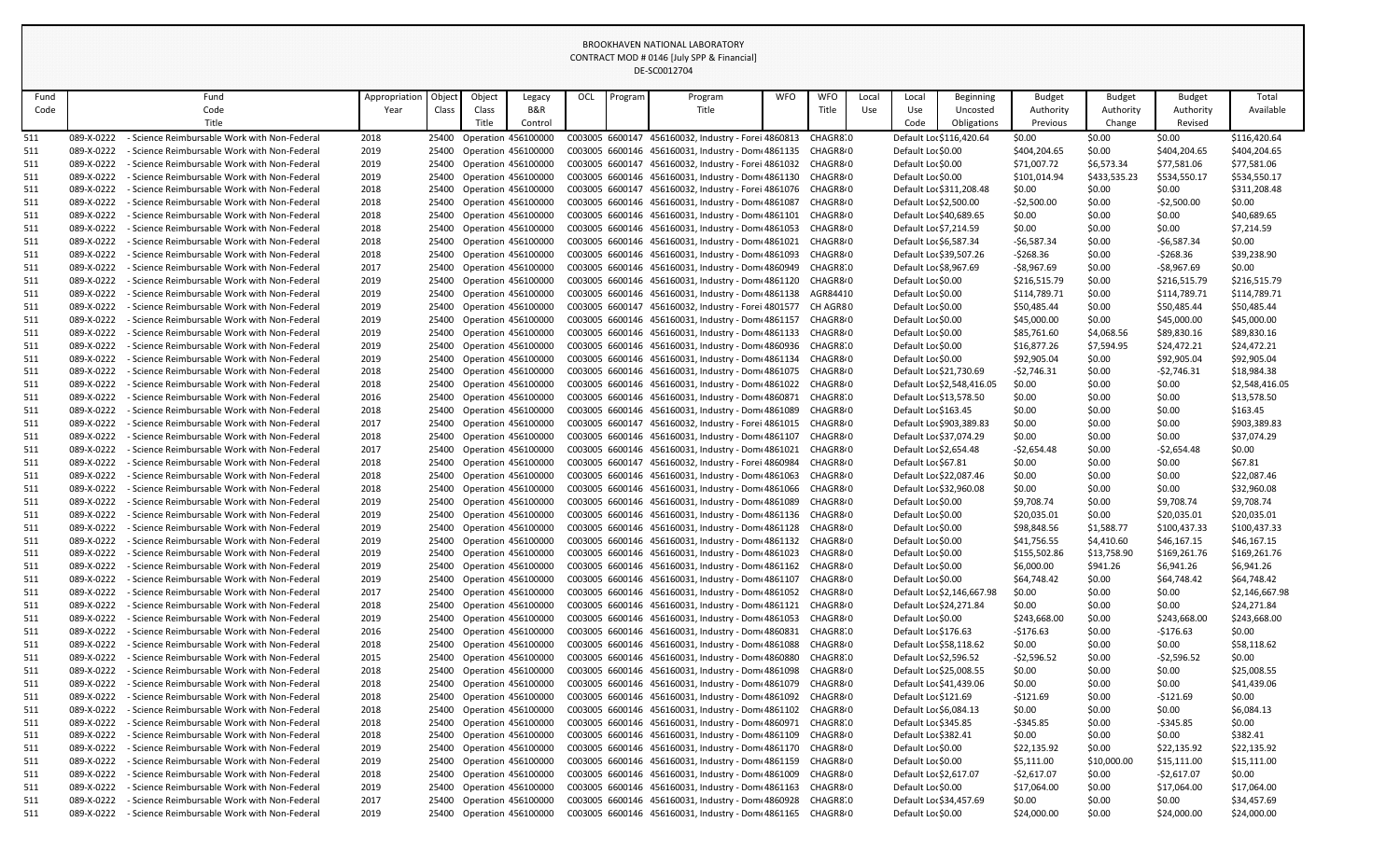| Fund |            | Fund                                          | Appropriation | Object | Object                     | Legacy                    | OCL | Program | Program                                                     | <b>WFO</b>       | <b>WFO</b>            | Local | Local                    | <b>Beginning</b>           | <b>Budget</b> | <b>Budget</b>  | <b>Budget</b>  | Total          |
|------|------------|-----------------------------------------------|---------------|--------|----------------------------|---------------------------|-----|---------|-------------------------------------------------------------|------------------|-----------------------|-------|--------------------------|----------------------------|---------------|----------------|----------------|----------------|
| Code |            | Code                                          | Year          | Class  | Class                      | B&R                       |     |         | Title                                                       |                  | Title                 | Use   | Use                      | Uncosted                   | Authority     | Authority      | Authority      | Available      |
|      |            | Title                                         |               |        | Title                      | Control                   |     |         |                                                             |                  |                       |       | Code                     | Obligations                | Previous      | Change         | Revised        |                |
| 511  | 089-X-0222 | - Science Reimbursable Work with Non-Federal  | 2018          |        | 25400 Operation 456100000  |                           |     |         | C003005 6600146 456160031, Industry - Dome 4861090          |                  | CHAGR8 <sup>,</sup> 0 |       | Default Lor \$106,652.72 |                            | \$0.00        | \$0.00         | \$0.00         | \$106,652.72   |
| 511  | 089-X-0222 | - Science Reimbursable Work with Non-Federal  | 2019          |        | 25400 Operation 456100000  |                           |     |         | C003005 6600146 456160031, Industry - Dom 4861158 CHAGR8.0  |                  |                       |       | Default Lor \$0.00       |                            | \$30,000.00   | \$0.00         | \$30,000.00    | \$30,000.00    |
| 511  | 089-X-0222 | - Science Reimbursable Work with Non-Federal  | 2018          | 25400  | Operation 456100000        |                           |     |         | C003005 6600146 456160031, Industry - Domt 4861046 CHAGR8.0 |                  |                       |       | Default Lor \$20,056.87  |                            | \$0.00        | \$0.00         | \$0.00         | \$20,056.87    |
| 511  | 089-X-0222 | - Science Reimbursable Work with Non-Federal  | 2019          |        | 25400 Operation 456100000  |                           |     |         | C003005 6600146 456160031, Industry - Dom 4860969 CHAGR8 0  |                  |                       |       | Default Lor \$0.00       |                            | \$312,149.04  | \$0.00         | \$312,149.04   | \$312,149.04   |
| 511  | 089-X-0222 | - Science Reimbursable Work with Non-Federal  | 2019          | 25400  | Operation 456100000        |                           |     |         | C003005 6600147 456160032, Industry - Forei 4861167         |                  | CHAGR8 <sup>,</sup> 0 |       | Default Lor \$0.00       |                            | \$80,659.47   | \$0.00         | \$80,659.47    | \$80,659.47    |
| 511  | 089-X-0222 | - Science Reimbursable Work with Non-Federal  | 2018          |        | 25400 Operation 456100000  |                           |     |         | C003005 6600146 456160031, Industry - Dom 4861114           |                  | CHAGR8 <sup>,</sup> 0 |       | Default Lor \$40,000.00  |                            | \$0.00        | \$0.00         | \$0.00         | \$40,000.00    |
| 511  | 089-X-0222 | - Science Reimbursable Work with Non-Federal  | 2018          | 25400  | <b>Operation 456100000</b> |                           |     |         | C003005 6600146 456160031, Industry - Dom 4861056 CHAGR8.0  |                  |                       |       | Default Loc \$4,070.82   |                            | $-54,070.82$  | \$0.00         | $-54,070.82$   | \$0.00         |
| 511  | 089-X-0222 | - Science Reimbursable Work with Non-Federal  | 2018          | 25400  | Operation 456100000        |                           |     |         | C003005 6600146 456160031, Industry - Dom 4861096           |                  | CHAGR8 <sup>,</sup> 0 |       | Default Loc \$9,631.18   |                            | $-59,631.18$  | \$0.00         | $-59,631.18$   | \$0.00         |
| 511  | 089-X-0222 | - Science Reimbursable Work with Non-Federal  | 2018          |        | 25400 Operation 456100000  |                           |     |         | C003005 6600146 456160031, Industry - Dom 4861120 CHAGR8.0  |                  |                       |       | Default Lor \$91,831.68  |                            | \$0.00        | \$0.00         | \$0.00         | \$91,831.68    |
| 511  | 089-X-0222 | - Science Reimbursable Work with Non-Federal  | 2018          | 25400  | Operation 456100000        |                           |     |         | C003005 6600146 456160031, Industry - Dom 4860686           |                  | CHAGR8 0              |       | Default Lor \$5,536.61   |                            | -\$5,444.97   | \$0.00         | $-$5,444.97$   | \$91.64        |
| 511  | 089-X-0222 | - Science Reimbursable Work with Non-Federal  | 2019          |        | 25400 Operation 456100000  |                           |     |         | C003005 6600146 456160031, Industry - Dom(4861099 CHAGR8/0  |                  |                       |       | Default Lor \$0.00       |                            | \$144,546.93  | \$0.00         | \$144,546.93   | \$144,546.93   |
| 511  | 089-X-0222 | - Science Reimbursable Work with Non-Federal  | 2019          |        | 25400 Operation 456100000  |                           |     |         | C003005 6600146 456160031, Industry - Dom 4861141 CHAGR8.0  |                  |                       |       | Default Lor \$0.00       |                            | \$18,656.54   | \$0.00         | \$18,656.54    | \$18,656.54    |
| 512  | 089-X-0222 | - Science Reimbursable Work with Other Federa | 2017          | 25400  | Operation 456100000        |                           |     |         | C003005 6600007 456140050, Research & Dev4861037            |                  | CHAGR1.0              |       | Default Loc \$3.72       |                            | \$0.00        | \$0.00         | \$0.00         | \$3.72         |
| 512  | 089-X-0222 | - Science Reimbursable Work with Other Federa | 2019          | 25400  | <b>Operation 456100000</b> |                           |     |         | C003005 6600099 456140374, Nuclear Regula 4860894           |                  | CHAGRN 0              |       | Default Lor \$0.00       |                            | \$148,206.79  | \$0.00         | \$148,206.79   | \$148,206.79   |
| 512  | 089-X-0222 | - Science Reimbursable Work with Other Federa | 2019          | 25400  | <b>Operation 456100000</b> |                           |     |         | C003005 6600050 456140196, NASA Other                       | 4861073          | CHAGR800              |       | Default Lor \$0.00       |                            | \$202,912.62  | \$0.00         | \$202,912.62   | \$202,912.62   |
| 512  | 089-X-0222 | - Science Reimbursable Work with Other Federa | 2016          |        | 25400 Operation 456100000  |                           |     |         | C003005 6600066 456140351, Department of 4861012            |                  | CHAGR1!0              |       |                          | Default Loc \$3,431,271.01 | \$0.00        | \$0.00         | \$0.00         | \$3,431,271.01 |
| 512  | 089-X-0222 | - Science Reimbursable Work with Other Federa | 2015          |        | 25400 Operation 456100000  |                           |     |         | C003005 6600050 456140196, NASA Other                       | 4860927 CHARGN 0 |                       |       | Default Loc\$354.45      |                            | \$0.00        | \$0.00         | \$0.00         | \$354.45       |
| 512  | 089-X-0222 | - Science Reimbursable Work with Other Federa | 2017          | 25400  | Operation 456100000        |                           |     |         | C003005 6600050 456140196, NASA Other                       | 4860991          | CHAGRN 0              |       | Default Loc \$76,278.33  |                            | \$0.00        | \$0.00         | \$0.00         | \$76,278.33    |
| 512  | 089-X-0222 | - Science Reimbursable Work with Other Federa | 2016          |        | 25400 Operation 456100000  |                           |     |         | C003005 6600099 456140374, Nuclear Regula 4860724           |                  | CH189VE 0             |       | Default Loc \$3,761.11   |                            | \$0.00        | \$0.00         | \$0.00         | \$3,761.11     |
| 512  | 089-X-0222 | - Science Reimbursable Work with Other Federa | 2012          | 25400  | <b>Operation 456100000</b> |                           |     |         | C003005 6600053 456140220, Research & Dev4860788            |                  | CHAGR1.0              |       | Default Lor \$152,272.29 |                            | -\$152,272.29 | \$0.00         | $-$152,272.29$ | \$0.00         |
| 512  | 089-X-0222 | - Science Reimbursable Work with Other Federa | 2018          |        | 25400 Operation 456100000  |                           |     |         | C003005 6600050 456140196, NASA Other                       | 4860932          | CHAGRN 0              |       | Default Lor \$60.98      |                            | -\$60.98      | \$0.00         | $-560.98$      | \$0.00         |
| 512  | 089-X-0222 | - Science Reimbursable Work with Other Federa | 2016          |        | 25400 Operation 456100000  |                           |     |         | C003005 6600099 456140374, Nuclear Regulat 4860817          |                  | CH189VE0              |       | Default Loc \$1,784.78   |                            | \$0.00        | \$0.00         | \$0.00         | \$1,784.78     |
| 512  | 089-X-0222 | - Science Reimbursable Work with Other Federa | 2018          |        | 25400 Operation 456100000  |                           |     |         | C003005 6600007 456140050, Research & Dev4860850            |                  | CHAGR2(0              |       | Default Loc \$2,448.77   |                            | \$0.00        | \$0.00         | \$0.00         | \$2,448.77     |
| 512  | 089-X-0222 | - Science Reimbursable Work with Other Federa | 2014          |        | 25400 Operation 456100000  |                           |     |         | C003005 6600073 456140358, Other Federal #3011110 CRAGRS-0  |                  |                       |       | Default Lor \$121.25     |                            | \$0.00        | \$0.00         | \$0.00         | \$121.25       |
| 512  | 089-X-0222 | - Science Reimbursable Work with Other Federa | 2016          | 25400  | <b>Operation 456100000</b> |                           |     |         | C003005 6600099 456140374, Nuclear Regula 4860948 CHAGRN 0  |                  |                       |       | Default Loc \$93,722.24  |                            | \$0.00        | \$0.00         | \$0.00         | \$93,722.24    |
| 512  | 089-X-0222 | - Science Reimbursable Work with Other Federa | 2018          | 25400  | Operation 456100000        |                           |     |         | C003005 6600050 456140196, NASA Other                       | 4860992          | CHAGRN 0              |       | Default Loc \$27,289.71  |                            | \$0.00        | \$0.00         | \$0.00         | \$27,289.71    |
| 512  | 089-X-0222 | - Science Reimbursable Work with Other Federa | 2015          |        |                            | 25400 Operation 456100000 |     |         | C003005 6600053 456140220, Research & Dev4803492 CH AGRN 0  |                  |                       |       |                          | Default Lo: \$822,752.00   | \$0.00        | \$0.00<br>÷~∙~ | \$0.00         | \$822,752.00   |
| 512  | 089-X-0222 | - Science Reimbursable Work with Other Federa | 2007          | 25400  | <b>Operation 456100000</b> |                           |     |         | C003005 6600050 456140196, NASA Other                       | 4860316 CHAGRN 0 |                       |       | Default Lor \$20,870.32  |                            | \$0.00        | \$0.00         | \$0.00         | \$20,870.32    |
| 512  | 089-X-0222 | - Science Reimbursable Work with Other Federa | 2018          |        | 25400 Operation 456100000  |                           |     |         | C003005 6600050 456140196, NASA Other                       | 4860942 CHAGRN 0 |                       |       | Default Loc \$143,017.14 |                            | \$0.00        | \$0.00         | \$0.00         | \$143,017.14   |
| 512  | 089-X-0222 | - Science Reimbursable Work with Other Federa | 2019          |        | 25400 Operation 456100000  |                           |     |         | C003005 6600096 456140371, Nuclear Regula 4861125 CHNRC3:0  |                  |                       |       | Default Lor \$0.00       |                            | \$291,262.14  | \$0.00         | \$291,262.14   | \$291,262.14   |
| 512  | 089-X-0222 | - Science Reimbursable Work with Other Federa | 2011          |        | 25400 Operation 456100000  |                           |     |         | C003005 6600096 456140371, Nuclear Regula 4860532 CH189J4 0 |                  |                       |       | Default Loc \$3,429.21   |                            | \$0.00        | \$0.00         | \$0.00         | \$3,429.21     |
| 512  | 089-X-0222 | - Science Reimbursable Work with Other Federa | 2018          |        | 25400 Operation 456100000  |                           |     |         | C003005 6600069 456140354, U.S. Agency For 4860930 CHAGRA 0 |                  |                       |       | Default Lor \$242,718.45 |                            | \$0.00        | \$0.00         | \$0.00         | \$242,718.45   |
| 512  | 089-X-0222 | - Science Reimbursable Work with Other Federa | 2017          | 25400  | Operation 456100000        |                           |     |         | C003005 6600066 456140351, Department of 4861057            |                  | CH1931C0              |       |                          | Default Loc \$4,474,778.10 | \$0.00        | \$0.00         | \$0.00         | \$4,474,778.10 |
| 512  | 089-X-0222 | - Science Reimbursable Work with Other Federa | 2015          | 25400  | Operation 456100000        |                           |     |         | C003005 6600099 456140374, Nuclear Regula 4860657           |                  | CH189VE0              |       | Default Loc \$9,708.74   |                            | \$0.00        | \$0.00         | \$0.00         | \$9,708.74     |
| 512  | 089-X-0222 | - Science Reimbursable Work with Other Federa | 2017          |        | 25400 Operation 456100000  |                           |     |         | C003005 6600007 456140050, Research & Dev4861041            |                  | CHAGR2(0              |       | Default Loc\$109.78      |                            | \$0.00        | \$0.00         | \$0.00         | \$109.78       |
| 512  | 089-X-0222 | - Science Reimbursable Work with Other Federa | 2014          |        | 25400 Operation 456100000  |                           |     |         | C003005 6600007 456140050, Research & Dev4860561            |                  | CHAGR9I0              |       | Default Loc \$8,737.52   |                            | \$0.00        | \$0.00         | \$0.00         | \$8,737.52     |
| 512  | 089-X-0222 | - Science Reimbursable Work with Other Federa | 2015          |        | 25400 Operation 456100000  |                           |     |         | C003005 6600053 456140220, Research & Dev4860897            |                  | CHAGRR 0              |       | Default Loc \$6,228.29   |                            | \$0.00        | \$0.00         | \$0.00         | \$6,228.29     |
| 512  | 089-X-0222 | - Science Reimbursable Work with Other Federa | 2013          | 25400  | Operation 456100000        |                           |     |         | C003005 6600053 456140220, Research & Dev4860794            |                  | CHAGRA 0              |       | Default Loc \$8,934.17   |                            | \$0.00        | \$0.00         | \$0.00         | \$8,934.17     |
| 512  | 089-X-0222 | - Science Reimbursable Work with Other Federa | 2018          | 25400  | Operation 456100000        |                           |     |         | C003005 6600096 456140371, Nuclear Regula 4860873 CHAGRN 0  |                  |                       |       |                          | Default Lor \$1,680,118.93 | \$0.00        | \$0.00         | \$0.00         | \$1,680,118.93 |
| 512  | 089-X-0222 | - Science Reimbursable Work with Other Federa | 2018          | 25400  | Operation 456100000        |                           |     |         | C003005 6600053 456140220, Research & Dev4860902            |                  | CHAGRP <sub>'</sub> 0 |       |                          | Default Loc \$3,011,272.60 | \$0.00        | \$0.00         | \$0.00         | \$3,011,272.60 |
| 512  | 089-X-0222 | - Science Reimbursable Work with Other Federa | 2018          |        | 25400 Operation 456100000  |                           |     |         | C003005 6600096 456140371, Nuclear Regula 4861125 CHNRC3:0  |                  |                       |       | Default Lor \$319,512.42 |                            | \$0.00        | \$0.00         | \$0.00         | \$319,512.42   |
| 512  | 089-X-0222 | - Science Reimbursable Work with Other Federa | 2019          |        | 25400 Operation 456100000  |                           |     |         | C003005 6600050 456140196, NASA Other 4861154 CHAGR800      |                  |                       |       | Default Lor \$0.00       |                            | \$52,360.19   | \$0.00         | \$52,360.19    | \$52,360.19    |
| 512  | 089-X-0222 | - Science Reimbursable Work with Other Federa | 2018          | 25400  | Operation 456100000        |                           |     |         | C003005 6600051 456140200, Research & Dev4861105            |                  | CHAGR1¦0              |       | Default Lor \$63,865.80  |                            | \$0.00        | \$0.00         | \$0.00         | \$63,865.80    |
| 512  | 089-X-0222 | - Science Reimbursable Work with Other Federa | 2011          |        | 25400 Operation 456100000  |                           |     |         | C003005 6600050 456140196, NASA Other                       | 4860467 CHAGRN 0 |                       |       | Default Lor \$360,508.07 |                            | \$0.00        | \$0.00         | \$0.00         | \$360,508.07   |
| 512  | 089-X-0222 | - Science Reimbursable Work with Other Federa | 2017          | 25400  | Operation 456100000        |                           |     |         | C003005 6600007 456140050, Research & Dev4861054            |                  | CHAGRN 0              |       | Default Loc \$8,453.63   |                            | \$0.00        | \$0.00         | \$0.00         | \$8,453.63     |
| 512  | 089-X-0222 | - Science Reimbursable Work with Other Federa | 2014          |        | 25400 Operation 456100000  |                           |     |         | C003005 6600053 456140220, Research & Dev4803492            |                  | CH AGRN 0             |       | Default Lor \$733,390.21 |                            | -\$1,493.21   | \$0.00         | $-51,493.21$   | \$731,897.00   |
| 512  | 089-X-0222 | - Science Reimbursable Work with Other Federa | 2018          |        | 25400 Operation 456100000  |                           |     |         | C003005 6600050 456140196, NASA Other 4861069 CHAGR80       |                  |                       |       | Default Loc \$134,939.61 |                            | \$0.00        | \$0.00         | \$0.00         | \$134,939.61   |
| 512  | 089-X-0222 | - Science Reimbursable Work with Other Federa | 2012          |        | 25400 Operation 456100000  |                           |     |         | C003005 6600053 456140220, Research & Dev4804168 CH AGRY0   |                  |                       |       | Default Loc \$3,309.73   |                            | \$0.00        | \$0.00         | \$0.00         | \$3,309.73     |
| 512  | 089-X-0222 | - Science Reimbursable Work with Other Federa | 2017          |        | 25400 Operation 456100000  |                           |     |         | C003005 6600069 456140354, U.S. Agency For 4860930          |                  | CHAGRA 0              |       | Default Loc \$121,227.96 |                            | \$0.00        | \$0.00         | \$0.00         | \$121,227.96   |
| 512  | 089-X-0222 | - Science Reimbursable Work with Other Federa | 2016          | 25400  | Operation 456100000        |                           |     |         | C003005 6600099 456140374, Nuclear Regula 4860894           |                  | CHAGRN 0              |       | Default Lor \$20,943.02  |                            | \$0.00        | \$0.00         | \$0.00         | \$20,943.02    |
| 512  | 089-X-0222 | - Science Reimbursable Work with Other Federa | 2019          |        | 25400 Operation 456100000  |                           |     |         | C003005 6600050 456140196, NASA Other                       | 4860991          | CHAGRN 0              |       | Default Lor \$0.00       |                            | \$112,621.36  | \$0.00         | \$112,621.36   | \$112,621.36   |
| 512  | 089-X-0222 | - Science Reimbursable Work with Other Federa | 2019          |        | 25400 Operation 456100000  |                           |     |         | C003005 6600050 456140196, NASA Other                       | 4861169 CHAGR8(0 |                       |       | Default Lor \$0.00       |                            | \$273,330.10  | \$0.00         | \$273,330.10   | \$273,330.10   |
| 512  | 089-X-0222 | - Science Reimbursable Work with Other Federa | 2019          |        | 25400 Operation 456100000  |                           |     |         | C003005 6600007 456140050, Research & Dev4861131 CHAGREIO   |                  |                       |       | Default Lor \$0.00       |                            | \$67,502.91   | \$0.00         | \$67,502.91    | \$67,502.91    |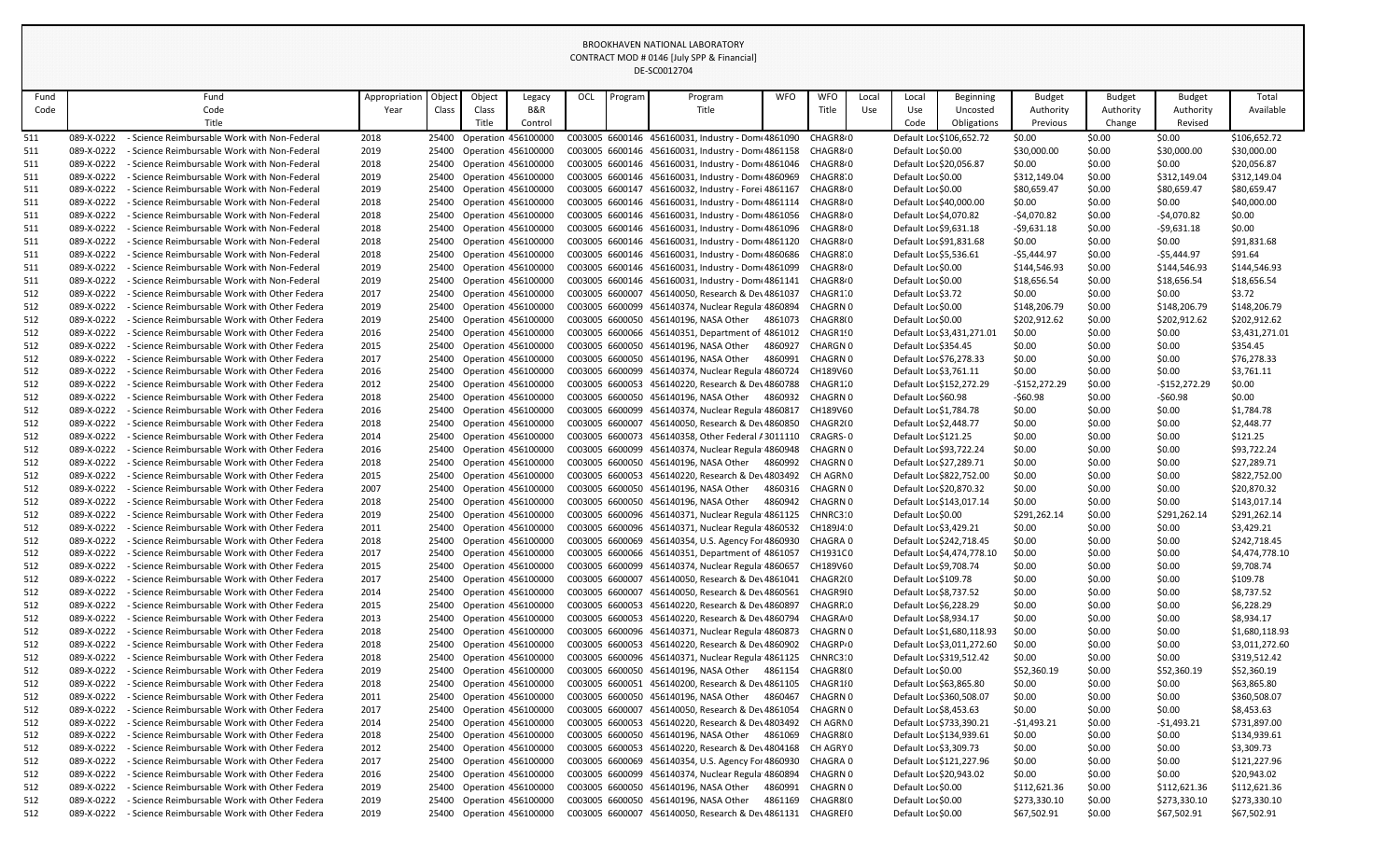| Fund |            | Fund                                               | Appropriation | Object | Object                     | Legacy  | OCL             | Program | Program                                                     | <b>WFO</b> | <b>WFO</b>            | Local | Local                    | <b>Beginning</b>            | <b>Budget</b>  | <b>Budget</b> | <b>Budget</b>  | Total           |
|------|------------|----------------------------------------------------|---------------|--------|----------------------------|---------|-----------------|---------|-------------------------------------------------------------|------------|-----------------------|-------|--------------------------|-----------------------------|----------------|---------------|----------------|-----------------|
| Code |            | Code                                               | Year          | Class  | Class                      | B&R     |                 |         | Title                                                       |            | Title                 | Use   | Use                      | Uncosted                    | Authority      | Authority     | Authority      | Available       |
|      |            | Title                                              |               |        | Title                      | Control |                 |         |                                                             |            |                       |       | Code                     | Obligations                 | Previous       | Change        | Revised        |                 |
| 512  | 089-X-0222 | - Science Reimbursable Work with Other Federa      | 2019          | 25400  | <b>Operation 456100000</b> |         |                 |         | C003005 6600007 456140050, Research & Dev4861123            |            | CHAGRP 0              |       | Default Lor \$0.00       |                             | \$242,718.45   | \$0.00        | \$242,718.45   | \$242,718.45    |
| 512  | 089-X-0222 | - Science Reimbursable Work with Other Federa      | 2019          | 25400  | <b>Operation 456100000</b> |         |                 |         | C003005 6600053 456140220, Research & Dev4861118 CHAGR110   |            |                       |       | Default Lor \$0.00       |                             | \$219,284.00   | \$0.00        | \$219,284.00   | \$219,284.00    |
| 512  | 089-X-0222 | - Science Reimbursable Work with Other Federa      | 2014          | 25400  | <b>Operation 456100000</b> |         |                 |         | C003005 6600066 456140351, Department of 4860917            |            | CHAGR1!0              |       |                          | Default Lor \$840,986.71    | \$0.00         | \$0.00        | \$0.00         | \$840,986.71    |
| 512  | 089-X-0222 | - Science Reimbursable Work with Other Federa      | 2018          |        | 25400 Operation 456100000  |         |                 |         | C003005 6600050 456140196, NASA Other                       | 4861073    | CHAGR800              |       |                          | Default Loc \$143,425.49    | \$0.00         | \$0.00        | \$0.00         | \$143,425.49    |
| 512  | 089-X-0222 | - Science Reimbursable Work with Other Federa      | 2016          | 25400  | <b>Operation 456100000</b> |         |                 |         | C003005 6600096 456140371, Nuclear Regula 4860773           |            | CH189QI0              |       | Default Lor \$813.05     |                             | -\$813.05      | \$0.00        | $-5813.05$     | \$0.00          |
| 512  | 089-X-0222 | - Science Reimbursable Work with Other Federa      | 2016          | 25400  | <b>Operation 456100000</b> |         |                 |         | C003005 6600099 456140374, Nuclear Regulat 4860941          |            | CHAGRN 0              |       | Default Lor \$26,293.22  |                             | \$0.00         | \$0.00        | \$0.00         | \$26,293.22     |
| 512  | 089-X-0222 | - Science Reimbursable Work with Other Federa      | 2012          | 25400  | <b>Operation 456100000</b> |         |                 |         | C003005 6600053 456140220, Research & Dev4804149            |            | CH AGRY 0             |       | Default Loc \$4,499.65   |                             | $-54,499.65$   | \$0.00        | $-54,499.65$   | \$0.00          |
| 512  | 089-X-0222 | - Science Reimbursable Work with Other Federa      | 2017          | 25400  | Operation 456100000        |         |                 |         | C003005 6600099 456140374, Nuclear Regula 4860901           |            | CHAGRN 0              |       | Default Lor \$34,547.10  |                             | \$0.00         | \$0.00        | \$0.00         | \$34,547.10     |
| 512  | 089-X-0222 | - Science Reimbursable Work with Other Federa      | 2014          |        | 25400 Operation 456100000  |         |                 |         | C003005 6600099 456140374, Nuclear Regula 4860657           |            | CH189VE0              |       | Default Loc \$29,137.54  |                             | \$0.00         | \$0.00        | \$0.00         | \$29,137.54     |
| 512  | 089-X-0222 | - Science Reimbursable Work with Other Federa      | 2015          |        | 25400 Operation 456100000  |         |                 |         | C003005 6600099 456140374, Nuclear Regula 4860913           |            | CHAGRN 0              |       | Default Lor \$151.73     |                             | \$0.00         | \$0.00        | \$0.00         | \$151.73        |
| 512  | 089-X-0222 | - Science Reimbursable Work with Other Federa      | 2017          | 25400  | <b>Operation 456100000</b> |         |                 |         | C003005 6600099 456140374, Nuclear Regulat 4860911          |            | CHAGRN 0              |       |                          | Default Loc \$119,801.34    | \$0.00         | \$0.00        | \$0.00         | \$119,801.34    |
| 512  | 089-X-0222 | - Science Reimbursable Work with Other Federa      | 2019          | 25400  | <b>Operation 456100000</b> |         |                 |         | C003005 6600050 456140196, NASA Other                       | 4860942    | CHAGRN 0              |       | Default Lor \$0.00       |                             | \$472,330.09   | \$0.00        | \$472,330.09   | \$472,330.09    |
| 512  | 089-X-0222 | - Science Reimbursable Work with Other Federa      | 2018          | 25400  | Operation 456100000        |         |                 |         | C003005 6600066 456140351, Department of 4861127            |            | CH1931C0              |       |                          | Default Lor \$12,500,000.00 | \$0.00         | \$0.00        | \$0.00         | \$12,500,000.00 |
| 512  | 089-X-0222 | - Science Reimbursable Work with Other Federa      | 2014          |        | 25400 Operation 456100000  |         |                 |         | C003005 6600073 456140358, Other Federal / 4860852          |            | CHAGRO 0              |       | Default Loc \$83,084.91  |                             | \$0.00         | \$0.00        | \$0.00         | \$83,084.91     |
| 512  | 089-X-0222 | - Science Reimbursable Work with Other Federa      | 2017          |        | 25400 Operation 456100000  |         |                 |         | C003005 6600007 456140050, Research & Dev4860843            |            | CHAGR2(0              |       | Default Loc\$611.68      |                             | \$0.00         | \$0.00        | \$0.00         | \$611.68        |
| 512  | 089-X-0222 | - Science Reimbursable Work with Other Federa      | 2017          | 25400  | Operation 456100000        |         |                 |         | C003005 6600099 456140374, Nuclear Regulat 4860947          |            | CHAGRN 0              |       | Default Lor \$1,430.36   |                             | \$0.00         | \$0.00        | \$0.00         | \$1,430.36      |
| 512  | 089-X-0222 | - Science Reimbursable Work with Other Federa      | 2018          | 25400  | <b>Operation 456100000</b> |         |                 |         | C003005 6600007 456140050, Research & Dev4861123            |            | CHAGRP 0              |       | Default Loc \$85,838.77  |                             | \$0.00         | \$0.00        | \$0.00         | \$85,838.77     |
| 512  | 089-X-0222 | - Science Reimbursable Work with Other Federa      | 2016          | 25400  | Operation 456100000        |         |                 |         | C003005 6600053 456140220, Research & Dev4803492            |            | CH AGRN0              |       |                          | Default Lor \$455,077.00    | \$0.00         | \$0.00        | \$0.00         | \$455,077.00    |
| 512  | 089-X-0222 | - Science Reimbursable Work with Other Federa      | 2011          |        | 25400 Operation 456100000  |         |                 |         | C003005 6600050 456140196, NASA Other                       | 4860463    | CHAGRN 0              |       | Default Lor \$0.26       |                             | $-50.26$       | \$0.00        | $-50.26$       | \$0.00          |
| 512  | 089-X-0222 | - Science Reimbursable Work with Other Federa      | 2014          |        | 25400 Operation 456100000  |         |                 |         | C003005 6600096 456140371, Nuclear Regulai 4860776 CH189QI0 |            |                       |       | Default Loc \$9,993.07   |                             | \$0.00         | \$0.00        | \$0.00         | \$9,993.07      |
| 512  | 089-X-0222 | - Science Reimbursable Work with Other Federa      | 2005          | 25400  | Operation 456100000        |         |                 |         | C003005 6600066 456140351, Department of 4806666            |            | CHAGRR'O              |       |                          | Default Lor \$394,234.20    | \$0.00         | \$0.00        | \$0.00         | \$394,234.20    |
| 512  | 089-X-0222 | - Science Reimbursable Work with Other Federa      | 2016          | 25400  | <b>Operation 456100000</b> |         |                 |         | C003005 6600050 456140196, NASA Other                       | 4860957    | CHAGRN 0              |       | Default Loc \$1,554.98   |                             | $-$1,554.98$   | \$0.00        | $-$1,554.98$   | \$0.00          |
| 512  | 089-X-0222 | - Science Reimbursable Work with Other Federa      | 2005          | 25400  | Operation 456100000        |         | C003005 6600053 |         | 456140220, Research & Dev 4803774                           |            | CH AGRRO              |       |                          | Default Lor \$527,491.57    | \$0.00         | \$0.00        | \$0.00         | \$527,491.57    |
| 512  | 089-X-0222 | - Science Reimbursable Work with Other Federa      | 2017          |        | 25400 Operation 456100000  |         |                 |         | C003005 6600100 456140375, Nuclear Regula 4860765           |            | CH189N70              |       | Default Lor \$280.57     |                             | \$0.00         | \$0.00        | \$0.00         | \$280.57        |
| 512  | 089-X-0222 | - Science Reimbursable Work with Other Federa      | 2015          | 25400  | Operation 456100000        |         |                 |         | C003005 6600007 456140050, Research & Dev4860959            |            | CHAGR2(0              |       | Default Loc \$473.17     |                             | \$0.00         | \$0.00        | \$0.00         | \$473.17        |
| 512  | 089-X-0222 | - Science Reimbursable Work with Other Federa      | 2018          | 25400  | Operation 456100000        |         |                 |         | C003005 6600050 456140196, NASA Other                       | 4860991    | CHAGRN 0              |       | Default Lor \$223,300.97 |                             | \$0.00         | \$0.00        | \$0.00         | \$223,300.97    |
| 512  | 089-X-0222 | - Science Reimbursable Work with Other Federa      | 2018          |        | 25400 Operation 456100000  |         |                 |         | C003005 6600096 456140371, Nuclear Regula 4861126 CHNRC3:0  |            |                       |       |                          | Default Lor \$961,165.05    | \$0.00         | \$0.00        | \$0.00         | \$961,165.05    |
| 512  | 089-X-0222 | - Science Reimbursable Work with Other Federa      | 2019          | 25400  | <b>Operation 456100000</b> |         |                 |         | C003005 6600050 456140196, NASA Other                       | 4861025    | CHAGRN 0              |       | Default Lor \$0.00       |                             | \$48,543.69    | \$0.00        | \$48,543.69    | \$48,543.69     |
| 512  | 089-X-0222 | - Science Reimbursable Work with Other Federa      | 2019          |        | 25400 Operation 456100000  |         |                 |         | C003005 6600007 456140050, Research & Dev4861119            |            | CHAGRP 0              |       | Default Lor \$0.00       |                             | \$444,538.84   | \$0.00        | \$444,538.84   | \$444,538.84    |
| 512  | 089-X-0222 | - Science Reimbursable Work with Other Federa      | 2018          | 25400  | Operation 456100000        |         |                 |         | C003005 6600050 456140196, NASA Other                       | 4860979    | CHAGRN 0              |       |                          | Default Lor \$7,179,609.54  | -\$873.79      | \$0.00        | $-$873.79$     | \$7,178,735.75  |
| 512  | 089-X-0222 | - Science Reimbursable Work with Other Federa      | 2016          | 25400  | Operation 456100000        |         |                 |         | C003005 6600066 456140351, Department of 4860970            |            | CHAGR1!0              |       |                          | Default Lor \$1,288,712.72  | \$0.00         | \$0.00        | \$0.00         | \$1,288,712.72  |
| 512  | 089-X-0222 | - Science Reimbursable Work with Other Federa      | 2015          | 25400  | <b>Operation 456100000</b> |         |                 |         | C003005 6600067 456140352, Department of 4860964            |            | CHAGR1!0              |       | Default Lor \$68,048.75  |                             | \$0.00         | \$0.00        | \$0.00         | \$68,048.75     |
| 512  | 089-X-0222 | - Science Reimbursable Work with Other Federa      | 2014          | 25400  | Operation 456100000        |         |                 |         | C003005 6600053 456140220, Research & Dev4860836            |            | CHAGRA 0              |       | Default Lor \$767.68     |                             | \$0.00         | \$0.00        | \$0.00         | \$767.68        |
| 512  | 089-X-0222 | - Science Reimbursable Work with Other Federa      | 2018          |        | 25400 Operation 456100000  |         |                 |         | C003005 6600050 456140196, NASA Other                       | 4861025    | CHAGRN 0              |       | Default Lor \$35,279.75  |                             | \$0.00         | \$0.00        | \$0.00         | \$35,279.75     |
| 512  | 089-X-0222 | - Science Reimbursable Work with Other Federa      | 2018          | 25400  | Operation 456100000        |         |                 |         | C003005 6600050 456140196, NASA Other                       | 4860920    | CHAGRRIO              |       | Default Lor \$25,684.62  |                             | \$0.00         | \$0.00        | \$0.00         | \$25,684.62     |
| 512  | 089-X-0222 | - Science Reimbursable Work with Other Federa      | 2019          | 25400  | Operation 456100000        |         |                 |         | C003005 6600069 456140354, U.S. Agency For 4860930          |            | CHAGRA 0              |       | Default Lor \$0.00       |                             | \$111,650.49   | \$0.00        | \$111,650.49   | \$111,650.49    |
| 512  | 089-X-0222 | - Science Reimbursable Work with Other Federa      | 2014          | 25400  | <b>Operation 456100000</b> |         |                 |         | C003005 6600072 456140357, Department of 4860914            |            | CHAGR1!0              |       | Default Loc \$6,708.87   |                             | \$0.00         | \$0.00        | \$0.00         | \$6,708.87      |
| 512  | 089-X-0222 | - Science Reimbursable Work with Other Federa      | 2013          | 25400  | Operation 456100000        |         | C003005 6600007 |         | 456140050, Research & Dev 4860561                           |            | CHAGR910              |       | Default Lor \$11,621.01  |                             | \$0.00         | \$0.00        | \$0.00         | \$11,621.01     |
| 512  | 089-X-0222 | - Science Reimbursable Work with Other Federa      | 2016          | 25400  | Operation 456100000        |         |                 |         | C003005 6600050 456140196, NASA Other                       |            | 4860745 CHAGRN 0      |       | Default Loc \$6,224.31   |                             | \$0.00         | \$0.00        | \$0.00         | \$6,224.31      |
| 512  | 089-X-0222 | - Science Reimbursable Work with Other Federa      | 2015          | 25400  | Operation 456100000        |         |                 |         | C003005 6600072 456140357, Department of 4860914            |            | CHAGR1!0              |       | Default Lor \$260.99     |                             | \$0.00         | \$0.00        | \$0.00         | \$260.99        |
| 512  | 089-X-0222 | - Science Reimbursable Work with Other Federa      | 2013          | 25400  | Operation 456100000        |         | C003005 6600007 |         | 456140050, Research & Dev4860849                            |            | CHAGR2(0              |       | Default Lor \$2,007.03   |                             | \$0.00         | \$0.00        | \$0.00         | \$2,007.03      |
| 512  | 089-X-0222 | - Science Reimbursable Work with Other Federa      | 2015          | 25400  | Operation 456100000        |         |                 |         | C003005 6600099 456140374, Nuclear Regula 4860622           |            | CH189N60              |       | Default Lor \$561.39     |                             | $-5561.39$     | \$0.00        | $-5561.39$     | \$0.00          |
| 512  | 089-X-0222 | - Science Reimbursable Work with Other Federa      | 2013          | 25400  | <b>Operation 456100000</b> |         | C003005 6600066 |         | 456140351, Department of 4860844                            |            | CHAGRSI0              |       | Default Loc \$3,808.15   |                             | \$0.00         | \$0.00        | \$0.00         | \$3,808.15      |
| 512  | 089-X-0222 | - Science Reimbursable Work with Other Federa      | 2019          | 25400  | <b>Operation 456100000</b> |         |                 |         | C003005 6600050 456140196, NASA Other                       | 4860979    | CHAGRN 0              |       | Default Lor \$0.00       |                             | \$8,313,300.98 | \$0.00        | \$8,313,300.98 | \$8,313,300.98  |
| 512  | 089-X-0222 | - Science Reimbursable Work with Other Federa      | 2018          | 25400  | Operation 456100000        |         | C003005 6600007 |         | 456140050, Research & Dev 4861119                           |            | CHAGRP 0              |       |                          | Default Lor \$563,021.60    | \$0.00         | \$0.00        | \$0.00         | \$563,021.60    |
| 512  | 089-X-0222 | - Science Reimbursable Work with Other Federa      | 2013          | 25400  | Operation 456100000        |         | C003005 6600067 |         | 456140352, Department of 4860796                            |            | CHAGRSI 0             |       | Default Loc \$19.78      |                             | \$0.00         | \$0.00        | \$0.00         | \$19.78         |
| 512  | 089-X-0222 | - Science Reimbursable Work with Other Federa      | 2016          | 25400  | Operation 456100000        |         | C003005 6600099 |         | 456140374, Nuclear Regula 4860760                           |            | CH189N60              |       | Default Lor \$13,279.83  |                             | \$0.00         | \$0.00        | \$0.00         | \$13,279.83     |
| 512  | 089-X-0222 | - Science Reimbursable Work with Other Federa      | 2015          | 25400  | <b>Operation 456100000</b> |         | C003005 6600007 |         | 456140050, Research & Dev4860561                            |            | CHAGR9I0              |       | Default Lor \$1.29       |                             | \$0.00         | \$0.00        | \$0.00         | \$1.29          |
| 512  | 089-X-0222 | <b>Science Reimbursable Work with Other Federa</b> | 2014          | 25400  | <b>Operation 456100000</b> |         | C003005 6600099 |         | 456140374, Nuclear Regula 4860697                           |            | CH189N <del>(</del> 0 |       | Default Loc \$67,304.85  |                             | \$0.00         | \$0.00        | \$0.00         | \$67,304.85     |
| 512  | 089-X-0222 | - Science Reimbursable Work with Other Federa      | 2019          | 25400  | Operation 456100000        |         |                 |         | C003005 6600096 456140371, Nuclear Regula 4860873           |            | CHAGRN 0              |       | Default Lor \$0.00       |                             | \$855,041.57   | \$0.00        | \$855,041.57   | \$855,041.57    |
| 517  | 089-X-0222 | - Science Reimbursable Work Agreements for Co      | 2018          | 25400  | Operation 456100000        |         | C003005 6600207 |         | 456167SC0, Office of Scienc 4860834                         |            | CHAGR8 0              |       | Default Lor \$13,298.02  |                             | \$0.00         | \$0.00        | \$0.00         | \$13,298.02     |
| 517  | 089-X-0222 | - Science Reimbursable Work Agreements for Co      | 2018          |        | 25400 Operation 456100000  |         | C003005 6600207 |         | 456167SC0, Office of Scienc 4861010                         |            | CHAGR8 0              |       | Default Lor \$51,826.30  |                             | \$0.00         | \$0.00        | \$0.00         | \$51,826.30     |
| 517  | 089-X-0222 | - Science Reimbursable Work Agreements for Co      | 2019          | 25400  | Operation 456100000        |         | C003005 6600207 |         | 456167SC0, Office of Scienc 4861108                         |            | CHAGR8 <sub>'</sub> 0 |       | Default Lor \$0.00       |                             | \$3,602,103.30 | \$0.00        | \$3,602,103.30 | \$3,602,103.30  |
|      |            |                                                    |               |        |                            |         |                 |         |                                                             |            |                       |       |                          |                             |                |               |                |                 |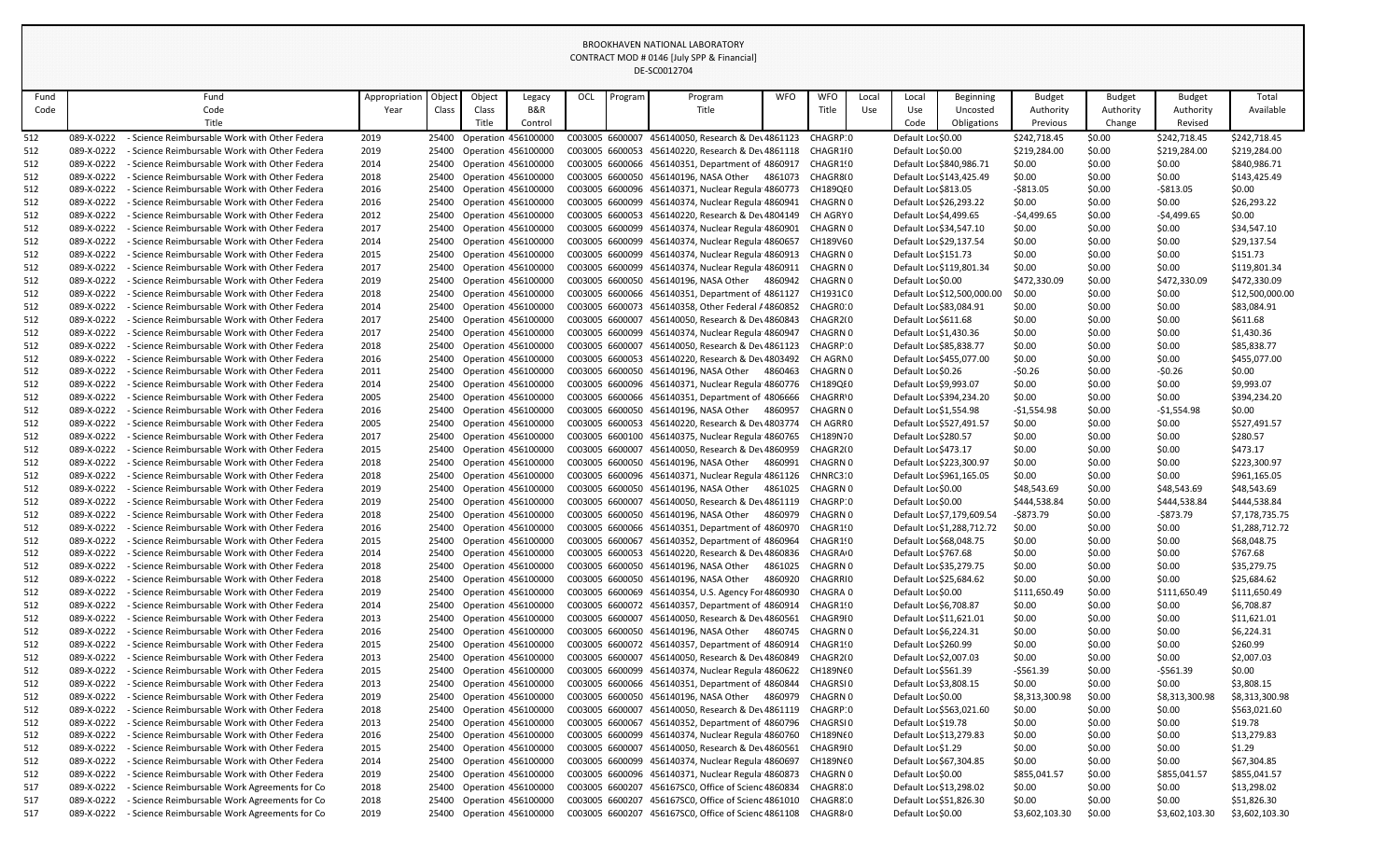| Fund       | Fund                                                                                                                       | Appropriation | Object         | Object                                            | Legacy              | OCL | Program         | Program                                                                                                          | <b>WFO</b> | <b>WFO</b>       | Local | Local                                             | <b>Beginning</b>           | <b>Budget</b>    | <b>Budget</b>    | <b>Budget</b>    | Total                     |
|------------|----------------------------------------------------------------------------------------------------------------------------|---------------|----------------|---------------------------------------------------|---------------------|-----|-----------------|------------------------------------------------------------------------------------------------------------------|------------|------------------|-------|---------------------------------------------------|----------------------------|------------------|------------------|------------------|---------------------------|
| Code       | Code                                                                                                                       | Year          | Class          | Class                                             | B&R                 |     |                 | Title                                                                                                            |            | Title            | Use   | Use                                               | Uncosted                   | Authority        | Authority        | Authority        | Available                 |
|            | Title                                                                                                                      |               |                | Title                                             | Control             |     |                 |                                                                                                                  |            |                  |       | Code                                              | Obligations                | Previous         | Change           | Revised          |                           |
| 517        | 089-X-0222<br>- Science Reimbursable Work Agreements for Co                                                                | 2018          |                | 25400 Operation 456100000                         |                     |     |                 | C003005 6600207 456167SC0, Office of Scienc 4860826                                                              |            | CHAGR810         |       | Default Lo: \$7,745.02                            |                            | \$0.00           | \$0.00           | \$0.00           | \$7,745.02                |
| 517        | 089-X-0222<br>- Science Reimbursable Work Agreements for Co                                                                | 2018          |                | 25400 Operation 456100000                         |                     |     |                 | C003005 6600207 456167SC0, Office of Scienc 4861108 CHAGR8.0                                                     |            |                  |       |                                                   | Default Lor \$7,178,397.68 | \$0.00           | \$0.00           | \$0.00           | \$7,178,397.68            |
| 517        | - Science Reimbursable Work Agreements for Co<br>089-X-0222                                                                | 2018          | 25400          | Operation 456100000                               |                     |     |                 | C003005 6600207 456167SC0, Office of Scienc 4860823                                                              |            | CHAGR8 0         |       | Default Lo: \$19,856.98                           |                            | \$0.00           | \$0.00           | \$0.00           | \$19,856.98               |
| 517        | 089-X-0222<br>- Science Reimbursable Work Agreements for Co                                                                | 2019          | 25400          | Operation 456100000                               |                     |     |                 | C003005 6600207 456167SC0, Office of Scienc 4860823 CHAGR8 0                                                     |            |                  |       | Default Lor \$0.00                                |                            | \$58,252.43      | \$24,271.85      | \$82,524.28      | \$82,524.28               |
| 517        | 089-X-0222<br>- Science Reimbursable Work Agreements for Co                                                                | 2019          | 25400          | <b>Operation 456100000</b>                        |                     |     |                 | C003005 6600207 456167SC0, Office of Scienc 4861010                                                              |            | CHAGR810         |       | Default Lor \$0.00                                |                            | \$3,231,067.96   | \$3,883,495.15   | \$7,114,563.11   | \$7,114,563.11            |
| 674        | 089-18/19-0228 - DA Primary Fund                                                                                           | 2018          | 25400          | Operation TT0000000                               |                     |     |                 | C003093 4500001 TT1020000, Contractual Sur 0                                                                     |            | Default \0       |       | Default Lor \$0.00                                |                            | \$55,000.00      | \$0.00           | \$55,000.00      | \$55,000.00               |
| 679        | 089-15/16-0228 - DA Transfer from USAID (23 USC 2392)                                                                      | 2015          | 25400          |                                                   | Operation WA2200000 |     |                 | C001104 2822390 WA2230100, Other Related 0                                                                       |            | Default \ 302064 |       | Climate RE \$40,000.00                            |                            | \$0.00           | \$0.00           | \$0.00           | \$40,000.00               |
| 681        | 089-14/15-0228 - DA IA Transfer from USAID (23 USC 2392)                                                                   | 2014          | 25400          |                                                   |                     |     |                 | Operation WA2200000 C001104 2822390 WA2230100, Other Related 0                                                   |            | Default \0       |       | Default Lor \$39,548.18                           |                            | \$0.00           | \$0.00           | \$0.00           | \$39,548.18               |
| 692        | 089-14/15-0228 - DA Primary Fund (P.L. 113-76 FY14)                                                                        | 2014          | 25400          |                                                   |                     |     |                 | Operation WN0000000 C001118 1721222 WN0219060, State and Loca 4860829                                            |            | CHAGR8:0         |       | Default Loc \$17,728.79                           |                            | \$0.00           | \$0.00           | \$0.00           | \$17,728.79               |
| 900        | 089-X-0240<br>- Weapons Activities (WA) Primary Fund (was T                                                                | 2015          | 25400          |                                                   | Operation DP4000000 |     |                 | C000925 2221775 DP4015011 - Radiological A:0                                                                     |            | Default \0       |       | Default Lor \$0.01                                |                            | $-50.01$         | \$0.00           | $-50.01$         | \$0.00                    |
| 900        | 089-X-0240<br>- Weapons Activities (WA) Primary Fund (was T                                                                | 2014          | 25400          |                                                   | Operation DP1204000 |     |                 | C000912 2220743 DP1204010, Secondary Asse 0                                                                      |            | Default \0       |       | Default Lor \$836.82                              |                            | \$0.00           | \$0.00           | \$0.00           | \$836.82                  |
| 900        | 089-X-0240<br>Weapons Activities (WA) Primary Fund (was T                                                                  | 2018          | 25400          |                                                   | Operation DP0909000 |     |                 | C002955 2223112 DP0909010, Nuclear Critical0                                                                     |            | Default \0       |       | Default Lor \$24,444.15                           |                            | \$0.00           | \$0.00           | \$0.00           | \$24,444.15               |
| 900        | 089-X-0240<br>- Weapons Activities (WA) Primary Fund (was T                                                                | 2014          | 25400          |                                                   | Operation DP4000000 |     |                 | C000925 2222480 DP4011093, Nuclear Counte0                                                                       |            | Default \0       |       | Default Lor \$2,057.91                            |                            | \$0.00           | \$0.00           | \$0.00           | \$2,057.91                |
| 900        | 089-X-0240<br>- Weapons Activities (WA) Primary Fund (was T                                                                | 2019          | 25400          |                                                   | Operation DP0909000 |     |                 | C002955 2223112 DP0909010, Nuclear Critical0                                                                     |            | Default \0       |       | Default Lor \$0.00                                |                            | \$275,000.00     | \$0.00           | \$275,000.00     | \$275,000.00              |
| 900        | 089-X-0240<br>- Weapons Activities (WA) Primary Fund (was T                                                                | 2015          | 25400          |                                                   | Operation DP8000000 |     |                 | C002982 2222989 DP8000000, Counterterrori: 0                                                                     |            | Default \0       |       | Default Lor \$3,252.52                            |                            | \$0.00           | \$0.00           | \$0.00           | \$3,252.52                |
| 910        | 089-X-0240<br>- WA Reimbursable Work with Other Federal Age                                                                | 2015          | 25400          | Operation 456100000                               |                     |     |                 | C003005 6600084 45614036B, Science and Ter4860847                                                                |            | CHAGRH 0         |       | Default Lor \$34,200.86                           |                            | \$0.00           | \$0.00           | \$0.00           | \$34,200.86               |
| 910        | 089-X-0240<br>WA Reimbursable Work with Other Federal Age                                                                  | 2015          | 25400          | Operation 456100000                               |                     |     |                 | C003005 6600014 456140075, Army - Other 4860884                                                                  |            | CHAGRW0          |       | Default Lor \$97,087.38                           |                            | \$0.00           | \$0.00           | \$0.00           | \$97,087.38               |
| 910        | 089-X-0240<br>- WA Reimbursable Work with Other Federal Age<br>089-X-0240<br>- WA Reimbursable Work with Other Federal Age | 2014          | 25400<br>25400 | <b>Operation 456100000</b><br>Operation 456100000 |                     |     |                 | C003005 6600084 45614036B, Science and Ter4841247<br>C003005 6600084 45614036B, Science and Tel 4860915 CHAGRH 0 |            | CHAGRH 0         |       | Default Lor \$4,212.25<br>Default Loc \$11,352.52 |                            | \$0.00<br>\$0.00 | \$0.00<br>\$0.00 | \$0.00<br>\$0.00 | \$4,212.25<br>\$11,352.52 |
| 910        | 089-X-0240<br>- WA Reimbursable Work with Other Federal Age                                                                | 2014<br>2014  | 25400          | <b>Operation 456100000</b>                        |                     |     |                 | C003005 6600072 456140357, Department of 4860787                                                                 |            | CHAGRSI0         |       | Default Lor \$849.00                              |                            | \$0.00           |                  | \$0.00           | \$849.00                  |
| 910<br>910 | 089-X-0240<br>- WA Reimbursable Work with Other Federal Age                                                                | 2017          | 25400          | Operation 456100000                               |                     |     |                 | C003005 6600072 456140357, Department of 4860787                                                                 |            | CHAGRSI0         |       | Default Lor \$0.01                                |                            | \$0.00           | \$0.00<br>\$0.00 | \$0.00           | \$0.01                    |
| 910        | 089-X-0240<br>WA Reimbursable Work with Other Federal Age                                                                  | 2014          | 25400          | Operation 456100000                               |                     |     |                 | C003005 6600084 45614036B, Science and Ter4860789                                                                |            | CHAGRH 0         |       | Default Lor \$4,403.81                            |                            | \$0.00           | \$0.00           | \$0.00           | \$4,403.81                |
| 910        | - WA Reimbursable Work with Other Federal Age<br>089-X-0240                                                                | 2014          | 25400          | <b>Operation 456100000</b>                        |                     |     |                 | C003005 6600014 456140075, Army - Other 4860884                                                                  |            | CHAGRW0          |       | Default Lor \$70,657.76                           |                            | \$0.00           | \$0.00           | \$0.00           | \$70,657.76               |
| 1050       | 089-X-0243<br>- Other Defense Activities (ODA) Primary Fund                                                                | 2019          | 25400          |                                                   | Operation HQ0000000 |     |                 | C002425 3184701 HQ1001000, Worker Advoca0                                                                        |            | Default \0       |       | Default Lor \$0.00                                |                            | \$75,000.00      | \$35,000.00      | \$110,000.00     | \$110,000.00              |
| 1050       | 089-X-0243<br>- Other Defense Activities (ODA) Primary Fund                                                                | 2018          | 25400          |                                                   | Operation HQ0000000 |     |                 | C002425 3184701 HQ1001000, Worker Advoca0                                                                        |            | Default \0       |       | Default Lor \$9,523.04                            |                            | \$0.00           | \$0.00           | \$0.00           | \$9,523.04                |
| 1050       | 089-X-0243<br>- Other Defense Activities (ODA) Primary Fund                                                                | 2018          | 25400          |                                                   | Operation HU0000000 |     |                 | C002426 3184709 HU2006100, Occupational NO                                                                       |            | Default \0       |       | Default Lor \$2,500.00                            |                            | \$0.00           | \$0.00           | \$0.00           | \$2,500.00                |
| 1055       | - ODA Reimbursable Work with Other Federal Ag<br>089-X-0243                                                                | 2018          |                |                                                   |                     |     |                 | 25400 Operation 456100000 C003005 6600084 45614036B, Science and Tet 4861024 CHAGRH 0                            |            |                  |       | Default Lor \$15,000.00                           |                            | \$0.00           | \$0.00           | \$0.00           | \$15,000.00               |
| 1055       | 089-X-0243<br>- ODA Reimbursable Work with Other Federal Ag                                                                | 2019          | 25400          | Operation 456100000                               |                     |     |                 | C003005 6600040 456140142, Other DOD Age 4861148 CHAGRE/0                                                        |            |                  |       | Default Loc \$0.00                                |                            | \$150,000.00     | \$0.00           | \$150,000.00     | \$150,000.00              |
| 1055       | 089-X-0243<br>- ODA Reimbursable Work with Other Federal Ag                                                                | 2017          |                | 25400 Operation 456100000                         |                     |     |                 | C003005 6600084 45614036B, Science and Tel 4861048 CHAGRH 0                                                      |            |                  |       |                                                   | Default Lor \$286,219.17   | \$0.00           | \$0.00           | \$0.00           | \$286,219.17              |
| 1055       | 089-X-0243<br>- ODA Reimbursable Work with Other Federal Ag                                                                | 2018          | 25400          | <b>Operation 456100000</b>                        |                     |     |                 | C003005 6600040 456140142, Other DOD Age 4861095                                                                 |            | CHAGRE/0         |       | Default Lor \$55,000.00                           |                            | \$0.00           | \$0.00           | \$0.00           | \$55,000.00               |
| 1055       | 089-X-0243<br>- ODA Reimbursable Work with Other Federal Ag                                                                | 2015          |                | 25400 Operation 456100000                         |                     |     |                 | C003005 6600084 45614036B, Science and Tel 4860923 CHARGH 0                                                      |            |                  |       | Default Lor \$696.09                              |                            | \$0.00           | \$0.00           | \$0.00           | \$696.09                  |
| 1055       | 089-X-0243<br>ODA Reimbursable Work with Other Federal Ag                                                                  | 2015          | 25400          | <b>Operation 456100000</b>                        |                     |     |                 | C003005 6600084 45614036B, Science and Ter4842545 CHAGRH 0                                                       |            |                  |       | Default Lor \$156.92                              |                            | $-$156.92$       | \$0.00           | -\$156.92        | \$0.00                    |
| 1055       | 089-X-0243<br>ODA Reimbursable Work with Other Federal Ag                                                                  | 2016          | 25400          | Operation 456100000                               |                     |     |                 | C003005 6600084 45614036B, Science and Ter4842534 CHAGRH 0                                                       |            |                  |       | Default Lor \$21,555.93                           |                            | \$0.00           | \$0.00           | \$0.00           | \$21,555.93               |
| 1055       | 089-X-0243<br>- ODA Reimbursable Work with Other Federal Ag                                                                | 2019          |                | 25400 Operation 456100000                         |                     |     |                 | C003005 6600040 456140142, Other DOD Age 4861166 CHAGRN 0                                                        |            |                  |       | Default Lor \$0.00                                |                            | \$153,751.00     | \$0.00           | \$153,751.00     | \$153,751.00              |
| 1055       | 089-X-0243<br>- ODA Reimbursable Work with Other Federal Ag                                                                | 2018          | 25400          | <b>Operation 456100000</b>                        |                     |     |                 | C003005 6600040 456140142, Other DOD Age 4861083                                                                 |            | CHAGRE/0         |       |                                                   | Default Lor \$317,094.71   | \$0.00           | \$0.00           | \$0.00           | \$317,094.71              |
| 1055       | 089-X-0243<br>- ODA Reimbursable Work with Other Federal Ag                                                                | 2018          |                | 25400 Operation 456100000                         |                     |     |                 | C003005 6600040 456140142, Other DOD Age 4861094                                                                 |            | CHAGRE/0         |       |                                                   | Default Lor \$150,000.00   | \$0.00           | \$0.00           | \$0.00           | \$150,000.00              |
| 1055       | 089-X-0243<br>- ODA Reimbursable Work with Other Federal Ag                                                                | 2016          | 25400          | Operation 456100000                               |                     |     |                 | C003005 6600084 45614036B, Science and Ter4860960 CHAGRH 0                                                       |            |                  |       | Default Lor \$90,000.00                           |                            | \$0.00           | \$0.00           | \$0.00           | \$90,000.00               |
| 1055       | 089-X-0243<br>- ODA Reimbursable Work with Other Federal Ag                                                                | 2018          | 25400          | Operation 456100000                               |                     |     |                 | C003005 6600084 45614036B, Science and Ter4861051                                                                |            | CHAGRH 0         |       |                                                   | Default Lor \$221,200.00   | \$0.00           | \$0.00           | \$0.00           | \$221,200.00              |
| 1055       | 089-X-0243<br>- ODA Reimbursable Work with Other Federal Ag                                                                | 2018          | 25400          | Operation 456100000                               |                     |     |                 | C003005 6600040 456140142, Other DOD Age 4861055 CHAGRN 0                                                        |            |                  |       |                                                   | Default Lor \$450,000.00   | \$0.00           | \$0.00           | \$0.00           | \$450,000.00              |
| 1055       | 089-X-0243<br>- ODA Reimbursable Work with Other Federal Ag                                                                | 2019          | 25400          | Operation 456100000                               |                     |     |                 | C003005 6600040 456140142, Other DOD Age 4861150 CHAGRE, 0                                                       |            |                  |       | Default Lor \$0.00                                |                            | \$150,000.00     | \$0.00           | \$150,000.00     | \$150,000.00              |
| 1055       | 089-X-0243<br>- ODA Reimbursable Work with Other Federal Ag                                                                | 2019          |                | 25400 Operation 456100000                         |                     |     |                 | C003005 6600038 456140135, DARPA - Other 4861137                                                                 |            | CHAGRH 0         |       | Default Lor \$0.00                                |                            | \$253,119.42     | \$0.00           | \$253,119.42     | \$253,119.42              |
| 1055       | 089-X-0243<br>- ODA Reimbursable Work with Other Federal Ag                                                                | 2019          | 25400          | Operation 456100000                               |                     |     |                 | C003005 6600040 456140142, Other DOD Age 4861149 CHAGRE/0                                                        |            |                  |       | Default Lor \$0.00                                |                            | \$150,000.00     | \$0.00           | \$150,000.00     | \$150,000.00              |
| 1055       | 089-X-0243<br>- ODA Reimbursable Work with Other Federal Ag                                                                | 2018          | 25400          | <b>Operation 456100000</b>                        |                     |     |                 | C003005 6600038 456140135, DARPA - Other 4861106                                                                 |            | CHAGRH 0         |       |                                                   | Default Lor \$320,703.38   | \$0.00           | \$0.00           | \$0.00           | \$320,703.38              |
| 1055       | 089-X-0243<br>- ODA Reimbursable Work with Other Federal Ag                                                                | 2017          | 25400          | <b>Operation 456100000</b>                        |                     |     |                 | C003005 6600084 45614036B, Science and Tel 4861038 AGRHSHO                                                       |            |                  |       | Default Loc \$535.90                              |                            | -\$535.90        | \$0.00           | $-5535.90$       | \$0.00                    |
| 1055       | 089-X-0243<br>- ODA Reimbursable Work with Other Federal Ag                                                                | 2017          | 25400          | Operation 456100000                               |                     |     |                 | C003005 6600084 45614036B, Science and Ter4861051                                                                |            | CHAGRH 0         |       | Default Lor \$41,676.76                           |                            | \$0.00           | \$0.00           | \$0.00           | \$41,676.76               |
| 1055       | 089-X-0243<br>- ODA Reimbursable Work with Other Federal Ag                                                                | 2018          |                | 25400 Operation 456100000                         |                     |     |                 | C003005 6600040 456140142, Other DOD Age 4861085                                                                 |            | CHAGRN 0         |       |                                                   | Default Loc \$418,837.42   | \$0.00           | \$0.00           | \$0.00           | \$418,837.42              |
| 1055       | 089-X-0243<br>- ODA Reimbursable Work with Other Federal Ag                                                                | 2016          | 25400          | Operation 456100000                               |                     |     |                 | C003005 6600084 45614036B, Science and Ter4860994 CHAGRH 0                                                       |            |                  |       | Default Lor \$2,561.17                            |                            | \$0.00           | \$0.00           | \$0.00           | \$2,561.17                |
| 1055       | 089-X-0243<br>- ODA Reimbursable Work with Other Federal Ag                                                                | 2018          | 25400          | <b>Operation 456100000</b>                        |                     |     |                 | C003005 6600040 456140142, Other DOD Age 4861117                                                                 |            | CHAGRN 0         |       |                                                   | Default Lor \$600,000.00   | \$0.00           | \$0.00           | \$0.00           | \$600,000.00              |
| 1055       | 089-X-0243<br>- ODA Reimbursable Work with Other Federal Ag                                                                | 2012          | 25400          | Operation 456100000                               |                     |     |                 | C003005 6600084 45614036B, Science and Tel 4860604 CHAGRH 0                                                      |            |                  |       | Default Lor \$20,000.00                           |                            | $-$20,000.00$    | \$0.00           | $-520,000.00$    | \$0.00                    |
| 1055       | 089-X-0243<br>- ODA Reimbursable Work with Other Federal Ag                                                                | 2018          | 25400          | <b>Operation 456100000</b>                        |                     |     |                 | C003005 6600040 456140142, Other DOD Age 4861110 CH160030                                                        |            |                  |       |                                                   | Default Lor \$172,913.16   | \$0.00           | \$0.00           | \$0.00           | \$172,913.16              |
| 1055       | 089-X-0243<br>- ODA Reimbursable Work with Other Federal Ag                                                                | 2019          |                | 25400 Operation 456100000                         |                     |     | C003005 6600084 | 45614036B, Science and Ter4861143 CHAGR710                                                                       |            |                  |       | Default Lor \$0.00                                |                            | \$110,000.00     | \$0.00           | \$110,000.00     | \$110,000.00              |
| 1055       | 089-X-0243<br>- ODA Reimbursable Work with Other Federal Ag                                                                | 2018          |                | 25400 Operation 456100000                         |                     |     |                 | C003005 6600084 45614036B, Science and Ter4861129 CHAGR710                                                       |            |                  |       |                                                   | Default Lor \$200,000.00   | \$0.00           | \$0.00           | \$0.00           | \$200,000.00              |
| 1055       | - ODA Reimbursable Work with Other Federal Ag<br>089-X-0243                                                                | 2018          | 25400          | Operation 456100000                               |                     |     |                 | C003005 6600084 45614036B, Science and Ter4861124 CHAGR710                                                       |            |                  |       | Default Lor \$20,000.00                           |                            | \$0.00           | \$0.00           | \$0.00           | \$20,000.00               |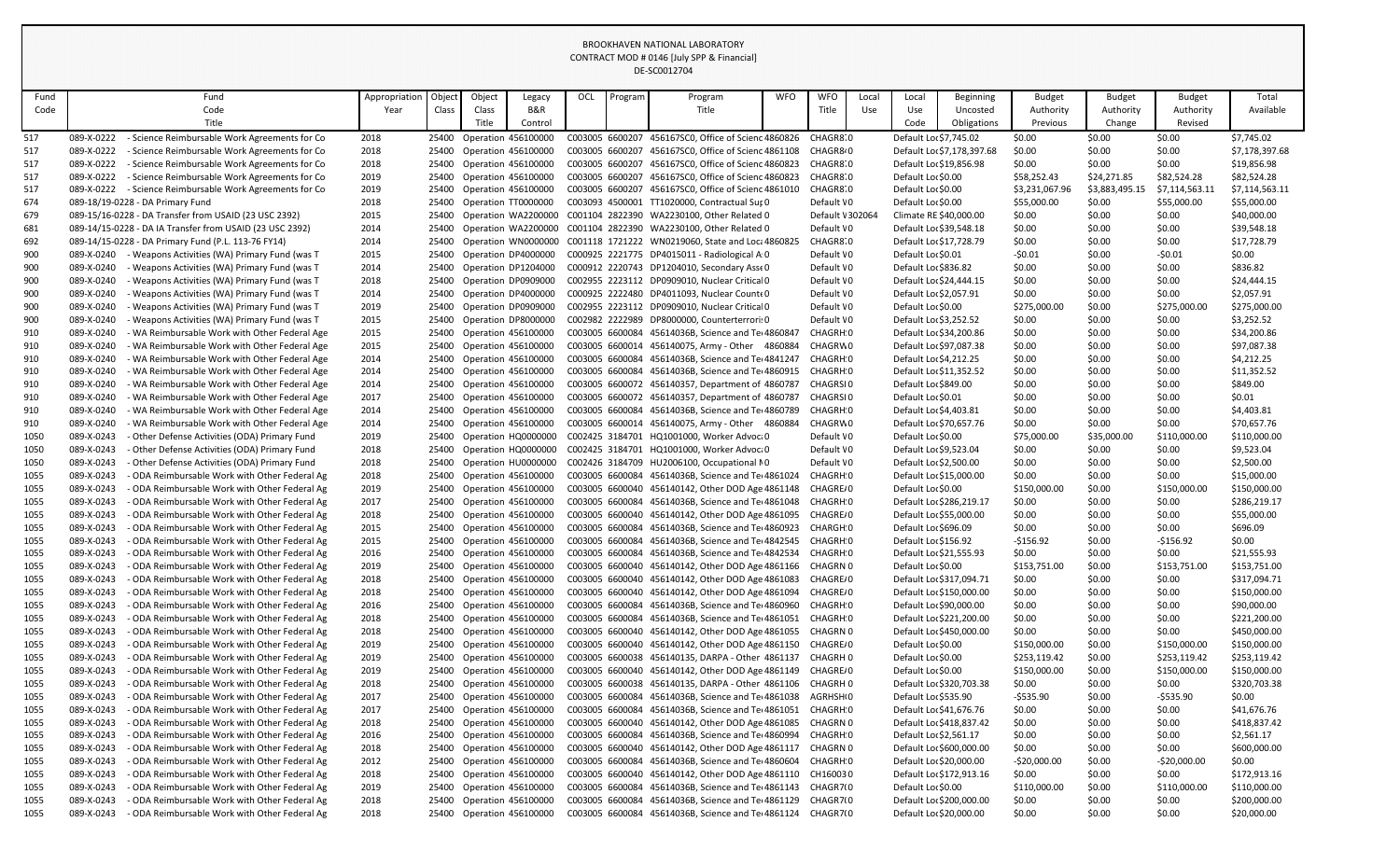| Fund |            | Fund                                          | Appropriation | Object | Object                     | Legacy                    | OCL | Program | Program                                             | <b>WFO</b> | <b>WFO</b>            | Local | Local                    | <b>Beginning</b>           | <b>Budget</b>  | <b>Budget</b> | <b>Budget</b>  | Total          |
|------|------------|-----------------------------------------------|---------------|--------|----------------------------|---------------------------|-----|---------|-----------------------------------------------------|------------|-----------------------|-------|--------------------------|----------------------------|----------------|---------------|----------------|----------------|
| Code |            | Code                                          | Year          | Class  | Class                      | B&R                       |     |         | Title                                               |            | Title                 | Use   | Use                      | Uncosted                   | Authority      | Authority     | Authority      | Available      |
|      |            | Title                                         |               |        | Title                      | Control                   |     |         |                                                     |            |                       |       | Code                     | Obligations                | Previous       | Change        | Revised        |                |
| 1055 | 089-X-0243 | - ODA Reimbursable Work with Other Federal Ag | 2018          | 25400  | <b>Operation 456100000</b> |                           |     |         | C003005 6600040 456140142, Other DOD Age 4861113    |            | CHAGRE/0              |       | Default Lor \$96,227.18  |                            | \$0.00         | \$0.00        | \$0.00         | \$96,227.18    |
| 1055 | 089-X-0243 | - ODA Reimbursable Work with Other Federal Ag | 2016          | 25400  | <b>Operation 456100000</b> |                           |     |         | C003005 6600033 456140124, DNA - Other              |            | 4861006 CHAGR1(0      |       | Default Loc \$2,259.69   |                            | \$0.00         | \$0.00        | \$0.00         | \$2,259.69     |
| 1055 | 089-X-0243 | - ODA Reimbursable Work with Other Federal Ag | 2016          | 25400  | <b>Operation 456100000</b> |                           |     |         | C003005 6600040 456140142, Other DOD Age 4861013    |            | CHAGRN 0              |       |                          | Default Lor \$100,000.00   | \$0.00         | \$0.00        | \$0.00         | \$100,000.00   |
| 1055 | 089-X-0243 | - ODA Reimbursable Work with Other Federal Ag | 2017          | 25400  | Operation 456100000        |                           |     |         | C003005 6600084 45614036B, Science and Ter4861024   |            | CHAGRH 0              |       | Default Loc \$437.15     |                            | \$0.00         | \$0.00        | \$0.00         | \$437.15       |
| 1055 | 089-X-0243 | - ODA Reimbursable Work with Other Federal Ag | 2015          | 25400  | <b>Operation 456100000</b> |                           |     |         | C003005 6600084 45614036B, Science and Tel 4860933  |            | CHAGRH 0              |       | Default Loc \$2,147.71   |                            | \$0.00         | \$0.00        | \$0.00         | \$2,147.71     |
| 1055 | 089-X-0243 | - ODA Reimbursable Work with Other Federal Ag | 2019          | 25400  | Operation 456100000        |                           |     |         | C003005 6600040 456140142, Other DOD Age 4861155    |            | CHAGRE/0              |       | Default Lor \$0.00       |                            | \$133,862.00   | \$0.00        | \$133,862.00   | \$133,862.00   |
| 1055 | 089-X-0243 | - ODA Reimbursable Work with Other Federal Ag | 2019          | 25400  | <b>Operation 456100000</b> |                           |     |         | C003005 6600040 456140142, Other DOD Age 4861171    |            | CHAGRE/0              |       | Default Lor \$0.00       |                            | \$175,000.00   | \$0.00        | \$175,000.00   | \$175,000.00   |
| 1055 | 089-X-0243 | - ODA Reimbursable Work with Other Federal Ag | 2017          | 25400  | <b>Operation 456100000</b> |                           |     |         | C003005 6600084 45614036B, Science and Tel 4861005  |            | CHAGRH 0              |       |                          | Default Lor \$1,681,056.67 | \$0.00         | \$0.00        | \$0.00         | \$1,681,056.67 |
| 1055 | 089-X-0243 | - ODA Reimbursable Work with Other Federal Ag | 2019          |        | 25400 Operation 456100000  |                           |     |         | C003005 6600040 456140142, Other DOD Age 4861152    |            | CHAGRH 0              |       | Default Lor \$0.00       |                            | \$195,631.07   | \$0.00        | \$195,631.07   | \$195,631.07   |
| 1055 | 089-X-0243 | - ODA Reimbursable Work with Other Federal Ag | 2018          | 25400  | <b>Operation 456100000</b> |                           |     |         | C003005 6600109 456140063, Air Force - Othe 4861078 |            | CHAGRF <sup>4</sup> 0 |       | Default Lor \$38,994.52  |                            | \$0.00         | \$0.00        | \$0.00         | \$38,994.52    |
| 1055 | 089-X-0243 | - ODA Reimbursable Work with Other Federal Ag | 2016          | 25400  | <b>Operation 456100000</b> |                           |     |         | C003005 6600084 45614036B, Science and Ter4860997   |            | CHAGRH 0              |       | Default Lor \$17,697.10  |                            | \$0.00         | \$0.00        | \$0.00         | \$17,697.10    |
| 1055 | 089-X-0243 | - ODA Reimbursable Work with Other Federal Ag | 2017          | 25400  | <b>Operation 456100000</b> |                           |     |         | C003005 6600084 45614036B, Science and Ter4861049   |            | CHAGRH 0              |       | Default Lor \$1,108.00   |                            | \$0.00         | \$0.00        | \$0.00         | \$1,108.00     |
| 1055 | 089-X-0243 | - ODA Reimbursable Work with Other Federal Ag | 2018          | 25400  | <b>Operation 456100000</b> |                           |     |         | C003005 6600040 456140142, Other DOD Age 4861082    |            | CHAGRE/0              |       | Default Lor \$403.92     |                            | \$0.00         | \$0.00        | \$0.00         | \$403.92       |
| 1055 | 089-X-0243 | - ODA Reimbursable Work with Other Federal Ag | 2019          |        | 25400 Operation 456100000  |                           |     |         | C003005 6600084 45614036B, Science and Ter4861172   |            | CHAGRH 0              |       | Default Lor \$0.00       |                            | \$0.00         | \$8,000.00    | \$8,000.00     | \$8,000.00     |
| 1055 | 089-X-0243 | - ODA Reimbursable Work with Other Federal Ag | 2019          | 25400  | <b>Operation 456100000</b> |                           |     |         | C003005 6600040 456140142, Other DOD Age 4861147    |            | CHAGRE/0              |       | Default Lor \$0.00       |                            | \$15,000.00    | \$0.00        | \$15,000.00    | \$15,000.00    |
| 1055 | 089-X-0243 | - ODA Reimbursable Work with Other Federal Ag | 2011          | 25400  | <b>Operation 456100000</b> |                           |     |         | C003005 6600020 456140086, Navy - Other 4860694     |            | CHAGRN 0              |       | Default Lor \$2,572.20   |                            | $-52,572.20$   | \$0.00        | $-52,572.20$   | \$0.00         |
| 1055 | 089-X-0243 | - ODA Reimbursable Work with Other Federal Ag | 2019          | 25400  | <b>Operation 456100000</b> |                           |     |         | C003005 6600084 45614036B, Science and Ter4861140   |            | CHAGR7(0              |       | Default Lor \$0.00       |                            | \$110,000.00   | \$0.00        | \$110,000.00   | \$110,000.00   |
| 1055 | 089-X-0243 | - ODA Reimbursable Work with Other Federal Ag | 2018          | 25400  | <b>Operation 456100000</b> |                           |     |         | C003005 6600040 456140142, Other DOD Age 4861097    |            | CHAGRE/0              |       | Default Lor \$61,792.34  |                            | \$0.00         | \$0.00        | \$0.00         | \$61,792.34    |
| 1055 | 089-X-0243 | - ODA Reimbursable Work with Other Federal Ag | 2018          |        | 25400 Operation 456100000  |                           |     |         | C003005 6600040 456140142, Other DOD Age 4861112    |            | CHAGRE/0              |       |                          | Default Loc \$147,799.55   | \$0.00         | \$0.00        | \$0.00         | \$147,799.55   |
| 1055 | 089-X-0243 | - ODA Reimbursable Work with Other Federal Ag | 2011          | 25400  | <b>Operation 456100000</b> |                           |     |         | C003005 6600084 45614036B, Science and Ter4860604   |            | CHAGRH 0              |       | Default Lor \$25,454.80  |                            | $-525,454.80$  | \$0.00        | $-525,454.80$  | \$0.00         |
| 1055 | 089-X-0243 | - ODA Reimbursable Work with Other Federal Ag | 2017          | 25400  | <b>Operation 456100000</b> |                           |     |         | C003005 6600040 456140142, Other DOD Age 4861055    |            | CHAGRN 0              |       | Default Lor \$175,668.34 |                            | \$0.00         | \$0.00        | \$0.00         | \$175,668.34   |
| 1055 | 089-X-0243 | - ODA Reimbursable Work with Other Federal Ag | 2012          | 25400  | <b>Operation 456100000</b> |                           |     |         | C003005 6600084 45614036B, Science and Tel 4860789  |            | CHAGRH 0              |       | Default Lor \$1,561.80   |                            | \$0.00         | \$0.00        | \$0.00         | \$1,561.80     |
| 1055 | 089-X-0243 | - ODA Reimbursable Work with Other Federal Ag | 2015          | 25400  | <b>Operation 456100000</b> |                           |     |         | C003005 6600084 45614036B, Science and Ter4860960   |            | CHAGRH 0              |       |                          | Default Lor \$120,280.40   | \$0.00         | \$0.00        | \$0.00         | \$120,280.40   |
| 1055 | 089-X-0243 | - ODA Reimbursable Work with Other Federal Ag | 2016          | 25400  | Operation 456100000        |                           |     |         | C003005 6600084 45614036B, Science and Ter4861008   |            | CHAGRH 0              |       | Default Lor \$25,000.00  |                            | \$0.00         | \$0.00        | \$0.00         | \$25,000.00    |
| 1060 | 089-X-0243 | - ODA Specialized Security Activities Non-Pro | 2018          | 25400  | Operation GD6000000        |                           |     |         | C002970 3203761 GD6020100, Analysis                 |            | Default VO            |       | Default Lor \$188,358.94 |                            | \$0.00         | \$0.00        | \$0.00         | \$188,358.94   |
| 1060 | 089-X-0243 | - ODA Specialized Security Activities Non-Pro | 2018          | 25400  | Operation GD6000000        |                           |     |         | C002970 3203780 GD6050200, Technical ServiO         |            | Default VO            |       | Default Lor \$123,011.73 |                            | \$0.00         | \$0.00        | \$0.00         | \$123,011.73   |
| 1060 | 089-X-0243 | - ODA Specialized Security Activities Non-Pro | 2019          |        |                            | 25400 Operation GD6000000 |     |         | C002970 3203763 GD6020300, Investigations 0         |            | Default VO            |       | Default Loc \$0.00       |                            | \$2,631,509.00 | \$0.00        | \$2,631,509.00 | \$2,631,509.00 |
| 1060 | 089-X-0243 | - ODA Specialized Security Activities Non-Pro | 2019          | 25400  |                            | Operation GD6000000       |     |         | C002970 3203761 GD6020100, Analysis                 | -0         | Default VO            |       | Default Lor \$0.00       |                            | \$526,878.00   | \$0.00        | \$526,878.00   | \$526,878.00   |
| 1060 | 089-X-0243 | - ODA Specialized Security Activities Non-Pro | 2017          | 25400  | Operation GD6000000        |                           |     |         | C002970 3203779 GD6050100, CYBER & OPER 0           |            | Default VO            |       | Default Lor \$864.41     |                            | \$0.00         | \$0.00        | \$0.00         | \$864.41       |
| 1060 | 089-X-0243 | - ODA Specialized Security Activities Non-Pro | 2018          | 25400  |                            | Operation GD6000000       |     |         | C002970 3203769 GD6020900, Office of The SO         |            | Default VO            |       |                          | Default Lor \$293,339.45   | \$0.00         | \$0.00        | \$0.00         | \$293,339.45   |
| 1060 | 089-X-0243 | - ODA Specialized Security Activities Non-Pro | 2019          |        |                            | 25400 Operation GD6000000 |     |         | C002970 3203769 GD6020900, Office of The SO         |            | Default VO            |       | Default Lor \$0.00       |                            | \$760,920.00   | \$0.00        | \$760,920.00   | \$760,920.00   |
| 1060 | 089-X-0243 | - ODA Specialized Security Activities Non-Pro | 2019          | 25400  |                            | Operation GD6000000       |     |         | C002970 3203762 GD6020200, Security                 |            | Default \0            |       | Default Lor \$0.00       |                            | \$163,000.00   | \$0.00        | \$163,000.00   | \$163,000.00   |
| 1060 | 089-X-0243 | - ODA Specialized Security Activities Non-Pro | 2018          | 25400  | Operation GD6000000        |                           |     |         | C002970 3203764 GD6020400, CI Training              |            | Default \0            |       | Default Lor \$60,260.00  |                            | \$0.00         | \$0.00        | \$0.00         | \$60,260.00    |
| 1060 | 089-X-0243 | - ODA Specialized Security Activities Non-Pro | 2017          | 25400  | Operation GD6000000        |                           |     |         | C002970 3203764 GD6020400, CI Training              |            | Default \0            |       | Default Lor \$5,100.26   |                            | \$0.00         | \$0.00        | \$0.00         | \$5,100.26     |
| 1060 | 089-X-0243 | - ODA Specialized Security Activities Non-Pro | 2018          | 25400  | Operation GD6000000        |                           |     |         | C002970 3203763 GD6020300, Investigations 0         |            | Default VO            |       |                          | Default Lor \$273,869.22   | \$0.00         | \$0.00        | \$0.00         | \$273,869.22   |
| 1079 |            | 089-16/17-0243 - ODA Program Direction        | 2016          |        | 25400 Operation CS0000000  |                           |     |         | C000892 1713352 CS7000000, Integrated Join10        |            | Default \0            |       | Default Loc \$5,561.57   |                            | $-$10,107.33$  | \$0.00        | $-$10,107.33$  | -\$4,545.76    |
| 1551 | 089-X-0309 | - Defense Nuclear Nonproliferation (DNN) Prim | 2015          | 25400  |                            | Operation NN4000000       |     |         | C001056 2222718 NN4009020, DO NOT USE!! 0           |            | Default VO            |       | Default Lor \$29.70      |                            | -\$29.70       | \$0.00        | $-529.70$      | \$0.00         |
| 1551 | 089-X-0309 | - Defense Nuclear Nonproliferation (DNN) Prim | 2018          | 25400  |                            | Operation DN1005000       |     |         | C003088 2223152 DN1005010, Domestic Radio           |            | Default \0            |       |                          | Default Loc \$111,905.15   | \$0.00         | \$0.00        | \$0.00         | \$111,905.15   |
| 1551 | 089-X-0309 | - Defense Nuclear Nonproliferation (DNN) Prim | 2018          | 25400  |                            | Operation DN4000000       |     |         | C003042 2223094 DN4001010, Safeguards Pol 0         |            | Default VO            |       |                          | Default Lor \$241,179.71   | \$0.00         | \$0.00        | \$0.00         | \$241,179.71   |
| 1551 | 089-X-0309 | - Defense Nuclear Nonproliferation (DNN) Prim | 2015          | 25400  |                            | Operation NN4000000       |     |         | C001056 2222732 NN4012030, Multilateral Su0         |            | Default \0            |       | Default Loc \$7.25       |                            | $-57.25$       | \$0.00        | $-57.25$       | \$0.00         |
| 1551 | 089-X-0309 | - Defense Nuclear Nonproliferation (DNN) Prim | 2018          | 25400  |                            | Operation DN4000000       |     |         | C003042 2223096 DN4001030, Safeguards Tec 0         |            | Default \0            |       |                          | Default Loc \$222,697.36   | \$0.00         | \$0.00        | \$0.00         | \$222,697.36   |
| 1551 | 089-X-0309 | - Defense Nuclear Nonproliferation (DNN) Prim | 2018          | 25400  |                            | Operation DN2010000       |     |         | C003118 2223180 DN2010000, Proliferation D 0        |            | Default \0            |       | Default Loc \$114,433.87 |                            | \$0.00         | \$0.00        | \$0.00         | \$114,433.87   |
| 1551 | 089-X-0309 | - Defense Nuclear Nonproliferation (DNN) Prim | 2015          | 25400  |                            | Operation NN9300000       |     |         | C002936 2222890 NN9301000, Domestic Nucli 0         |            | Default \0            |       | Default Lor \$4.21       |                            | -\$4.21        | \$0.00        | $-54.21$       | \$0.00         |
| 1551 | 089-X-0309 | - Defense Nuclear Nonproliferation (DNN) Prim | 2018          | 25400  |                            | Operation DN4000000       |     |         | C003042 2223095 DN4001020, Safeguards Eng0          |            | Default VO            |       |                          | Default Lor \$293,029.56   | \$0.00         | \$0.00        | \$0.00         | \$293,029.56   |
| 1551 | 089-X-0309 | - Defense Nuclear Nonproliferation (DNN) Prim | 2013          | 25400  |                            | Operation NN5000000       |     |         | C001058 2222811 NN5003040, US Costs for No          |            | Default \0            |       | Default Lor \$2,868.79   |                            | $-51.64$       | \$0.00        | $-51.64$       | \$2,867.15     |
| 1551 | 089-X-0309 | - Defense Nuclear Nonproliferation (DNN) Prim | 2015          | 25400  |                            | Operation NN5000000       |     |         | C001058 2221234 NN5002010, U.S. Costs for F0        |            | Default \0            |       | Default Lor \$58,896.49  |                            | \$30,088.29    | \$0.00        | \$30,088.29    | \$88,984.78    |
| 1551 | 089-X-0309 | - Defense Nuclear Nonproliferation (DNN) Prim | 2018          | 25400  | Operation CT0000000        |                           |     |         | C003007 2223014 CT8101000, Nuclear Inciden0         |            | Default \0            |       | Default Lor \$40,583.15  |                            | \$0.00         | \$0.00        | \$0.00         | \$40,583.15    |
| 1551 | 089-X-0309 | - Defense Nuclear Nonproliferation (DNN) Prim | 2019          | 25400  | Operation DN2012000        |                           |     |         | C003120 2223182 DN2012010, U.S. High Perfo0         |            | Default \0            |       | Default Lor \$0.00       |                            | \$429,133.00   | \$0.00        | \$429,133.00   | \$429,133.00   |
| 1551 | 089-X-0309 | Defense Nuclear Nonproliferation (DNN) Prim   | 2015          | 25400  |                            | Operation NN2000000       |     |         | C001052 2221132 NN2001000, Nonproliferatio          |            | Default \0            |       | Default Loc \$338.56     |                            | \$0.00         | \$0.00        | \$0.00         | \$338.56       |
| 1551 | 089-X-0309 | - Defense Nuclear Nonproliferation (DNN) Prim | 2019          | 25400  |                            | Operation DN4000000       |     |         | C003042 2223095 DN4001020, Safeguards EngO          |            | Default \0            |       | Default Lor \$0.00       |                            | \$1,305,000.00 | \$0.00        | \$1,305,000.00 | \$1,305,000.00 |
| 1551 | 089-X-0309 | - Defense Nuclear Nonproliferation (DNN) Prim | 2017          |        |                            | 25400 Operation DN1001000 |     |         | C003034 2223049 DN1001011, U.S. Costs for F0        |            | Default \0            |       |                          | Default Lor \$140,000.00   | \$0.00         | \$0.00        | \$0.00         | \$140,000.00   |
| 1551 | 089-X-0309 | - Defense Nuclear Nonproliferation (DNN) Prim | 2017          | 25400  |                            | Operation DN3001000       |     |         | C003039 2223080 DN3001020, Molybdenum-90            |            | Default VO            |       | Default Loc \$7,011.34   |                            | -\$7,011.34    | \$0.00        | $-57,011.34$   | \$0.00         |
| 1551 | 089-X-0309 | - Defense Nuclear Nonproliferation (DNN) Prim | 2018          | 25400  | Operation CT0000000        |                           |     |         | C003007 2223025 CT8405010, Technology Inte0         |            | Default \0            |       | Default Lor \$677.25     |                            | $-57.12$       | \$0.00        | $-57.12$       | \$670.13       |
|      |            |                                               |               |        |                            |                           |     |         |                                                     |            |                       |       |                          |                            |                |               |                |                |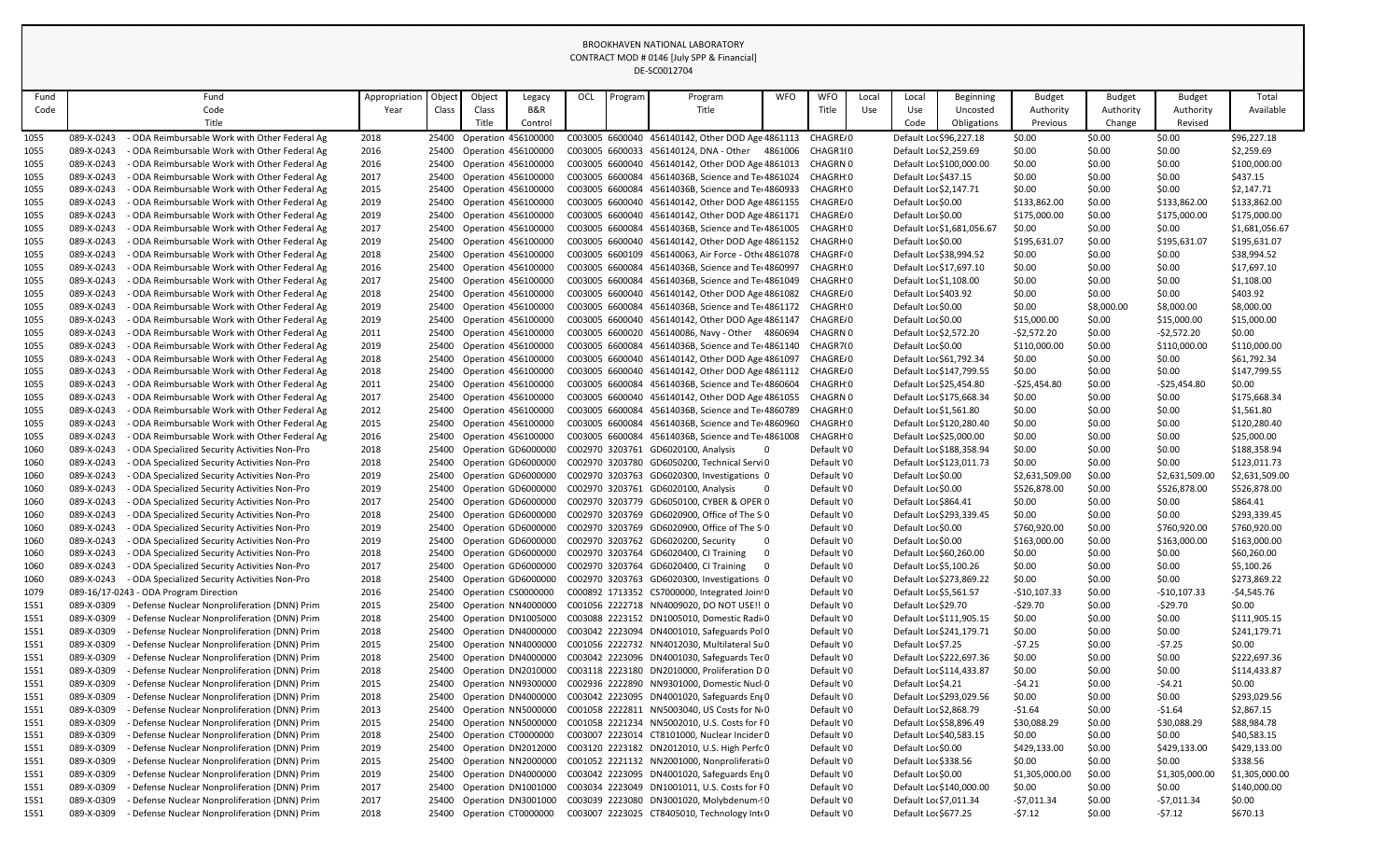|              |                          |                                                                                                |               |                |                           |                                            |     |                 | <u> มนางแบบ 27 บ<del>น</del></u>                                                             |                         |                          |       |                                               |                            |                          |                  |                        |                        |
|--------------|--------------------------|------------------------------------------------------------------------------------------------|---------------|----------------|---------------------------|--------------------------------------------|-----|-----------------|----------------------------------------------------------------------------------------------|-------------------------|--------------------------|-------|-----------------------------------------------|----------------------------|--------------------------|------------------|------------------------|------------------------|
| Fund         |                          | Fund                                                                                           | Appropriation | Objec          | Object                    | Legacy                                     | OCL | Program         | Program                                                                                      | <b>WFO</b>              | <b>WFO</b>               | Local | Local                                         | <b>Beginning</b>           | <b>Budget</b>            | <b>Budget</b>    | <b>Budget</b>          | Total                  |
| Code         |                          | Code                                                                                           | Year          | Class          | Class                     | <b>B&amp;R</b>                             |     |                 | Title                                                                                        |                         | Title                    | Use   | Use                                           | Uncosted                   | Authority                | Authority        | Authority              | Available              |
|              |                          | Title                                                                                          |               |                | Title                     | Control                                    |     |                 |                                                                                              |                         |                          |       | Code                                          | Obligations                | Previous                 | Change           | Revised                |                        |
| 1551         | 089-X-0309               | - Defense Nuclear Nonproliferation (DNN) Prim                                                  | 2019          | 25400          | Operation CT0000000       |                                            |     |                 | C003007 2223144 CT8000000, NA-80 CTCP                                                        | $\overline{\mathbf{0}}$ | Default \0               |       | Default Lor \$0.00                            |                            | \$150,000.00             | \$0.00           | \$150,000.00           | \$150,000.00           |
| 1551         | 089-X-0309               | - Defense Nuclear Nonproliferation (DNN) Prim                                                  | 2013          | 25400          |                           | Operation NN4000000                        |     |                 | C001056 2222717 NN4009010, Safeguards Pol0                                                   |                         | Default \0               |       | Default Lor \$0.00                            |                            | \$29.02                  | \$0.00           | \$29.02                | \$29.02                |
| 1551         | 089-X-0309               | - Defense Nuclear Nonproliferation (DNN) Prim                                                  | 2019          | 25400          | Operation CT0000000       |                                            |     |                 | C003007 2223014 CT8101000, Nuclear Inciden0                                                  |                         | Default \0               |       | Default Lor \$0.00                            |                            | \$15,000.00              | \$0.00           | \$15,000.00            | \$15,000.00            |
| 1551         | 089-X-0309               | - Defense Nuclear Nonproliferation (DNN) Prim                                                  | 2019          | 25400          |                           | Operation DN4000000                        |     |                 | C003042 2223103 DN4004010, Global Regime 0                                                   |                         | Default \0               |       | Default Lor \$0.00                            |                            | \$304,170.00             | $-$125,125.00$   | \$179,045.00           | \$179,045.00           |
| 1551         | 089-X-0309               | - Defense Nuclear Nonproliferation (DNN) Prim                                                  | 2017          | 25400          |                           | Operation DN2000000                        |     |                 | C003038 2223076 DN2001000, Proliferation D 0                                                 |                         | Default \0               |       | Default Lor \$67,947.41                       |                            | \$0.00                   | \$0.00           | \$0.00                 | \$67,947.41            |
| 1551         | 089-X-0309               | - Defense Nuclear Nonproliferation (DNN) Prim                                                  | 2019          | 25400          |                           | Operation DN4000000                        |     |                 | C003042 2223102 DN4003020, Nuclear Nonco 0                                                   |                         | Default \0               |       | Default Lor \$0.00                            |                            | \$701,000.00             | \$0.00           | \$701,000.00           | \$701,000.00           |
| 1551         | 089-X-0309               | - Defense Nuclear Nonproliferation (DNN) Prim                                                  | 2016          | 25400          |                           | Operation DN1001000                        |     |                 | C003034 2223049 DN1001011, U.S. Costs for F0                                                 |                         | Default \0               |       | Default Lor \$2,911.08                        |                            | \$0.00                   | \$0.00           | \$0.00                 | \$2,911.08             |
| 1551         | 089-X-0309               | - Defense Nuclear Nonproliferation (DNN) Prim                                                  | 2015          | 25400          |                           | Operation NN5000000                        |     |                 | C001058 2221243 NN5005011, U.S. Costs for F0                                                 |                         | Default \0               |       | Default Lor \$48,416.10                       |                            | \$0.00                   | \$0.00           | \$0.00                 | \$48,416.10            |
| 1551         | 089-X-0309               | - Defense Nuclear Nonproliferation (DNN) Prim                                                  | 2015          | 25400          |                           | Operation NN4000000                        |     |                 | C001056 2222730 NN4012010, Global Regime 0                                                   |                         | Default \0               |       | Default Lor \$160.47                          |                            | $-$160.47$               | \$0.00           | $-$160.47$             | \$0.00                 |
| 1551         | 089-X-0309               | - Defense Nuclear Nonproliferation (DNN) Prim                                                  | 2017          | 25400          |                           | Operation DN2000000                        |     |                 | C003038 2223154 DN2006000, USHPRR                                                            |                         | Default \0               |       | Default Lor \$225.25                          |                            | \$0.00                   | \$0.00           | \$0.00                 | \$225.25               |
| 1551         | 089-X-0309               | Defense Nuclear Nonproliferation (DNN) Prim                                                    | 2018          | 25400          | Operation CT0000000       |                                            |     |                 | C003007 2223023 CT8404010, Evaluation, Exe 0                                                 |                         | Default \0               |       | Default Loc \$2,513.78                        |                            | \$0.00                   | \$0.00           | \$0.00                 | \$2,513.78             |
| 1551         | 089-X-0309               | - Defense Nuclear Nonproliferation (DNN) Prim                                                  | 2017          | 25400          |                           | Operation DN3001000                        |     |                 | C003039 2223079 DN3001010, Highly Enricher0                                                  |                         | Default \0               |       | Default Lor \$10,000.00                       |                            | \$6,996.64               | \$0.00           | \$6,996.64             | \$16,996.64            |
| 1551         | 089-X-0309<br>089-X-0309 | - Defense Nuclear Nonproliferation (DNN) Prim<br>- Defense Nuclear Nonproliferation (DNN) Prim | 2019          | 25400          | Operation CT0000000       |                                            |     |                 | C003007 2223020 CT8401000, Radiological As: 0<br>C003042 2223105 DN4004030, Multilateral Su0 |                         | Default \0               |       | Default Lor \$0.00                            |                            | \$2,466,544.00           | \$7,307.00       | \$2,473,851.00         | \$2,473,851.00         |
| 1551         | 089-X-0309               | - Defense Nuclear Nonproliferation (DNN) Prim                                                  | 2016          | 25400          |                           | Operation DN4000000<br>Operation DN4000000 |     |                 | C003042 2223101 DN4003010, Warhead Dism 0                                                    |                         | Default \0<br>Default \0 |       | Default Loc \$81,275.44<br>Default Lor \$0.00 |                            | \$0.00                   | \$0.00           | \$0.00<br>\$185,000.00 | \$81,275.44            |
| 1551<br>1551 | 089-X-0309               | Defense Nuclear Nonproliferation (DNN) Prim                                                    | 2019<br>2014  | 25400<br>25400 |                           | Operation NN5000000                        |     |                 | C001058 2221231 NN5001010, U.S. Costs for FO                                                 |                         | Default \0               |       | Default Lor \$2.69                            |                            | \$185,000.00<br>$-52.69$ | \$0.00<br>\$0.00 | $-52.69$               | \$185,000.00<br>\$0.00 |
| 1551         | 089-X-0309               | - Defense Nuclear Nonproliferation (DNN) Prim                                                  | 2015          | 25400          |                           | Operation NN5000000                        |     |                 | C001058 2222810 NN5002040, US Costs for No                                                   |                         | Default \0               |       | Default Loc \$3,347.69                        |                            | $-51.08$                 | \$0.00           | $-51.08$               | \$3,346.61             |
| 1551         | 089-X-0309               | - Defense Nuclear Nonproliferation (DNN) Prim                                                  | 2018          | 25400          | Operation CT0000000       |                                            |     |                 | C003007 2223020 CT8401000, Radiological As: 0                                                |                         | Default \0               |       |                                               | Default Lor \$1,415,004.85 | \$0.00                   | \$0.00           | \$0.00                 | \$1,415,004.85         |
| 1551         | 089-X-0309               | - Defense Nuclear Nonproliferation (DNN) Prim                                                  | 2014          | 25400          |                           | Operation NN4000000                        |     |                 | C001056 2222722 NN4010021, US Costs for RLO                                                  |                         | Default \0               |       | Default Loc\$11.07                            |                            | $-$11.07$                | \$0.00           | $-511.07$              | \$0.00                 |
| 1551         | 089-X-0309               | - Defense Nuclear Nonproliferation (DNN) Prim                                                  | 2019          | 25400          |                           | Operation DN2010000                        |     |                 | C003118 2223180 DN2010000, Proliferation D 0                                                 |                         | Default \0               |       | Default Lor \$0.00                            |                            | \$1,090,000.00           | \$30,000.00      | \$1,120,000.00         | \$1,120,000.00         |
| 1551         | 089-X-0309               | - Defense Nuclear Nonproliferation (DNN) Prim                                                  | 2018          | 25400          |                           | Operation DN1003000                        |     |                 | C003036 2223063 DN1003011, U.S. Costs for F0                                                 |                         | Default \0               |       | Default Lor \$931,325.42                      |                            | \$0.00                   | \$0.00           | \$0.00                 | \$931,325.42           |
| 1551         | 089-X-0309               | - Defense Nuclear Nonproliferation (DNN) Prim                                                  | 2019          | 25400          |                           | Operation DN4000000                        |     |                 | C003042 2223094 DN4001010, Safeguards Pol 0                                                  |                         | Default \0               |       | Default Lor \$0.00                            |                            | \$1,057,872.00           | \$0.00           | \$1,057,872.00         | \$1,057,872.00         |
| 1551         | 089-X-0309               | - Defense Nuclear Nonproliferation (DNN) Prim                                                  | 2019          | 25400          | Operation CT0000000       |                                            |     |                 | C003007 2223023 CT8404010, Evaluation, Exe 0                                                 |                         | Default \0               |       | Default Lor \$0.00                            |                            | \$105,000.00             | \$0.00           | \$105,000.00           | \$105,000.00           |
| 1551         | 089-X-0309               | - Defense Nuclear Nonproliferation (DNN) Prim                                                  | 2017          | 25400          |                           | Operation DN4000000                        |     |                 | C003042 2223106 DN4004040, Policy Studies (0                                                 |                         | Default \0               |       | Default Lor \$26.66                           |                            | \$0.00                   | \$0.00           | \$0.00                 | \$26.66                |
| 1551         | 089-X-0309               | - Defense Nuclear Nonproliferation (DNN) Prim                                                  | 2018          | 25400          | Operation CT0000000       |                                            |     |                 | C003007 2223144 CT8000000, NA-80 CTCP                                                        | $\overline{0}$          | Default \0               |       | Default Loc \$67,478.61                       |                            | \$0.00                   | \$0.00           | \$0.00                 | \$67,478.61            |
| 1551         | 089-X-0309               | - Defense Nuclear Nonproliferation (DNN) Prim                                                  | 2015          | 25400          |                           | Operation NN4000000                        |     |                 | C001056 2222717 NN4009010, Safeguards Pol0                                                   |                         | Default \0               |       | Default Lor \$235.76                          |                            | \$295.68                 | \$0.00           | \$295.68               | \$531.44               |
| 1551         | 089-X-0309               | - Defense Nuclear Nonproliferation (DNN) Prim                                                  | 2013          |                |                           |                                            |     |                 | 25400 Operation NN4000000 C001056 2222721 NN4010010, International NO                        |                         | Default \0               |       | Default Lor \$29.02                           |                            | $-529.02$                | \$0.00           | $-529.02$              | \$0.00                 |
| 1551         | 089-X-0309               | - Defense Nuclear Nonproliferation (DNN) Prim                                                  | 2018          | 25400          |                           |                                            |     |                 | Operation DN4000000 C003042 2223102 DN4003020, Nuclear Nonco 0                               |                         | Default VO               |       |                                               | Default Lor \$121,801.18   | \$0.00                   | \$0.00           | \$0.00                 | \$121,801.18           |
| 1551         | 089-X-0309               | - Defense Nuclear Nonproliferation (DNN) Prim                                                  | 2019          | 25400          |                           | Operation DN1005000                        |     |                 | C003088 2223152 DN1005010, Domestic Radio                                                    |                         | Default \0               |       | Default Lor \$0.00                            |                            | \$280,000.00             | \$0.00           | \$280,000.00           | \$280,000.00           |
| 1551         | 089-X-0309               | - Defense Nuclear Nonproliferation (DNN) Prim                                                  | 2019          | 25400          |                           | Operation DN1006000                        |     |                 | C003089 2223153 DN1006010, International RO                                                  |                         | Default \0               |       | Default Lor \$0.00                            |                            | \$75,000.00              | \$0.00           | \$75,000.00            | \$75,000.00            |
| 1551         | 089-X-0309               | - Defense Nuclear Nonproliferation (DNN) Prim                                                  | 2015          |                |                           | 25400 Operation NN5000000                  |     |                 | C001058 2221235 NN5002020, In-Country Cos0                                                   |                         | Default \0               |       |                                               | Default Lor \$1,139,072.07 | $-530,000.00$            | \$0.00           | $-530,000.00$          | \$1,109,072.07         |
| 1551         | 089-X-0309               | - Defense Nuclear Nonproliferation (DNN) Prim                                                  | 2015          | 25400          |                           | Operation NN5000000                        |     |                 | C001058 2222881 NN5070040, US Costs for No                                                   |                         | Default \0               |       | Default Lor \$15,000.00                       |                            | $-59,026.13$             | \$0.00           | $-59,026.13$           | \$5,973.87             |
| 1551         | 089-X-0309               | - Defense Nuclear Nonproliferation (DNN) Prim                                                  | 2015          | 25400          |                           | Operation NN4000000                        |     |                 | C001056 2222719 NN4009030, Safeguards Tec0                                                   |                         | Default \0               |       | Default Lor \$98.26                           |                            | -\$98.26                 | \$0.00           | $-598.26$              | \$0.00                 |
| 1551         | 089-X-0309               | - Defense Nuclear Nonproliferation (DNN) Prim                                                  | 2018          | 25400          |                           | Operation DN2012000                        |     |                 | C003120 2223182 DN2012010, U.S. High Perfo0                                                  |                         | Default \0               |       | Default Loc \$7,477.00                        |                            | \$0.00                   | \$0.00           | \$0.00                 | \$7,477.00             |
| 1551         | 089-X-0309               | - Defense Nuclear Nonproliferation (DNN) Prim                                                  | 2019          | 25400          |                           | Operation DN1003000                        |     |                 | C003036 2223063 DN1003011, U.S. Costs for F0                                                 |                         | Default \0               |       | Default Lor \$0.00                            |                            | \$887,411.24             | -\$587,000.00    | \$300,411.24           | \$300,411.24           |
| 1551         | 089-X-0309               | - Defense Nuclear Nonproliferation (DNN) Prim                                                  | 2019          | 25400          |                           | Operation DN4000000                        |     |                 | C003042 2223106 DN4004040, Policy Studies a 0                                                |                         | Default \0               |       | Default Lor \$0.00                            |                            | \$100,000.00             | \$50,000.00      | \$150,000.00           | \$150,000.00           |
| 1551         | 089-X-0309               | - Defense Nuclear Nonproliferation (DNN) Prim                                                  | 2019          | 25400          |                           | Operation DN4000000                        |     |                 | C003042 2223096 DN4001030, Safeguards Tec 0                                                  |                         | Default \0               |       | Default Lor \$0.00                            |                            | \$1,103,000.00           | \$0.00           | \$1,103,000.00         | \$1,103,000.00         |
| 1551         | 089-X-0309               | - Defense Nuclear Nonproliferation (DNN) Prim                                                  | 2018          | 25400          |                           | Operation DN4000000                        |     |                 | C003042 2223103 DN4004010, Global Regime 0                                                   |                         | Default \0               |       | Default Loc \$35,435.78                       |                            | \$0.00                   | \$0.00           | \$0.00                 | \$35,435.78            |
| 1551         | 089-X-0309               | - Defense Nuclear Nonproliferation (DNN) Prim                                                  | 2016          | 25400          |                           | Operation DN1001000                        |     |                 | C003034 2223053 DN1001021, U.S. Costs for F0                                                 |                         | Default \0               |       | Default Lor \$544,016.73                      |                            | \$0.00                   | \$0.00           | \$0.00                 | \$544,016.73           |
| 1551         | 089-X-0309               | - Defense Nuclear Nonproliferation (DNN) Prim                                                  | 2013          | 25400          |                           | Operation NN5000000                        |     |                 | C001058 2221234 NN5002010, U.S. Costs for F0                                                 |                         | Default \0               |       | Default Lor \$0.00                            |                            | \$1.64                   | \$0.00           | \$1.64                 | \$1.64                 |
| 1551         | 089-X-0309               | - Defense Nuclear Nonproliferation (DNN) Prim                                                  | 2015          | 25400          |                           | Operation NN4000000                        |     |                 | C001056 2222733 NN4012040, Policy Studies (0                                                 |                         | Default \0               |       | Default Lor \$28,413.25                       |                            | \$0.00                   | \$0.00           | \$0.00                 | \$28,413.25            |
| 1551         | 089-X-0309               | - Defense Nuclear Nonproliferation (DNN) Prim                                                  | 2015          | 25400          |                           | Operation NN9100000                        |     |                 | C002938 2222883 NN9100000, Highly Enricher0<br>C001058 2222881 NN5070040, US Costs for No0   |                         | Default \0               |       | Default Lor \$625.62                          |                            | -\$4.69                  | \$0.00           | $-54.69$               | \$620.93               |
| 1551         | 089-X-0309<br>089-X-0309 | - Defense Nuclear Nonproliferation (DNN) Prim<br>- Defense Nuclear Nonproliferation (DNN) Prim | 2014<br>2014  | 25400          |                           | Operation NN5000000<br>Operation NN5000000 |     |                 | C001058 2221234 NN5002010, U.S. Costs for F0                                                 |                         | Default \0<br>Default \0 |       | Default Lor \$21,819.56<br>Default Lor \$0.00 |                            | -\$21,819.56<br>\$2.69   | \$0.00<br>\$0.00 | $-521,819.56$          | \$0.00<br>\$2.69       |
| 1551         |                          |                                                                                                |               | 25400          |                           |                                            |     |                 | C001056 2222717 NN4009010, Safeguards Pol0                                                   |                         |                          |       | Default Lor \$0.00                            |                            |                          |                  | \$2.69                 |                        |
| 1551<br>1551 | 089-X-0309<br>089-X-0309 | - Defense Nuclear Nonproliferation (DNN) Prim<br>- Defense Nuclear Nonproliferation (DNN) Prim | 2014<br>2015  | 25400<br>25400 |                           | Operation NN4000000<br>Operation NN5000000 |     |                 | C001058 2221240 NN5004010, U.S. Costs for F0                                                 |                         | Default \0<br>Default \0 |       | Default Loc \$10,121.59                       |                            | \$11.07<br>-\$72.49      | \$0.00<br>\$0.00 | \$11.07<br>$-572.49$   | \$11.07<br>\$10,049.10 |
| 1551         | 089-X-0309               | - Defense Nuclear Nonproliferation (DNN) Prim                                                  | 2018          | 25400          |                           | Operation DN1006000                        |     |                 | C003089 2223153 DN1006010, International R0                                                  |                         | Default \0               |       | Default Loc \$34,738.39                       |                            | \$0.00                   | \$0.00           | \$0.00                 | \$34,738.39            |
| 1557         | 089-X-0309               | - DNN Second Line of Defense International Co                                                  | 2012          | 25400          |                           | Operation NN5000000                        |     |                 | C001058 2222290 NN5010000, International CO                                                  |                         | Default \0               |       | Default Lor \$42,854.56                       |                            | \$0.00                   | \$0.00           | \$0.00                 | \$42,854.56            |
| 1650         |                          | 089-X-0313 - Federal Salaries and Expenses (OA) (was AD)                                       | 2010          | 25400          | Operation PS0000000       |                                            |     |                 | C001075 2221514 PS0202132, Advisory and A:0                                                  |                         | Default \0               |       | Default Loc \$31,245.57                       |                            | \$0.00                   | \$0.00           | \$0.00                 | \$31,245.57            |
| 1689         |                          | 089-14/15-0313 - Federal Salaries and Expenses (P.L. 113-76                                    | 2014          | 25400          | Operation PS0000000       |                                            |     |                 | C001075 2222565 PS0202200, A&A, Counterte0                                                   |                         | Default \0               |       | Default Lor \$2,021.13                        |                            | \$0.00                   | \$0.00           | \$0.00                 | \$2,021.13             |
| 1751         | 089-X-0315               | - Non-Defense Environmental Cleanup (NDEC) Pr                                                  | 2013          |                | 25400 Operation EZ5000000 |                                            |     | C002226 1110981 | EZ5012300 - BRNL-0030 Soi 0                                                                  |                         | Default \0               |       | Default Lor \$368,597.47                      |                            | \$0.00                   | \$0.00           | \$0.00                 | \$368,597.47           |
| 1751         | 089-X-0315               | - Non-Defense Environmental Cleanup (NDEC) Pr                                                  | 2015          | 25400          | Operation EZ5000000       |                                            |     | C002226 1110981 | EZ5012300 - BRNL-0030 Soi 0                                                                  |                         | Default \0               |       | Default Loc\$47.62                            |                            | \$0.00                   | \$0.00           | \$0.00                 | \$47.62                |
| 1751         | 089-X-0315               | - Non-Defense Environmental Cleanup (NDEC) Pr                                                  | 2019          |                | 25400 Operation EZ5000000 |                                            |     |                 | C002226 1110983 EZ5012410 - BRNL-0041 Nu(0                                                   |                         | Default \0               |       | Default Lor \$0.00                            |                            | \$79,000.00              | \$0.00           | \$79,000.00            | \$79,000.00            |
|              |                          |                                                                                                |               |                |                           |                                            |     |                 |                                                                                              |                         |                          |       |                                               |                            |                          |                  |                        |                        |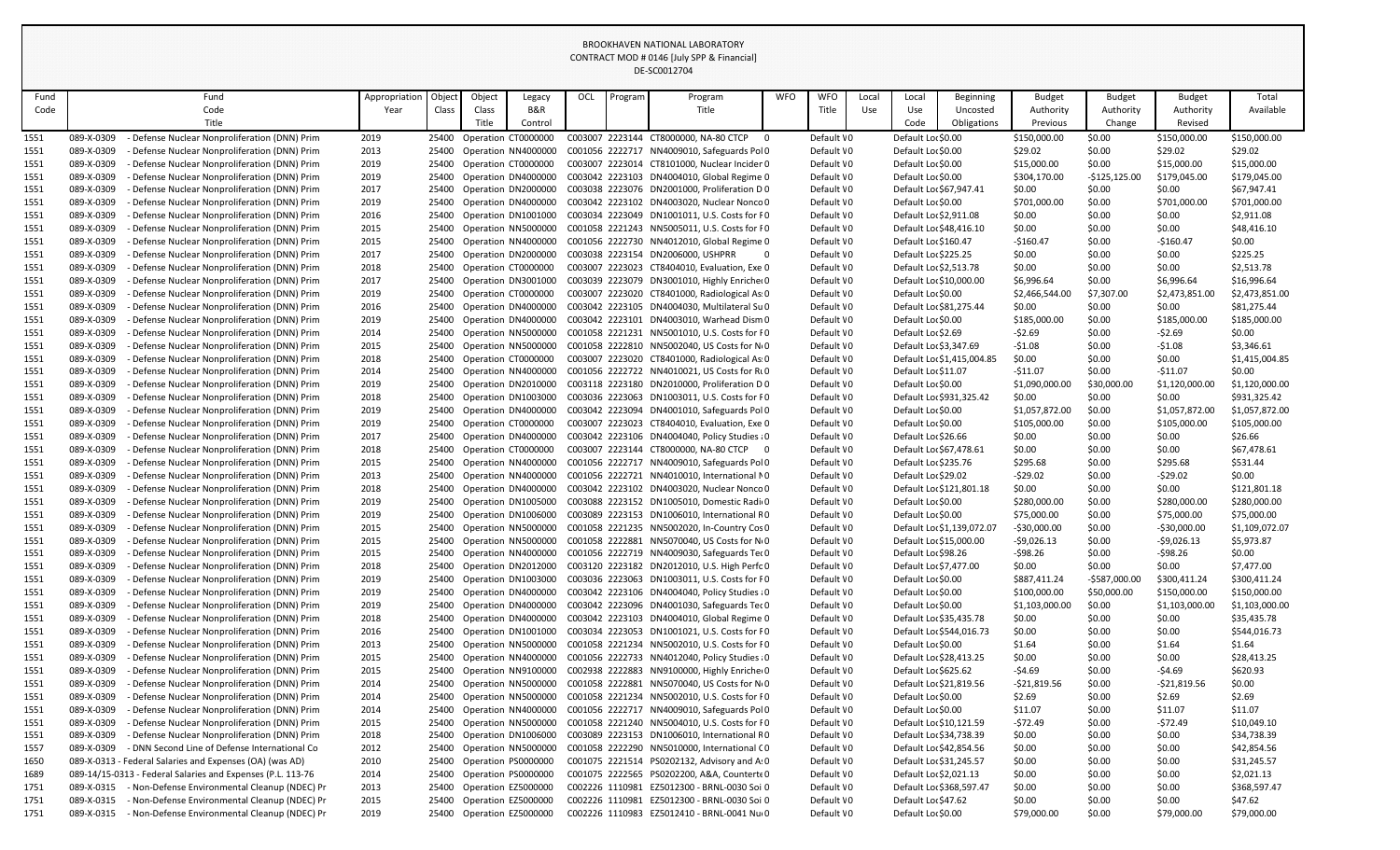| Fund         | Fund                                                                                             | Appropriation | Object | Object                                           | Legacy                    | <b>OCL</b> | Program | Program                                                                                    | <b>WFO</b>               | <b>WFO</b>               | Local | Local                   | Beginning                  | <b>Budget</b>          | <b>Budget</b>    | <b>Budget</b>          | Total                    |
|--------------|--------------------------------------------------------------------------------------------------|---------------|--------|--------------------------------------------------|---------------------------|------------|---------|--------------------------------------------------------------------------------------------|--------------------------|--------------------------|-------|-------------------------|----------------------------|------------------------|------------------|------------------------|--------------------------|
| Code         | Code                                                                                             | Year          | Class  | Class                                            | B&R                       |            |         | Title                                                                                      |                          | Title                    | Use   | Use                     | Uncosted                   | Authority              | Authority        | Authority              | Available                |
|              | Title                                                                                            |               |        | Title                                            | Control                   |            |         |                                                                                            |                          |                          |       | Code                    | Obligations                | Previous               | Change           | Revised                |                          |
| 1751         | 089-X-0315<br>- Non-Defense Environmental Cleanup (NDEC) Pr                                      | 2018          |        | 25400 Operation EZ5000000                        |                           |            |         | C002226 1110983 EZ5012410 - BRNL-0041 Nu(0                                                 |                          | Default \0               |       | Default Lor \$0.00      |                            | \$420,200.00           | \$0.00           | \$420,200.00           | \$420,200.00             |
| 2300         | 089-X-4180<br>Isotope Production and Distribution Fund (P                                        | 2018          |        | 25400 Operation ST0000000                        |                           |            |         | C001087 2924280 ST6001032, Hot Cell and Ot 0                                               |                          | Default \0               |       |                         | Default Loc \$1,029,775.87 | \$800,000.00           | \$0.00           | \$800,000.00           | \$1,829,775.87           |
| 2300         | 089-X-4180<br>- Isotope Production and Distribution Fund (P                                      | 2018          |        |                                                  | 25400 Operation ST0000000 |            |         | C001087 2924281 ST6001034, Facility Upgrad(0                                               |                          | Default \0               |       |                         | Default Lor \$794,983.94   | \$0.00                 | \$0.00           | \$0.00                 | \$794,983.94             |
| 2300         | 089-X-4180<br>- Isotope Production and Distribution Fund (P                                      | 2018          |        | 32003 Accelerato ST0000000                       |                           |            |         | C001087 2924281 ST6001034, Facility Upgrad(0                                               |                          | Default \485395          |       | CHAIP                   | \$1,970,000.00             | \$0.00                 | \$0.00           | \$0.00                 | \$1,970,000.00           |
| 2300         | 089-X-4180<br>- Isotope Production and Distribution Fund (P                                      | 2019          | 25400  | Operation ST0000000                              |                           |            |         | C001087 2924424 ST5001040, Actinium-225 TiO                                                |                          | Default \0               |       | Default Lor \$0.00      |                            | \$323,000.00           | \$0.00           | \$323,000.00           | \$323,000.00             |
| 2300         | 089-X-4180<br>Isotope Production and Distribution Fund (P                                        | 2019          | 25400  | Operation ST0000000                              |                           |            |         | C001087 2720718 ST6001020, Brookhaven Lin 0                                                |                          | Default \0               |       | Default Lor \$0.00      |                            | \$532,000.00           | \$0.00           | \$532,000.00           | \$532,000.00             |
| 2300         | 089-X-4180<br>Isotope Production and Distribution Fund (P                                        | 2019          | 25400  |                                                  | Operation ST0000000       |            |         | C001087 2720714 ST5001020, Brookhaven Lin 0                                                |                          | Default \0               |       | Default Lor \$0.00      |                            | \$350,000.00           | \$0.00           | \$350,000.00           | \$350,000.00             |
| 2300         | 089-X-4180<br>Isotope Production and Distribution Fund (P                                        | 2019          |        | 25400 Operation ST0000000                        |                           |            |         | C001087 2924306 ST6001031, Production                                                      | $\overline{\phantom{0}}$ | Default \0               |       | Default Lor \$0.00      |                            | \$6,981,000.00         | \$531,000.00     | \$7,512,000.00         | \$7,512,000.00           |
| 2300         | 089-X-4180<br>- Isotope Production and Distribution Fund (P                                      | 2016          |        | 25400 Operation ST0000000                        |                           |            |         | C001087 2924282 ST6001036, Technical Servic0                                               |                          | Default \0               |       | Default Loc \$18,396.78 |                            | \$0.00                 | \$0.00           | \$0.00                 | \$18,396.78              |
| 2300         | 089-X-4180<br>- Isotope Production and Distribution Fund (P                                      | 2017          | 25400  | Operation ST0000000                              |                           |            |         | C001087 2924424 ST5001040, Actinium-225 TiO                                                |                          | Default \0               |       |                         | Default Loc \$244,681.97   | \$0.00                 | \$0.00           | \$0.00                 | \$244,681.97             |
| 2300         | 089-X-4180<br>Isotope Production and Distribution Fund (P                                        | 2019          | 25400  | Operation ST0000000                              |                           |            |         | C001087 2924280 ST6001032, Hot Cell and Ot 0                                               |                          | Default \0               |       | Default Lor \$0.00      |                            | \$2,142,000.00         | \$0.00           | \$2,142,000.00         | \$2,142,000.00           |
| 2300         | 089-X-4180<br>Isotope Production and Distribution Fund (P                                        | 2018          | 25400  | Operation ST0000000                              |                           |            |         | C001087 2720716 ST5002000, University Rese 0                                               |                          | Default \0               |       | Default Loc \$33,063.17 |                            | \$0.00                 | \$0.00           | \$0.00                 | \$33,063.17              |
| 2300         | 089-X-4180<br>Isotope Production and Distribution Fund (P                                        | 2015          | 32003  | Accelerato ST0000000                             |                           |            |         | C001087 2924281 ST6001034, Facility Upgrad(0                                               |                          | Default \485395          |       | CHAIP                   | \$70,203.23                | \$0.00                 | \$0.00           | \$0.00                 | \$70,203.23              |
| 2300         | 089-X-4180<br>Isotope Production and Distribution Fund (P                                        | 2018          |        | 25400 Operation ST0000000                        |                           |            |         | C001087 2924306 ST6001031, Production<br>$\overline{\phantom{0}}$                          |                          | Default \0               |       |                         | Default Lor \$2,070,079.86 | \$1,080,000.00         | \$0.00           | \$1,080,000.00         | \$3,150,079.86           |
| 2300         | 089-X-4180<br>- Isotope Production and Distribution Fund (P                                      | 2018          | 25400  | Operation ST0000000                              |                           |            |         | C001087 2720718 ST6001020, Brookhaven Lin 0                                                |                          | Default \0               |       |                         | Default Lor \$460,780.05   | \$300,000.00           | \$0.00           | \$300,000.00           | \$760,780.05             |
| 2300         | 089-X-4180<br>- Isotope Production and Distribution Fund (P                                      | 2018          |        | 25400 Operation ST0000000                        |                           |            |         | C001087 2924424 ST5001040, Actinium-225 T(0                                                |                          | Default \0               |       |                         | Default Lor \$921,000.00   | \$0.00                 | \$0.00           | \$0.00                 | \$921,000.00             |
| 2300         | 089-X-4180<br>Isotope Production and Distribution Fund (P                                        | 2019          |        | 25400 Operation ST0000000                        |                           |            |         | C001087 2720715 ST5001030, Other National 0                                                |                          | Default \0               |       | Default Lor \$0.00      |                            | \$614,000.00           | \$0.00           | \$614,000.00           | \$614,000.00             |
| 2300         | 089-X-4180<br>- Isotope Production and Distribution Fund (P<br>089-X-4180                        | 2018          |        | 25400 Operation ST0000000                        |                           |            |         | C001087 2720714 ST5001020, Brookhaven Lin 0                                                |                          | Default \0               |       |                         | Default Lor \$289,000.00   | \$0.00                 | \$0.00           | \$0.00                 | \$289,000.00             |
| 2300         | - Isotope Production and Distribution Fund (P                                                    | 2014          |        | 25400 Operation ST0000000                        |                           |            |         | C001087 2720714 ST5001020, Brookhaven Lin 0<br>C001087 2720715 ST5001030, Other National 0 |                          | Default \0               |       | Default Loc \$70,772.18 |                            | \$0.00                 | \$0.00           | \$0.00                 | \$70,772.18              |
| 2300<br>5300 | 089-X-4180<br>- Isotope Production and Distribution Fund (P<br>089-X-0318 - Electricity Delivery | 2018<br>2016  | 25400  | Operation ST0000000<br>25400 Operation TE1200000 |                           |            |         | C002799 3123810 TE1204000, Dynamic Control                                                 |                          | Default \0<br>Default \0 |       | Default Lor \$205.91    | Default Loc \$547,559.87   | \$250,000.00<br>\$0.00 | \$0.00<br>\$0.00 | \$250,000.00<br>\$0.00 | \$797,559.87<br>\$205.91 |
| 5300         | 089-X-0318 - Electricity Delivery                                                                | 2016          |        | 25400 Operation TE1200000                        |                           |            |         | C002799 3123812 TE1206000, Advanced Secui0                                                 |                          | Default \0               |       | Default Lor \$22.70     |                            | \$0.00                 | \$0.00           | \$0.00                 | \$22.70                  |
| 5300         | 089-X-0318 - Electricity Delivery                                                                | 2016          |        |                                                  | 25400 Operation TE1200000 |            |         | C002799 3123792 TE1201000, Smart Grid                                                      | - 0                      | Default \0               |       | Default Loc \$2,262.82  |                            | \$0.00                 | \$0.00           | \$0.00                 | \$2,262.82               |
| 5300         | 089-X-0318 - Electricity Delivery                                                                | 2016          |        | 25400 Operation TE1300000                        |                           |            |         | C002800 3123804 TE1302000, Cyber for Energ 0                                               |                          | Default \0               |       | Default Lor \$200.26    |                            | \$0.00                 | \$0.00           | \$0.00                 | \$200.26                 |
| 5300         | 089-X-0318 - Electricity Delivery                                                                | 2017          | 25400  | Operation TE1400000                              |                           |            |         | C002801 3123795 TE1400000, Energy Storage 0                                                |                          | Default \0               |       | Default Lor \$260.97    |                            | \$0.00                 | \$0.00           | \$0.00                 | \$260.97                 |
| 5300         | 089-X-0318 - Electricity Delivery                                                                | 2016          |        | 25400 Operation TE1300000                        |                           |            |         | C002800 3123815 TE1305000, Virtual Energy SO                                               |                          | Default \0               |       | Default Lor \$117.37    |                            | \$0.00                 | \$0.00           | \$0.00                 | \$117.37                 |
| 5300         | 089-X-0318 - Electricity Delivery                                                                | 2018          |        |                                                  | 25400 Operation TE1100000 |            |         | C002798 3123785 TE1103000, Advanced Mod(0                                                  |                          | Default \0               |       |                         | Default Lor \$700,000.00   | \$0.00                 | \$0.00           | \$0.00                 | \$700,000.00             |
| 5300         | 089-X-0318 - Electricity Delivery                                                                | 2016          |        |                                                  | 25400 Operation TF0000000 |            |         | C002802 3123796 TF0000000, Transmission Pt0                                                |                          | Default \0               |       | Default Loc\$121.66     |                            | \$0.00                 | \$0.00           | \$0.00                 | \$121.66                 |
| 5300         | 089-X-0318 - Electricity Delivery                                                                | 2016          |        |                                                  | 25400 Operation TE1100000 |            |         | C002798 3123789 TE1101000, Transmission R(0                                                |                          | Default \0               |       | Default Lor \$136.88    |                            | \$0.00                 | \$0.00           | \$0.00                 | \$136.88                 |
| 5300         | 089-X-0318 - Electricity Delivery                                                                | 2017          |        | 25400 Operation TE1100000                        |                           |            |         | C002798 3123785 TE1103000, Advanced Mod(0                                                  |                          | Default \0               |       |                         | Default Lor \$216,741.77   | \$0.00                 | \$0.00           | \$0.00                 | \$216,741.77             |
| 5300         | 089-X-0318 - Electricity Delivery                                                                | 2017          |        |                                                  | 25400 Operation TE1200000 |            |         | C002799 3123811 TE1205000, Resilient Electri 0                                             |                          | Default \0               |       | Default Loc \$24,915.99 |                            | \$0.00                 | \$0.00           | \$0.00                 | \$24,915.99              |
| 5300         | 089-X-0318 - Electricity Delivery                                                                | 2017          |        |                                                  | 25400 Operation TE1200000 |            |         | C002799 3123809 TE1203000, Advance Distrib0                                                |                          | Default \0               |       | Default Lor \$621.94    |                            | \$0.00                 | \$0.00           | \$0.00                 | \$621.94                 |
| 5300         | 089-X-0318 - Electricity Delivery                                                                | 2017          |        |                                                  | 25400 Operation TE1300000 |            |         | C002800 3123803 TE1301000, Cyber for Energ 0                                               |                          | Default \0               |       | Default Lor \$15,077.50 |                            | \$0.00                 | \$0.00           | \$0.00                 | \$15,077.50              |
| 5300         | 089-X-0318 - Electricity Delivery                                                                | 2016          |        |                                                  | 25400 Operation TE1100000 |            |         | C002798 3123802 TE1104000, Energy Systems 0                                                |                          | Default \0               |       |                         | Default Lor \$136,065.59   | \$0.00                 | \$0.00           | \$0.00                 | \$136,065.59             |
| 5300         | 089-X-0318 - Electricity Delivery                                                                | 2017          |        | 25400 Operation TE1100000                        |                           |            |         | C002798 3123816 TE1104010, Monitoring and 0                                                |                          | Default \0               |       | Default Lor \$14,277.03 |                            | \$0.00                 | \$0.00           | \$0.00                 | \$14,277.03              |
| 5300         | 089-X-0318 - Electricity Delivery                                                                | 2018          |        |                                                  | 25400 Operation TE1200000 |            |         | C002799 3123811 TE1205000, Resilient Electri 0                                             |                          | Default \0               |       | Default Lor \$85,000.00 |                            | \$0.00                 | \$0.00           | \$0.00                 | \$85,000.00              |
| 5300         | 089-X-0318 - Electricity Delivery                                                                | 2019          |        |                                                  | 25400 Operation TE1100000 |            |         | C002798 3123785 TE1103000, Advanced Mod 0                                                  |                          | Default \0               |       | Default Lor\$0.00       |                            | \$700,000.00           | \$0.00           | \$700,000.00           | \$700,000.00             |
| 5350         | 089-X-0319<br>- Nuclear Energy (NE) Primary Fund (P.L. 110-                                      | 2017          |        |                                                  | 25400 Operation AF5800000 |            |         | C000822 2720875 AF5832030, Program Assess 0                                                |                          | Default \0               |       | Default Loc \$95,817.94 |                            | \$0.00                 | \$0.00           | \$0.00                 | \$95,817.94              |
| 5350         | 089-X-0319<br>- Nuclear Energy (NE) Primary Fund (P.L. 110-                                      | 2016          |        |                                                  | 25400 Operation AF0400000 |            |         | C002768 2720880 AF0440000, Program Suppo0                                                  |                          | Default \0               |       | Default Lor \$69.67     |                            | $-569.67$              | \$0.00           | $-569.67$              | \$0.00                   |
| 5350         | - Nuclear Energy (NE) Primary Fund (P.L. 110-<br>089-X-0319                                      | 2018          |        |                                                  | 25400 Operation AF5800000 |            |         | C000822 2720955 AF5832040, Management 80                                                   |                          | Default VO               |       |                         | Default Lor \$600,000.00   | \$0.00                 | \$0.00           | \$0.00                 | \$600,000.00             |
| 5350         | 089-X-0319<br>- Nuclear Energy (NE) Primary Fund (P.L. 110-                                      | 2018          |        |                                                  | 25400 Operation NT0000000 |            |         | C003240 2720882 NT0402000, National Scient 0                                               |                          | Default \0               |       | Default Lor \$82,982.75 |                            | \$0.00                 | \$0.00           | \$0.00                 | \$82,982.75              |
| 5350         | 089-X-0319<br>Nuclear Energy (NE) Primary Fund (P.L. 110-                                        | 2018          |        |                                                  | 25400 Operation AF5800000 |            |         | C000822 2720875 AF5832030, Program Assess 0                                                |                          | Default \0               |       |                         | Default Lor \$536,000.00   | \$0.00                 | \$0.00           | \$0.00                 | \$536,000.00             |
| 5350         | 089-X-0319<br>- Nuclear Energy (NE) Primary Fund (P.L. 110-                                      | 2017          |        |                                                  | 25400 Operation AF5800000 |            |         | C000822 2720625 AF5855000, Fuel Resources 0                                                |                          | Default \0               |       | Default Lor \$349.62    |                            | \$0.00                 | \$0.00           | \$0.00                 | \$349.62                 |
| 5350         | 089-X-0319<br>- Nuclear Energy (NE) Primary Fund (P.L. 110-                                      | 2019          |        |                                                  | 25400 Operation AF5800000 |            |         | C000822 2720875 AF5832030, Program Assess 0                                                |                          | Default \0               |       | Default Lor\$0.00       |                            | \$39,984.00            | \$11,016.00      | \$51,000.00            | \$51,000.00              |
| 5350         | 089-X-0319<br>- Nuclear Energy (NE) Primary Fund (P.L. 110-                                      | 2017          |        |                                                  | 25400 Operation AF5800000 |            |         | C000822 2720965 AF5861010, Spent Fuel and 0                                                |                          | Default \0               |       | Default Lor \$880.51    |                            | \$0.00                 | \$0.00           | \$0.00                 | \$880.51                 |
| 5350         | 089-X-0319<br>Nuclear Energy (NE) Primary Fund (P.L. 110-                                        | 2018          |        |                                                  | 25400 Operation RC0000000 |            |         | C003241 2720978 RC0504000, Program Assess 0                                                |                          | Default \0               |       | Default Lor \$1,959.17  |                            | \$0.00                 | \$0.00           | \$0.00                 | \$1,959.17               |
| 5350         | 089-X-0319<br>- Nuclear Energy (NE) Primary Fund (P.L. 110-                                      | 2013          |        |                                                  | 25400 Operation NT0000000 |            |         | C003240 2720775 NT0104000, Reactor Materi 0                                                |                          | Default \0               |       | Default Lor \$15,625.67 |                            | $-$15,625.67$          | \$0.00           | $-$15,625.67$          | \$0.00                   |
| 5350         | 089-X-0319<br>Nuclear Energy (NE) Primary Fund (P.L. 110-                                        | 2018          | 25400  |                                                  | Operation AF5800000       |            |         | C000822 2720667 AF5810000, Advanced Fuels 0                                                |                          | Default \0               |       | Default Lor \$66,204.83 |                            | \$0.00                 | \$0.00           | \$0.00                 | \$66,204.83              |
| 5350         | 089-X-0319<br>- Nuclear Energy (NE) Primary Fund (P.L. 110-                                      | 2019          |        |                                                  | 25400 Operation AF5800000 |            |         | C000822 2720667 AF5810000, Advanced Fuels 0                                                |                          | Default \0               |       | Default Lor \$0.00      |                            | \$535,072.00           | \$264,928.00     | \$800,000.00           | \$800,000.00             |
| 5350         | 089-X-0319<br>- Nuclear Energy (NE) Primary Fund (P.L. 110-                                      | 2014          | 25400  |                                                  | Operation AF5800000       |            |         | C000822 2720875 AF5832030, Program Assess 0                                                |                          | Default \0               |       |                         | Default Lor \$225,721.21   | \$0.00                 | \$0.00           | \$0.00                 | \$225,721.21             |
| 5350         | 089-X-0319<br>- Nuclear Energy (NE) Primary Fund (P.L. 110-                                      | 2019          |        |                                                  | 25400 Operation NT0000000 |            |         | C003240 2720882 NT0402000, National Scient 0                                               |                          | Default \0               |       | Default Lor \$0.00      |                            | \$500,000.00           | \$0.00           | \$500,000.00           | \$500,000.00             |
| 5350         | 089-X-0319<br>- Nuclear Energy (NE) Primary Fund (P.L. 110-                                      | 2019          |        |                                                  | 25400 Operation AF5800000 |            |         | C000822 2720703 AF5835000, Safeguards 0                                                    |                          | Default \0               |       | Default Lor \$0.00      |                            | \$64,184.00            | \$35,816.00      | \$100,000.00           | \$100,000.00             |
| 5350         | 089-X-0319<br>Nuclear Energy (NE) Primary Fund (P.L. 110-                                        | 2019          |        |                                                  | 25400 Operation RC0000000 |            |         | C003241 2720992 RC0603000, Management a 0                                                  |                          | Default \0               |       | Default Lor \$0.00      |                            | \$125,000.00           | \$0.00           | \$125,000.00           | \$125,000.00             |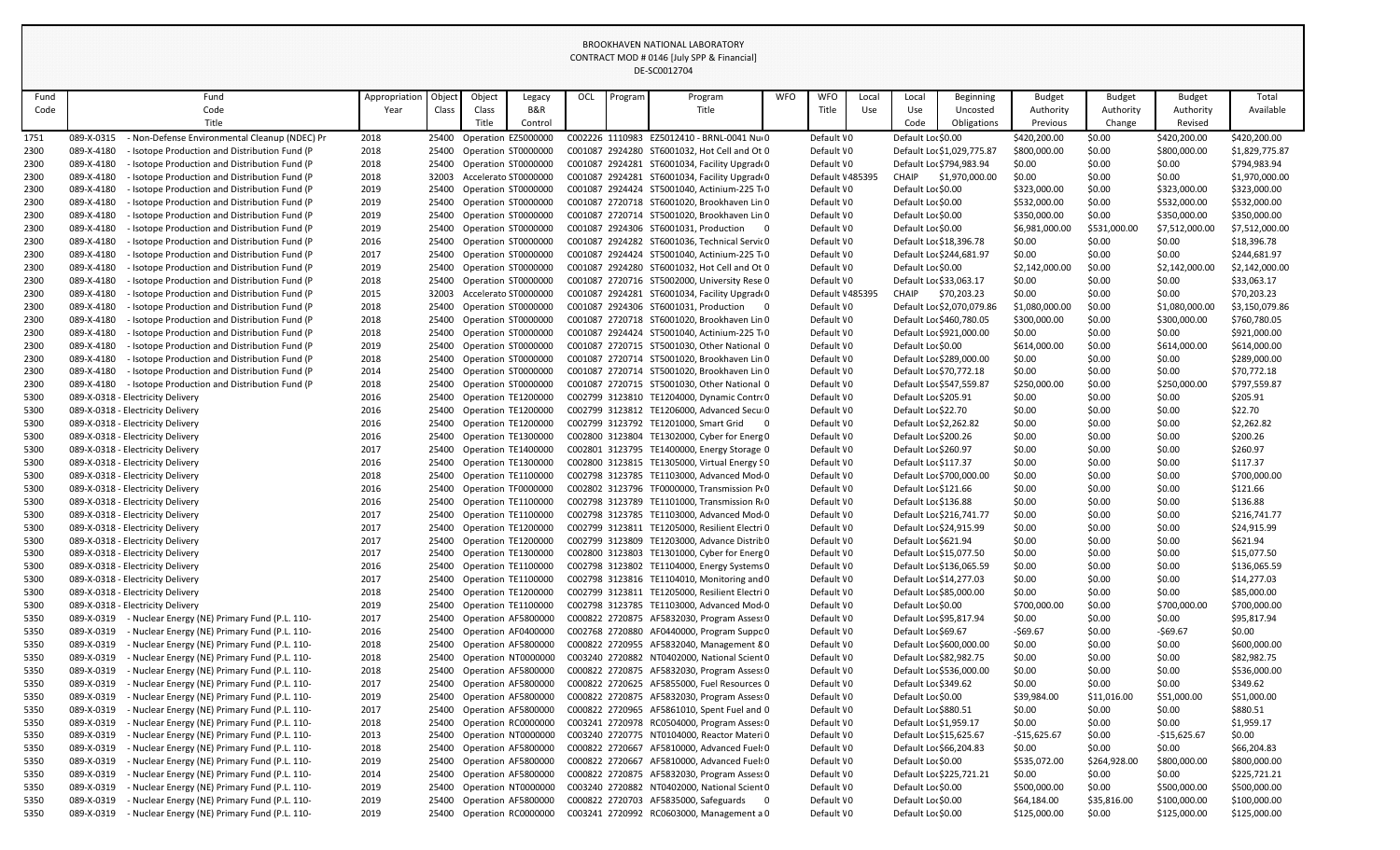| I Object<br>Object<br><b>WFO</b><br>Fund<br><b>Budget</b><br>Total<br>Fund<br>Appropriation<br>OCL<br>Program<br><b>WFO</b><br><b>Beginning</b><br><b>Budget</b><br><b>Budget</b><br>Program<br>Local<br>Local<br>Legacy<br>Class<br><b>B&amp;R</b><br>Available<br>Code<br>Code<br>Class<br>Title<br>Title<br>Use<br>Use<br>Authority<br>Authority<br>Authority<br>Year<br>Uncosted<br>Title<br>Title<br>Change<br>Revised<br>Control<br>Code<br>Obligations<br>Previous<br>Nuclear Energy (NE) Primary Fund (P.L. 110-<br>089-X-0319<br>25400 Operation NT0000000<br>C003240 2720928 NT0503000, Integrated Perf 0<br>Default \0<br>Default Lor \$274,950.00<br>\$0.00<br>\$0.00<br>\$0.00<br>\$274,950.00<br>5350<br>2018<br>\$0.00<br>\$368.52<br>089-X-0319<br>2017<br>Operation RC0000000<br>Default \0<br>\$0.00<br>\$0.00<br>5350<br>C003241 2720918 RC0424000, ARC Internation 0<br>Default Lor \$368.52<br>Nuclear Energy (NE) Primary Fund (P.L. 110-<br>25400<br>089-X-0319<br>2019<br>Operation AF5800000<br>Default VO<br>Default Lor \$0.00<br>\$329,563.00<br>\$153,437.00<br>\$483,000.00<br>\$483,000.00<br>5350<br>Nuclear Energy (NE) Primary Fund (P.L. 110-<br>25400<br>C000822 2720874 AF5832020, Systems Analys 0<br>089-X-0319<br>Operation RC0000000<br>C003241 2720978 RC0504000, Program Assess 0<br>Default \0<br>Default Lor \$0.00<br>\$102,000.00<br>\$0.00<br>\$102,000.00<br>\$102,000.00<br>5350<br>Nuclear Energy (NE) Primary Fund (P.L. 110-<br>2019<br>25400<br>C000822 2720874 AF5832020, Systems Analys 0<br>Default \0<br>Default Lor \$44,460.21<br>\$0.00<br>089-X-0319<br>Nuclear Energy (NE) Primary Fund (P.L. 110-<br>2018<br>25400 Operation AF5800000<br>\$0.00<br>\$0.00<br>\$44,460.21<br>5350<br>089-X-0319<br>Nuclear Energy (NE) Primary Fund (P.L. 110-<br>25400 Operation AF5800000<br>C000822 2720703 AF5835000, Safeguards<br>Default \0<br>Default Lo: \$9,411.85<br>\$0.00<br>\$9,411.85<br>5350<br>2018<br>\$0.00<br>\$0.00<br>089-X-0321<br><b>Energy Efficiency and Renewable Energy (EER</b><br>Default \0<br>Default Lor \$142,141.00<br>\$0.00<br>5450<br>2018<br>Operation GT0000000<br>C002910 1005623 GT0200000, Low Temperatu0<br>\$0.00<br>\$142,141.00<br>25400<br>\$0.00<br>089-X-0321<br><b>Energy Efficiency and Renewable Energy (EER</b><br>2018<br>Operation HT0000000<br>C002796 1009190 HT0100000, Fuel Cell Syster 0<br>Default \0<br>Default Lor \$500,000.00<br>\$0.00<br>\$0.00<br>\$0.00<br>\$500,000.00<br>5450<br>25400<br>- Energy Efficiency and Renewable Energy (EER<br>Default VO<br>Default Lo: \$247,868.06<br>\$0.00<br>\$247,868.06<br>5450<br>089-X-0321<br>2018<br>25400<br>Operation GT0000000<br>C002910 1005613 GT0300000, Hydrothermal 0<br>\$0.00<br>\$0.00<br>\$294.34<br>089-X-0321<br><b>Energy Efficiency and Renewable Energy (EER</b><br>Operation HT0000000<br>C002796 1009190 HT0100000, Fuel Cell Syster 0<br>Default \ 302017<br><b>TCF Fundir \$294.34</b><br>\$0.00<br>\$0.00<br>\$0.00<br>5450<br>2016<br>25400<br>089-X-0321<br><b>Energy Efficiency and Renewable Energy (EER</b><br>Operation VT0000000<br>C001096 1005554 VT1201000, Batteries & Eleo<br>Default \0<br>Default Lor \$0.00<br>\$2,690,000.00<br>\$0.00<br>\$2,690,000.00<br>\$2,690,000.00<br>5450<br>2019<br>25400<br>089-X-0321<br>Operation VT0000000<br>Default \0<br>\$0.00<br>\$0.00<br>\$7,401.00<br>5450<br><b>Energy Efficiency and Renewable Energy (EER</b><br>2017<br>25400<br>C001096 1005556 VT1301000, Vehicle and Sys0<br>Default Lo: \$7,401.00<br>\$0.00<br>089-X-0321<br><b>Energy Efficiency and Renewable Energy (EER</b><br>2018<br>Operation BT0000000<br>C000848 1004210 BT0101000, Research and D0<br>Default \0<br>\$0.00<br>\$0.00<br>\$31,868.07<br>5450<br>25400<br>Default Lor \$31,868.07<br>\$0.00<br>089-X-0321<br>- Energy Efficiency and Renewable Energy (EER<br>Operation ED0000000<br>C000949 1009209 ED2701000, Next Generatio 0<br>Default \0<br>Default Lor \$491,168.00<br>\$0.00<br>\$0.00<br>\$491,168.00<br>5450<br>2016<br>25400<br>\$0.00<br>089-X-0321<br>- Energy Efficiency and Renewable Energy (EER<br>C002732 1009218 BM0107000, Biopower<br>Default \0<br>Default Lo: \$1,252.09<br>\$0.00<br>\$0.00<br>\$1,252.09<br>2014<br>25400 Operation BM0000000<br>\$0.00<br>5450<br>089-X-0321<br><b>Energy Efficiency and Renewable Energy (EER</b><br>25400 Operation HT0000000<br>C002796 1009190 HT0100000, Fuel Cell Syster 0<br>Default \0<br>Default Lo: \$8,408.74<br>\$8,408.74<br>5450<br>2017<br>\$0.00<br>\$0.00<br>\$0.00<br>089-X-0321<br><b>Energy Efficiency and Renewable Energy (EER</b><br>C001096 1005556 VT1301000, Vehicle and Sys0<br>Default \0<br>\$5,774.29<br>5450<br>2016<br>Operation VT0000000<br>Default Lor \$5,774.29<br>\$0.00<br>\$0.00<br>25400<br>\$0.00<br>089-X-0321<br><b>Energy Efficiency and Renewable Energy (EER</b><br>2018<br>C002911 1005622 SL0200000, Photovoltaic R80<br>Default \0<br>Default Lor \$20,000.00<br>\$0.00<br>\$0.00<br>\$20,000.00<br>5450<br>25400<br>Operation SL0000000<br>\$0.00<br>- Energy Efficiency and Renewable Energy (EER<br>Default \0<br>Default Lor \$2,563,089.11<br>\$0.00<br>\$2,563,089.11<br>5450<br>089-X-0321<br>2018<br>Operation VT0000000<br>C001096 1005554 VT1201000, Batteries & Eleo<br>\$0.00<br>25400<br>\$0.00<br>089-X-0321<br><b>Energy Efficiency and Renewable Energy (EER</b><br>Operation HT0000000<br>C002796 1009198 HT0800000, Technology Val 0<br>Default \0<br>\$0.00<br>\$0.00<br>\$714.20<br>5450<br>2016<br>25400<br>Default Lor \$714.20<br>\$0.00<br>\$40,972.14<br>089-X-0321<br><b>Energy Efficiency and Renewable Energy (EER</b><br>Operation PG0000000<br>C002840 1005604 PG0400000, Innovation & D0<br>Default \0<br>Default Lor \$40,972.14<br>\$0.00<br>5450<br>2016<br>25400<br>\$0.00<br>\$0.00<br>089-X-0321<br>C002796 1009190 HT0100000, Fuel Cell Syster 0<br>Default \0<br>\$0.00<br>\$300,000.00<br>5450<br><b>Energy Efficiency and Renewable Energy (EER</b><br>2019<br>25400<br>Operation HT0000000<br>Default Lor \$0.00<br>\$300,000.00<br>\$300,000.00<br>\$0.00<br>089-X-0321<br><b>Energy Efficiency and Renewable Energy (EER</b><br>2017<br>C002911 1005616 SL0300000, Systems Integra0<br>Default VO<br>\$0.00<br>\$1,144,050.20<br>5450<br>25400<br>Operation SL0000000<br>Default Lor \$1,144,050.20<br>\$0.00<br>\$2,577.39<br>089-X-0321<br>- Energy Efficiency and Renewable Energy (EER<br>Operation HT0000000<br>C002796 2223156 HT1100000, Technology Act0<br>Default \0<br>Default Lo: \$2,577.39<br>\$0.00<br>5450<br>2017<br>25400<br>\$0.00<br>\$0.00<br>089-X-0321<br>- Energy Efficiency and Renewable Energy (EER<br>C000949 1009209 ED2701000, Next Generatio 0<br>Default \0<br>Default Lor \$38,883.50<br>\$0.00<br>\$0.00<br>\$38,883.50<br>2015<br>25400 Operation ED0000000<br>\$0.00<br>5450<br><b>Energy Efficiency and Renewable Energy (EER</b><br>089-X-0321<br>C002911 1005616 SL0300000, Systems Integra 0<br>Default \0<br>Default Lor \$0.00<br>\$226,224.00<br>\$226,224.00<br>5450<br>2018<br>25400 Operation SL0000000<br>\$0.00<br>\$226,224.00<br>- Energy Efficiency and Renewable Energy (EER<br>2014<br>C002910 1005612 GT0100000, Enhanced Geot 0<br>Default \0<br>\$0.00<br>\$0.00<br>5450<br>089-X-0321<br>25400<br>Operation GT0000000<br>Default Lor \$6,283.33<br>\$0.00<br>\$6,283.33<br>089-X-0321<br>- Energy Efficiency and Renewable Energy (EER<br>2019<br>C002911 1005616 SL0300000, Systems Integra 0<br>\$0.00<br>\$123,776.00<br>\$123,776.00<br>\$123,776.00<br>5450<br>25400 Operation SL0000000<br>Default \0<br>Default Lor \$0.00<br>089-X-0321<br>- Energy Efficiency and Renewable Energy (EER<br>C000848 1004219 BT0304030, Buildings-to-Gr 0<br>Default \0<br>\$668,131.93<br>5450<br>2018<br>25400 Operation BT0000000<br>Default Lor \$668,131.93<br>\$0.00<br>\$0.00<br>\$0.00<br>\$0.00<br>\$0.00<br>\$139,579.00<br>089-16/17-0321<br>- EERE Reimbursable Work with Other Federal A<br>2016<br>25400 Operation 456100000<br>C003005 6600073 456140358, Other Federal £4861011<br><b>CHAGRG 302027</b><br>OTT 16-17 \$139,579.00<br>\$0.00<br>5489<br>2017<br>25400 Operation 456100000<br>C003005 6600146 456160031, Industry - Dom 4860966<br>CHAGR8 0<br>Default Lo: \$21,653.25<br>\$21,653.25<br>5498<br>089-X-0321<br>- EERE Reimbursable Work with Non-Federal Ent<br>\$0.00<br>\$0.00<br>\$0.00<br>\$45.77<br>25400 Operation 456100000<br>C003005 6600072 456140357, Department of 3011110<br>CRAGRS-0<br>\$0.00<br>\$0.00<br>089-X-0321<br>- EERE Reimbursable Work with Other Federal A<br>2014<br>Default Lor \$45.77<br>\$0.00<br>5499<br>\$638.50<br>089-X-0321<br>2014<br>25400 Operation 456100000<br>C003005 6600072 456140357, Department of 3012882<br>CRAGR 10<br>\$0.00<br>\$0.00<br>\$0.00<br>5499<br>- EERE Reimbursable Work with Other Federal A<br>Default Lor \$638.50<br>089-X-0321<br>- EERE Reimbursable Work with Other Federal A<br>25400 Operation 456100000<br>C003005 6600072 456140357, Department of 3012199<br>CRAGR-SO<br>\$25,808.25<br>5499<br>2016<br>Default Lor \$25,808.25<br>\$0.00<br>\$0.00<br>\$0.00<br>089X0337<br>C002599 3166012 CJ0100000, ARPA-E Projects 0<br>Default \1249<br>- Energy Transformation Acceleration Fund - A<br>2014<br>25400 Operation CJ0100000<br>CHARPA-0(\$34,392.47<br>\$0.00<br>\$0.00<br>\$0.00<br>\$34,392.47<br>6600<br>089X0337<br>- Energy Transformation Acceleration Fund - A<br>2017<br>25400 Operation CJ0100000<br>C002599 3166012 CJ0100000, ARPA-E Projects 0<br>Default \1352<br>ARPA-E Lal \$180,000.00<br>\$180,000.00<br>6600<br>\$0.00<br>\$0.00<br>\$0.00<br>\$207.88<br>089X0337<br>25400 Operation CJ0100000<br>C002599 3166012 CJ0100000, ARPA-E Projects 0<br>Default \1250<br>\$0.00<br>6600<br>- Energy Transformation Acceleration Fund - A<br>2014<br>CHARPA-0(\$207.88<br>\$0.00<br>\$0.00<br>089X0337<br>- Energy Transformation Acceleration Fund - A<br>2016<br>25400 Operation CJ0100000<br>C002599 3166012 CJ0100000, ARPA-E Projects 0<br>Default \1314<br>\$0.00<br>\$0.00<br>\$261,155.08<br>6600<br>ARPA-E Lal \$261,155.08<br>\$0.00<br>089X0337<br>- Energy Transformation Acceleration Fund - A<br>25400 Operation CJ0100000<br>C002599 3166012 CJ0100000, ARPA-E Projects 0<br>Default \0<br>Default Lo: \$1,823.77<br>\$0.00<br>\$1,823.77<br>2014<br>\$0.00<br>6600<br>\$0.00<br>089-19/20-0337 - ARPA-E Program Direction<br>2019<br>25400 Operation CJ0200000<br>C002600 3166013 CJ0200000, Program Directi 0<br>\$0.00<br>\$5,000.00<br>Default VO<br>Default Lor \$0.00<br>\$5,000.00<br>\$5,000.00<br>6632<br><b>Non-Appropriated Total</b><br>\$38,162,495.10 \$7,566,947.38<br>\$45,729,442.48<br>\$69,719,998.99<br>\$23,990,556.51<br><b>Other Federal Agency Total</b><br>\$47,998,755.98    \$13,241,118.29    \$8,000.00<br>\$13,249,118.29<br>\$61,247,874.27<br>\$241,222,427.47 \$551,966,774.29 \$13,287,502.00 \$565,254,276.29 \$806,476,703.76<br><b>DOE Appropriated Total</b><br><b>SF-30 Total</b><br>\$313,211,739.96 \$603,370,387.68 \$20,862,449.38 \$624,232,837.06 \$937,444,577.02 |  |  |  |  |  |  |  |  |  |  |  |  |  |  |
|-----------------------------------------------------------------------------------------------------------------------------------------------------------------------------------------------------------------------------------------------------------------------------------------------------------------------------------------------------------------------------------------------------------------------------------------------------------------------------------------------------------------------------------------------------------------------------------------------------------------------------------------------------------------------------------------------------------------------------------------------------------------------------------------------------------------------------------------------------------------------------------------------------------------------------------------------------------------------------------------------------------------------------------------------------------------------------------------------------------------------------------------------------------------------------------------------------------------------------------------------------------------------------------------------------------------------------------------------------------------------------------------------------------------------------------------------------------------------------------------------------------------------------------------------------------------------------------------------------------------------------------------------------------------------------------------------------------------------------------------------------------------------------------------------------------------------------------------------------------------------------------------------------------------------------------------------------------------------------------------------------------------------------------------------------------------------------------------------------------------------------------------------------------------------------------------------------------------------------------------------------------------------------------------------------------------------------------------------------------------------------------------------------------------------------------------------------------------------------------------------------------------------------------------------------------------------------------------------------------------------------------------------------------------------------------------------------------------------------------------------------------------------------------------------------------------------------------------------------------------------------------------------------------------------------------------------------------------------------------------------------------------------------------------------------------------------------------------------------------------------------------------------------------------------------------------------------------------------------------------------------------------------------------------------------------------------------------------------------------------------------------------------------------------------------------------------------------------------------------------------------------------------------------------------------------------------------------------------------------------------------------------------------------------------------------------------------------------------------------------------------------------------------------------------------------------------------------------------------------------------------------------------------------------------------------------------------------------------------------------------------------------------------------------------------------------------------------------------------------------------------------------------------------------------------------------------------------------------------------------------------------------------------------------------------------------------------------------------------------------------------------------------------------------------------------------------------------------------------------------------------------------------------------------------------------------------------------------------------------------------------------------------------------------------------------------------------------------------------------------------------------------------------------------------------------------------------------------------------------------------------------------------------------------------------------------------------------------------------------------------------------------------------------------------------------------------------------------------------------------------------------------------------------------------------------------------------------------------------------------------------------------------------------------------------------------------------------------------------------------------------------------------------------------------------------------------------------------------------------------------------------------------------------------------------------------------------------------------------------------------------------------------------------------------------------------------------------------------------------------------------------------------------------------------------------------------------------------------------------------------------------------------------------------------------------------------------------------------------------------------------------------------------------------------------------------------------------------------------------------------------------------------------------------------------------------------------------------------------------------------------------------------------------------------------------------------------------------------------------------------------------------------------------------------------------------------------------------------------------------------------------------------------------------------------------------------------------------------------------------------------------------------------------------------------------------------------------------------------------------------------------------------------------------------------------------------------------------------------------------------------------------------------------------------------------------------------------------------------------------------------------------------------------------------------------------------------------------------------------------------------------------------------------------------------------------------------------------------------------------------------------------------------------------------------------------------------------------------------------------------------------------------------------------------------------------------------------------------------------------------------------------------------------------------------------------------------------------------------------------------------------------------------------------------------------------------------------------------------------------------------------------------------------------------------------------------------------------------------------------------------------------------------------------------------------------------------------------------------------------------------------------------------------------------------------------------------------------------------------------------------------------------------------------------------------------------------------------------------------------------------------------------------------------------------------------------------------------------------------------------------------------------------------------------------------------------------------------------------------------------------------------------------------------------------------------------------------------------------------------------------------------------------------------------------------------------------------------------------------------------------------------------------------------------------------------------------------------------------------------------------------------------------------------------------------------------------------------------------------------------------------------------------------------------------------------------------------------------------------------------------------------------------------------------------------------------------------------------------------------------------------------------------------------------------------------------------------------------------------------------------------------------------------------------------------------------------------------------------------------------------------------------------------------------------------------------------------------------------------------------------------------------------------------------------------------------------------------------------------------------------------------------------------------------------------------------------------------------------------------------------------------------------------------------------------------------------------------------------------------------------------------------------------------------------------------------------------------------------------------------------------------------------------------------------------------------------------------------------------------------------------------------------------------------------------------------------------------------------------------------------------------------------------------------------------------------------------------------------------------------------------------------------------------------------------------------------------------------------------------------------------------------------------------------------------------------------------------------------------------------------------------------------------------------------------------------------------------------------------------------------------------------------------------------------------------------------------------------------------------------------------------------------------------------------------------------------------------------------------------------------------------------------------------------------------------------|--|--|--|--|--|--|--|--|--|--|--|--|--|--|
|                                                                                                                                                                                                                                                                                                                                                                                                                                                                                                                                                                                                                                                                                                                                                                                                                                                                                                                                                                                                                                                                                                                                                                                                                                                                                                                                                                                                                                                                                                                                                                                                                                                                                                                                                                                                                                                                                                                                                                                                                                                                                                                                                                                                                                                                                                                                                                                                                                                                                                                                                                                                                                                                                                                                                                                                                                                                                                                                                                                                                                                                                                                                                                                                                                                                                                                                                                                                                                                                                                                                                                                                                                                                                                                                                                                                                                                                                                                                                                                                                                                                                                                                                                                                                                                                                                                                                                                                                                                                                                                                                                                                                                                                                                                                                                                                                                                                                                                                                                                                                                                                                                                                                                                                                                                                                                                                                                                                                                                                                                                                                                                                                                                                                                                                                                                                                                                                                                                                                                                                                                                                                                                                                                                                                                                                                                                                                                                                                                                                                                                                                                                                                                                                                                                                                                                                                                                                                                                                                                                                                                                                                                                                                                                                                                                                                                                                                                                                                                                                                                                                                                                                                                                                                                                                                                                                                                                                                                                                                                                                                                                                                                                                                                                                                                                                                                                                                                                                                                                                                                                                                                                                                                                                                                                                                                                                                                                                                                                                                                                                                                                                                                                                                                                                                                                                                                                                                                                                                                                                                                                                                                                                                                                                                                                                                                                                                                                                                                                                                                                                                                                                                                                                                                                                                                                                                                                                                                                                                                                                                                                                                                                                                                                                                                                                                                                                                                                                                                                                                                                                                                                                                                                                                                                               |  |  |  |  |  |  |  |  |  |  |  |  |  |  |
|                                                                                                                                                                                                                                                                                                                                                                                                                                                                                                                                                                                                                                                                                                                                                                                                                                                                                                                                                                                                                                                                                                                                                                                                                                                                                                                                                                                                                                                                                                                                                                                                                                                                                                                                                                                                                                                                                                                                                                                                                                                                                                                                                                                                                                                                                                                                                                                                                                                                                                                                                                                                                                                                                                                                                                                                                                                                                                                                                                                                                                                                                                                                                                                                                                                                                                                                                                                                                                                                                                                                                                                                                                                                                                                                                                                                                                                                                                                                                                                                                                                                                                                                                                                                                                                                                                                                                                                                                                                                                                                                                                                                                                                                                                                                                                                                                                                                                                                                                                                                                                                                                                                                                                                                                                                                                                                                                                                                                                                                                                                                                                                                                                                                                                                                                                                                                                                                                                                                                                                                                                                                                                                                                                                                                                                                                                                                                                                                                                                                                                                                                                                                                                                                                                                                                                                                                                                                                                                                                                                                                                                                                                                                                                                                                                                                                                                                                                                                                                                                                                                                                                                                                                                                                                                                                                                                                                                                                                                                                                                                                                                                                                                                                                                                                                                                                                                                                                                                                                                                                                                                                                                                                                                                                                                                                                                                                                                                                                                                                                                                                                                                                                                                                                                                                                                                                                                                                                                                                                                                                                                                                                                                                                                                                                                                                                                                                                                                                                                                                                                                                                                                                                                                                                                                                                                                                                                                                                                                                                                                                                                                                                                                                                                                                                                                                                                                                                                                                                                                                                                                                                                                                                                                                                                               |  |  |  |  |  |  |  |  |  |  |  |  |  |  |
|                                                                                                                                                                                                                                                                                                                                                                                                                                                                                                                                                                                                                                                                                                                                                                                                                                                                                                                                                                                                                                                                                                                                                                                                                                                                                                                                                                                                                                                                                                                                                                                                                                                                                                                                                                                                                                                                                                                                                                                                                                                                                                                                                                                                                                                                                                                                                                                                                                                                                                                                                                                                                                                                                                                                                                                                                                                                                                                                                                                                                                                                                                                                                                                                                                                                                                                                                                                                                                                                                                                                                                                                                                                                                                                                                                                                                                                                                                                                                                                                                                                                                                                                                                                                                                                                                                                                                                                                                                                                                                                                                                                                                                                                                                                                                                                                                                                                                                                                                                                                                                                                                                                                                                                                                                                                                                                                                                                                                                                                                                                                                                                                                                                                                                                                                                                                                                                                                                                                                                                                                                                                                                                                                                                                                                                                                                                                                                                                                                                                                                                                                                                                                                                                                                                                                                                                                                                                                                                                                                                                                                                                                                                                                                                                                                                                                                                                                                                                                                                                                                                                                                                                                                                                                                                                                                                                                                                                                                                                                                                                                                                                                                                                                                                                                                                                                                                                                                                                                                                                                                                                                                                                                                                                                                                                                                                                                                                                                                                                                                                                                                                                                                                                                                                                                                                                                                                                                                                                                                                                                                                                                                                                                                                                                                                                                                                                                                                                                                                                                                                                                                                                                                                                                                                                                                                                                                                                                                                                                                                                                                                                                                                                                                                                                                                                                                                                                                                                                                                                                                                                                                                                                                                                                                                               |  |  |  |  |  |  |  |  |  |  |  |  |  |  |
|                                                                                                                                                                                                                                                                                                                                                                                                                                                                                                                                                                                                                                                                                                                                                                                                                                                                                                                                                                                                                                                                                                                                                                                                                                                                                                                                                                                                                                                                                                                                                                                                                                                                                                                                                                                                                                                                                                                                                                                                                                                                                                                                                                                                                                                                                                                                                                                                                                                                                                                                                                                                                                                                                                                                                                                                                                                                                                                                                                                                                                                                                                                                                                                                                                                                                                                                                                                                                                                                                                                                                                                                                                                                                                                                                                                                                                                                                                                                                                                                                                                                                                                                                                                                                                                                                                                                                                                                                                                                                                                                                                                                                                                                                                                                                                                                                                                                                                                                                                                                                                                                                                                                                                                                                                                                                                                                                                                                                                                                                                                                                                                                                                                                                                                                                                                                                                                                                                                                                                                                                                                                                                                                                                                                                                                                                                                                                                                                                                                                                                                                                                                                                                                                                                                                                                                                                                                                                                                                                                                                                                                                                                                                                                                                                                                                                                                                                                                                                                                                                                                                                                                                                                                                                                                                                                                                                                                                                                                                                                                                                                                                                                                                                                                                                                                                                                                                                                                                                                                                                                                                                                                                                                                                                                                                                                                                                                                                                                                                                                                                                                                                                                                                                                                                                                                                                                                                                                                                                                                                                                                                                                                                                                                                                                                                                                                                                                                                                                                                                                                                                                                                                                                                                                                                                                                                                                                                                                                                                                                                                                                                                                                                                                                                                                                                                                                                                                                                                                                                                                                                                                                                                                                                                                                               |  |  |  |  |  |  |  |  |  |  |  |  |  |  |
|                                                                                                                                                                                                                                                                                                                                                                                                                                                                                                                                                                                                                                                                                                                                                                                                                                                                                                                                                                                                                                                                                                                                                                                                                                                                                                                                                                                                                                                                                                                                                                                                                                                                                                                                                                                                                                                                                                                                                                                                                                                                                                                                                                                                                                                                                                                                                                                                                                                                                                                                                                                                                                                                                                                                                                                                                                                                                                                                                                                                                                                                                                                                                                                                                                                                                                                                                                                                                                                                                                                                                                                                                                                                                                                                                                                                                                                                                                                                                                                                                                                                                                                                                                                                                                                                                                                                                                                                                                                                                                                                                                                                                                                                                                                                                                                                                                                                                                                                                                                                                                                                                                                                                                                                                                                                                                                                                                                                                                                                                                                                                                                                                                                                                                                                                                                                                                                                                                                                                                                                                                                                                                                                                                                                                                                                                                                                                                                                                                                                                                                                                                                                                                                                                                                                                                                                                                                                                                                                                                                                                                                                                                                                                                                                                                                                                                                                                                                                                                                                                                                                                                                                                                                                                                                                                                                                                                                                                                                                                                                                                                                                                                                                                                                                                                                                                                                                                                                                                                                                                                                                                                                                                                                                                                                                                                                                                                                                                                                                                                                                                                                                                                                                                                                                                                                                                                                                                                                                                                                                                                                                                                                                                                                                                                                                                                                                                                                                                                                                                                                                                                                                                                                                                                                                                                                                                                                                                                                                                                                                                                                                                                                                                                                                                                                                                                                                                                                                                                                                                                                                                                                                                                                                                                                               |  |  |  |  |  |  |  |  |  |  |  |  |  |  |
|                                                                                                                                                                                                                                                                                                                                                                                                                                                                                                                                                                                                                                                                                                                                                                                                                                                                                                                                                                                                                                                                                                                                                                                                                                                                                                                                                                                                                                                                                                                                                                                                                                                                                                                                                                                                                                                                                                                                                                                                                                                                                                                                                                                                                                                                                                                                                                                                                                                                                                                                                                                                                                                                                                                                                                                                                                                                                                                                                                                                                                                                                                                                                                                                                                                                                                                                                                                                                                                                                                                                                                                                                                                                                                                                                                                                                                                                                                                                                                                                                                                                                                                                                                                                                                                                                                                                                                                                                                                                                                                                                                                                                                                                                                                                                                                                                                                                                                                                                                                                                                                                                                                                                                                                                                                                                                                                                                                                                                                                                                                                                                                                                                                                                                                                                                                                                                                                                                                                                                                                                                                                                                                                                                                                                                                                                                                                                                                                                                                                                                                                                                                                                                                                                                                                                                                                                                                                                                                                                                                                                                                                                                                                                                                                                                                                                                                                                                                                                                                                                                                                                                                                                                                                                                                                                                                                                                                                                                                                                                                                                                                                                                                                                                                                                                                                                                                                                                                                                                                                                                                                                                                                                                                                                                                                                                                                                                                                                                                                                                                                                                                                                                                                                                                                                                                                                                                                                                                                                                                                                                                                                                                                                                                                                                                                                                                                                                                                                                                                                                                                                                                                                                                                                                                                                                                                                                                                                                                                                                                                                                                                                                                                                                                                                                                                                                                                                                                                                                                                                                                                                                                                                                                                                                                               |  |  |  |  |  |  |  |  |  |  |  |  |  |  |
|                                                                                                                                                                                                                                                                                                                                                                                                                                                                                                                                                                                                                                                                                                                                                                                                                                                                                                                                                                                                                                                                                                                                                                                                                                                                                                                                                                                                                                                                                                                                                                                                                                                                                                                                                                                                                                                                                                                                                                                                                                                                                                                                                                                                                                                                                                                                                                                                                                                                                                                                                                                                                                                                                                                                                                                                                                                                                                                                                                                                                                                                                                                                                                                                                                                                                                                                                                                                                                                                                                                                                                                                                                                                                                                                                                                                                                                                                                                                                                                                                                                                                                                                                                                                                                                                                                                                                                                                                                                                                                                                                                                                                                                                                                                                                                                                                                                                                                                                                                                                                                                                                                                                                                                                                                                                                                                                                                                                                                                                                                                                                                                                                                                                                                                                                                                                                                                                                                                                                                                                                                                                                                                                                                                                                                                                                                                                                                                                                                                                                                                                                                                                                                                                                                                                                                                                                                                                                                                                                                                                                                                                                                                                                                                                                                                                                                                                                                                                                                                                                                                                                                                                                                                                                                                                                                                                                                                                                                                                                                                                                                                                                                                                                                                                                                                                                                                                                                                                                                                                                                                                                                                                                                                                                                                                                                                                                                                                                                                                                                                                                                                                                                                                                                                                                                                                                                                                                                                                                                                                                                                                                                                                                                                                                                                                                                                                                                                                                                                                                                                                                                                                                                                                                                                                                                                                                                                                                                                                                                                                                                                                                                                                                                                                                                                                                                                                                                                                                                                                                                                                                                                                                                                                                                                               |  |  |  |  |  |  |  |  |  |  |  |  |  |  |
|                                                                                                                                                                                                                                                                                                                                                                                                                                                                                                                                                                                                                                                                                                                                                                                                                                                                                                                                                                                                                                                                                                                                                                                                                                                                                                                                                                                                                                                                                                                                                                                                                                                                                                                                                                                                                                                                                                                                                                                                                                                                                                                                                                                                                                                                                                                                                                                                                                                                                                                                                                                                                                                                                                                                                                                                                                                                                                                                                                                                                                                                                                                                                                                                                                                                                                                                                                                                                                                                                                                                                                                                                                                                                                                                                                                                                                                                                                                                                                                                                                                                                                                                                                                                                                                                                                                                                                                                                                                                                                                                                                                                                                                                                                                                                                                                                                                                                                                                                                                                                                                                                                                                                                                                                                                                                                                                                                                                                                                                                                                                                                                                                                                                                                                                                                                                                                                                                                                                                                                                                                                                                                                                                                                                                                                                                                                                                                                                                                                                                                                                                                                                                                                                                                                                                                                                                                                                                                                                                                                                                                                                                                                                                                                                                                                                                                                                                                                                                                                                                                                                                                                                                                                                                                                                                                                                                                                                                                                                                                                                                                                                                                                                                                                                                                                                                                                                                                                                                                                                                                                                                                                                                                                                                                                                                                                                                                                                                                                                                                                                                                                                                                                                                                                                                                                                                                                                                                                                                                                                                                                                                                                                                                                                                                                                                                                                                                                                                                                                                                                                                                                                                                                                                                                                                                                                                                                                                                                                                                                                                                                                                                                                                                                                                                                                                                                                                                                                                                                                                                                                                                                                                                                                                                                               |  |  |  |  |  |  |  |  |  |  |  |  |  |  |
|                                                                                                                                                                                                                                                                                                                                                                                                                                                                                                                                                                                                                                                                                                                                                                                                                                                                                                                                                                                                                                                                                                                                                                                                                                                                                                                                                                                                                                                                                                                                                                                                                                                                                                                                                                                                                                                                                                                                                                                                                                                                                                                                                                                                                                                                                                                                                                                                                                                                                                                                                                                                                                                                                                                                                                                                                                                                                                                                                                                                                                                                                                                                                                                                                                                                                                                                                                                                                                                                                                                                                                                                                                                                                                                                                                                                                                                                                                                                                                                                                                                                                                                                                                                                                                                                                                                                                                                                                                                                                                                                                                                                                                                                                                                                                                                                                                                                                                                                                                                                                                                                                                                                                                                                                                                                                                                                                                                                                                                                                                                                                                                                                                                                                                                                                                                                                                                                                                                                                                                                                                                                                                                                                                                                                                                                                                                                                                                                                                                                                                                                                                                                                                                                                                                                                                                                                                                                                                                                                                                                                                                                                                                                                                                                                                                                                                                                                                                                                                                                                                                                                                                                                                                                                                                                                                                                                                                                                                                                                                                                                                                                                                                                                                                                                                                                                                                                                                                                                                                                                                                                                                                                                                                                                                                                                                                                                                                                                                                                                                                                                                                                                                                                                                                                                                                                                                                                                                                                                                                                                                                                                                                                                                                                                                                                                                                                                                                                                                                                                                                                                                                                                                                                                                                                                                                                                                                                                                                                                                                                                                                                                                                                                                                                                                                                                                                                                                                                                                                                                                                                                                                                                                                                                                                               |  |  |  |  |  |  |  |  |  |  |  |  |  |  |
|                                                                                                                                                                                                                                                                                                                                                                                                                                                                                                                                                                                                                                                                                                                                                                                                                                                                                                                                                                                                                                                                                                                                                                                                                                                                                                                                                                                                                                                                                                                                                                                                                                                                                                                                                                                                                                                                                                                                                                                                                                                                                                                                                                                                                                                                                                                                                                                                                                                                                                                                                                                                                                                                                                                                                                                                                                                                                                                                                                                                                                                                                                                                                                                                                                                                                                                                                                                                                                                                                                                                                                                                                                                                                                                                                                                                                                                                                                                                                                                                                                                                                                                                                                                                                                                                                                                                                                                                                                                                                                                                                                                                                                                                                                                                                                                                                                                                                                                                                                                                                                                                                                                                                                                                                                                                                                                                                                                                                                                                                                                                                                                                                                                                                                                                                                                                                                                                                                                                                                                                                                                                                                                                                                                                                                                                                                                                                                                                                                                                                                                                                                                                                                                                                                                                                                                                                                                                                                                                                                                                                                                                                                                                                                                                                                                                                                                                                                                                                                                                                                                                                                                                                                                                                                                                                                                                                                                                                                                                                                                                                                                                                                                                                                                                                                                                                                                                                                                                                                                                                                                                                                                                                                                                                                                                                                                                                                                                                                                                                                                                                                                                                                                                                                                                                                                                                                                                                                                                                                                                                                                                                                                                                                                                                                                                                                                                                                                                                                                                                                                                                                                                                                                                                                                                                                                                                                                                                                                                                                                                                                                                                                                                                                                                                                                                                                                                                                                                                                                                                                                                                                                                                                                                                                                               |  |  |  |  |  |  |  |  |  |  |  |  |  |  |
|                                                                                                                                                                                                                                                                                                                                                                                                                                                                                                                                                                                                                                                                                                                                                                                                                                                                                                                                                                                                                                                                                                                                                                                                                                                                                                                                                                                                                                                                                                                                                                                                                                                                                                                                                                                                                                                                                                                                                                                                                                                                                                                                                                                                                                                                                                                                                                                                                                                                                                                                                                                                                                                                                                                                                                                                                                                                                                                                                                                                                                                                                                                                                                                                                                                                                                                                                                                                                                                                                                                                                                                                                                                                                                                                                                                                                                                                                                                                                                                                                                                                                                                                                                                                                                                                                                                                                                                                                                                                                                                                                                                                                                                                                                                                                                                                                                                                                                                                                                                                                                                                                                                                                                                                                                                                                                                                                                                                                                                                                                                                                                                                                                                                                                                                                                                                                                                                                                                                                                                                                                                                                                                                                                                                                                                                                                                                                                                                                                                                                                                                                                                                                                                                                                                                                                                                                                                                                                                                                                                                                                                                                                                                                                                                                                                                                                                                                                                                                                                                                                                                                                                                                                                                                                                                                                                                                                                                                                                                                                                                                                                                                                                                                                                                                                                                                                                                                                                                                                                                                                                                                                                                                                                                                                                                                                                                                                                                                                                                                                                                                                                                                                                                                                                                                                                                                                                                                                                                                                                                                                                                                                                                                                                                                                                                                                                                                                                                                                                                                                                                                                                                                                                                                                                                                                                                                                                                                                                                                                                                                                                                                                                                                                                                                                                                                                                                                                                                                                                                                                                                                                                                                                                                                                                               |  |  |  |  |  |  |  |  |  |  |  |  |  |  |
|                                                                                                                                                                                                                                                                                                                                                                                                                                                                                                                                                                                                                                                                                                                                                                                                                                                                                                                                                                                                                                                                                                                                                                                                                                                                                                                                                                                                                                                                                                                                                                                                                                                                                                                                                                                                                                                                                                                                                                                                                                                                                                                                                                                                                                                                                                                                                                                                                                                                                                                                                                                                                                                                                                                                                                                                                                                                                                                                                                                                                                                                                                                                                                                                                                                                                                                                                                                                                                                                                                                                                                                                                                                                                                                                                                                                                                                                                                                                                                                                                                                                                                                                                                                                                                                                                                                                                                                                                                                                                                                                                                                                                                                                                                                                                                                                                                                                                                                                                                                                                                                                                                                                                                                                                                                                                                                                                                                                                                                                                                                                                                                                                                                                                                                                                                                                                                                                                                                                                                                                                                                                                                                                                                                                                                                                                                                                                                                                                                                                                                                                                                                                                                                                                                                                                                                                                                                                                                                                                                                                                                                                                                                                                                                                                                                                                                                                                                                                                                                                                                                                                                                                                                                                                                                                                                                                                                                                                                                                                                                                                                                                                                                                                                                                                                                                                                                                                                                                                                                                                                                                                                                                                                                                                                                                                                                                                                                                                                                                                                                                                                                                                                                                                                                                                                                                                                                                                                                                                                                                                                                                                                                                                                                                                                                                                                                                                                                                                                                                                                                                                                                                                                                                                                                                                                                                                                                                                                                                                                                                                                                                                                                                                                                                                                                                                                                                                                                                                                                                                                                                                                                                                                                                                                                               |  |  |  |  |  |  |  |  |  |  |  |  |  |  |
|                                                                                                                                                                                                                                                                                                                                                                                                                                                                                                                                                                                                                                                                                                                                                                                                                                                                                                                                                                                                                                                                                                                                                                                                                                                                                                                                                                                                                                                                                                                                                                                                                                                                                                                                                                                                                                                                                                                                                                                                                                                                                                                                                                                                                                                                                                                                                                                                                                                                                                                                                                                                                                                                                                                                                                                                                                                                                                                                                                                                                                                                                                                                                                                                                                                                                                                                                                                                                                                                                                                                                                                                                                                                                                                                                                                                                                                                                                                                                                                                                                                                                                                                                                                                                                                                                                                                                                                                                                                                                                                                                                                                                                                                                                                                                                                                                                                                                                                                                                                                                                                                                                                                                                                                                                                                                                                                                                                                                                                                                                                                                                                                                                                                                                                                                                                                                                                                                                                                                                                                                                                                                                                                                                                                                                                                                                                                                                                                                                                                                                                                                                                                                                                                                                                                                                                                                                                                                                                                                                                                                                                                                                                                                                                                                                                                                                                                                                                                                                                                                                                                                                                                                                                                                                                                                                                                                                                                                                                                                                                                                                                                                                                                                                                                                                                                                                                                                                                                                                                                                                                                                                                                                                                                                                                                                                                                                                                                                                                                                                                                                                                                                                                                                                                                                                                                                                                                                                                                                                                                                                                                                                                                                                                                                                                                                                                                                                                                                                                                                                                                                                                                                                                                                                                                                                                                                                                                                                                                                                                                                                                                                                                                                                                                                                                                                                                                                                                                                                                                                                                                                                                                                                                                                                                               |  |  |  |  |  |  |  |  |  |  |  |  |  |  |
|                                                                                                                                                                                                                                                                                                                                                                                                                                                                                                                                                                                                                                                                                                                                                                                                                                                                                                                                                                                                                                                                                                                                                                                                                                                                                                                                                                                                                                                                                                                                                                                                                                                                                                                                                                                                                                                                                                                                                                                                                                                                                                                                                                                                                                                                                                                                                                                                                                                                                                                                                                                                                                                                                                                                                                                                                                                                                                                                                                                                                                                                                                                                                                                                                                                                                                                                                                                                                                                                                                                                                                                                                                                                                                                                                                                                                                                                                                                                                                                                                                                                                                                                                                                                                                                                                                                                                                                                                                                                                                                                                                                                                                                                                                                                                                                                                                                                                                                                                                                                                                                                                                                                                                                                                                                                                                                                                                                                                                                                                                                                                                                                                                                                                                                                                                                                                                                                                                                                                                                                                                                                                                                                                                                                                                                                                                                                                                                                                                                                                                                                                                                                                                                                                                                                                                                                                                                                                                                                                                                                                                                                                                                                                                                                                                                                                                                                                                                                                                                                                                                                                                                                                                                                                                                                                                                                                                                                                                                                                                                                                                                                                                                                                                                                                                                                                                                                                                                                                                                                                                                                                                                                                                                                                                                                                                                                                                                                                                                                                                                                                                                                                                                                                                                                                                                                                                                                                                                                                                                                                                                                                                                                                                                                                                                                                                                                                                                                                                                                                                                                                                                                                                                                                                                                                                                                                                                                                                                                                                                                                                                                                                                                                                                                                                                                                                                                                                                                                                                                                                                                                                                                                                                                                                                               |  |  |  |  |  |  |  |  |  |  |  |  |  |  |
|                                                                                                                                                                                                                                                                                                                                                                                                                                                                                                                                                                                                                                                                                                                                                                                                                                                                                                                                                                                                                                                                                                                                                                                                                                                                                                                                                                                                                                                                                                                                                                                                                                                                                                                                                                                                                                                                                                                                                                                                                                                                                                                                                                                                                                                                                                                                                                                                                                                                                                                                                                                                                                                                                                                                                                                                                                                                                                                                                                                                                                                                                                                                                                                                                                                                                                                                                                                                                                                                                                                                                                                                                                                                                                                                                                                                                                                                                                                                                                                                                                                                                                                                                                                                                                                                                                                                                                                                                                                                                                                                                                                                                                                                                                                                                                                                                                                                                                                                                                                                                                                                                                                                                                                                                                                                                                                                                                                                                                                                                                                                                                                                                                                                                                                                                                                                                                                                                                                                                                                                                                                                                                                                                                                                                                                                                                                                                                                                                                                                                                                                                                                                                                                                                                                                                                                                                                                                                                                                                                                                                                                                                                                                                                                                                                                                                                                                                                                                                                                                                                                                                                                                                                                                                                                                                                                                                                                                                                                                                                                                                                                                                                                                                                                                                                                                                                                                                                                                                                                                                                                                                                                                                                                                                                                                                                                                                                                                                                                                                                                                                                                                                                                                                                                                                                                                                                                                                                                                                                                                                                                                                                                                                                                                                                                                                                                                                                                                                                                                                                                                                                                                                                                                                                                                                                                                                                                                                                                                                                                                                                                                                                                                                                                                                                                                                                                                                                                                                                                                                                                                                                                                                                                                                                                               |  |  |  |  |  |  |  |  |  |  |  |  |  |  |
|                                                                                                                                                                                                                                                                                                                                                                                                                                                                                                                                                                                                                                                                                                                                                                                                                                                                                                                                                                                                                                                                                                                                                                                                                                                                                                                                                                                                                                                                                                                                                                                                                                                                                                                                                                                                                                                                                                                                                                                                                                                                                                                                                                                                                                                                                                                                                                                                                                                                                                                                                                                                                                                                                                                                                                                                                                                                                                                                                                                                                                                                                                                                                                                                                                                                                                                                                                                                                                                                                                                                                                                                                                                                                                                                                                                                                                                                                                                                                                                                                                                                                                                                                                                                                                                                                                                                                                                                                                                                                                                                                                                                                                                                                                                                                                                                                                                                                                                                                                                                                                                                                                                                                                                                                                                                                                                                                                                                                                                                                                                                                                                                                                                                                                                                                                                                                                                                                                                                                                                                                                                                                                                                                                                                                                                                                                                                                                                                                                                                                                                                                                                                                                                                                                                                                                                                                                                                                                                                                                                                                                                                                                                                                                                                                                                                                                                                                                                                                                                                                                                                                                                                                                                                                                                                                                                                                                                                                                                                                                                                                                                                                                                                                                                                                                                                                                                                                                                                                                                                                                                                                                                                                                                                                                                                                                                                                                                                                                                                                                                                                                                                                                                                                                                                                                                                                                                                                                                                                                                                                                                                                                                                                                                                                                                                                                                                                                                                                                                                                                                                                                                                                                                                                                                                                                                                                                                                                                                                                                                                                                                                                                                                                                                                                                                                                                                                                                                                                                                                                                                                                                                                                                                                                                                               |  |  |  |  |  |  |  |  |  |  |  |  |  |  |
|                                                                                                                                                                                                                                                                                                                                                                                                                                                                                                                                                                                                                                                                                                                                                                                                                                                                                                                                                                                                                                                                                                                                                                                                                                                                                                                                                                                                                                                                                                                                                                                                                                                                                                                                                                                                                                                                                                                                                                                                                                                                                                                                                                                                                                                                                                                                                                                                                                                                                                                                                                                                                                                                                                                                                                                                                                                                                                                                                                                                                                                                                                                                                                                                                                                                                                                                                                                                                                                                                                                                                                                                                                                                                                                                                                                                                                                                                                                                                                                                                                                                                                                                                                                                                                                                                                                                                                                                                                                                                                                                                                                                                                                                                                                                                                                                                                                                                                                                                                                                                                                                                                                                                                                                                                                                                                                                                                                                                                                                                                                                                                                                                                                                                                                                                                                                                                                                                                                                                                                                                                                                                                                                                                                                                                                                                                                                                                                                                                                                                                                                                                                                                                                                                                                                                                                                                                                                                                                                                                                                                                                                                                                                                                                                                                                                                                                                                                                                                                                                                                                                                                                                                                                                                                                                                                                                                                                                                                                                                                                                                                                                                                                                                                                                                                                                                                                                                                                                                                                                                                                                                                                                                                                                                                                                                                                                                                                                                                                                                                                                                                                                                                                                                                                                                                                                                                                                                                                                                                                                                                                                                                                                                                                                                                                                                                                                                                                                                                                                                                                                                                                                                                                                                                                                                                                                                                                                                                                                                                                                                                                                                                                                                                                                                                                                                                                                                                                                                                                                                                                                                                                                                                                                                                                               |  |  |  |  |  |  |  |  |  |  |  |  |  |  |
|                                                                                                                                                                                                                                                                                                                                                                                                                                                                                                                                                                                                                                                                                                                                                                                                                                                                                                                                                                                                                                                                                                                                                                                                                                                                                                                                                                                                                                                                                                                                                                                                                                                                                                                                                                                                                                                                                                                                                                                                                                                                                                                                                                                                                                                                                                                                                                                                                                                                                                                                                                                                                                                                                                                                                                                                                                                                                                                                                                                                                                                                                                                                                                                                                                                                                                                                                                                                                                                                                                                                                                                                                                                                                                                                                                                                                                                                                                                                                                                                                                                                                                                                                                                                                                                                                                                                                                                                                                                                                                                                                                                                                                                                                                                                                                                                                                                                                                                                                                                                                                                                                                                                                                                                                                                                                                                                                                                                                                                                                                                                                                                                                                                                                                                                                                                                                                                                                                                                                                                                                                                                                                                                                                                                                                                                                                                                                                                                                                                                                                                                                                                                                                                                                                                                                                                                                                                                                                                                                                                                                                                                                                                                                                                                                                                                                                                                                                                                                                                                                                                                                                                                                                                                                                                                                                                                                                                                                                                                                                                                                                                                                                                                                                                                                                                                                                                                                                                                                                                                                                                                                                                                                                                                                                                                                                                                                                                                                                                                                                                                                                                                                                                                                                                                                                                                                                                                                                                                                                                                                                                                                                                                                                                                                                                                                                                                                                                                                                                                                                                                                                                                                                                                                                                                                                                                                                                                                                                                                                                                                                                                                                                                                                                                                                                                                                                                                                                                                                                                                                                                                                                                                                                                                                                               |  |  |  |  |  |  |  |  |  |  |  |  |  |  |
|                                                                                                                                                                                                                                                                                                                                                                                                                                                                                                                                                                                                                                                                                                                                                                                                                                                                                                                                                                                                                                                                                                                                                                                                                                                                                                                                                                                                                                                                                                                                                                                                                                                                                                                                                                                                                                                                                                                                                                                                                                                                                                                                                                                                                                                                                                                                                                                                                                                                                                                                                                                                                                                                                                                                                                                                                                                                                                                                                                                                                                                                                                                                                                                                                                                                                                                                                                                                                                                                                                                                                                                                                                                                                                                                                                                                                                                                                                                                                                                                                                                                                                                                                                                                                                                                                                                                                                                                                                                                                                                                                                                                                                                                                                                                                                                                                                                                                                                                                                                                                                                                                                                                                                                                                                                                                                                                                                                                                                                                                                                                                                                                                                                                                                                                                                                                                                                                                                                                                                                                                                                                                                                                                                                                                                                                                                                                                                                                                                                                                                                                                                                                                                                                                                                                                                                                                                                                                                                                                                                                                                                                                                                                                                                                                                                                                                                                                                                                                                                                                                                                                                                                                                                                                                                                                                                                                                                                                                                                                                                                                                                                                                                                                                                                                                                                                                                                                                                                                                                                                                                                                                                                                                                                                                                                                                                                                                                                                                                                                                                                                                                                                                                                                                                                                                                                                                                                                                                                                                                                                                                                                                                                                                                                                                                                                                                                                                                                                                                                                                                                                                                                                                                                                                                                                                                                                                                                                                                                                                                                                                                                                                                                                                                                                                                                                                                                                                                                                                                                                                                                                                                                                                                                                                                               |  |  |  |  |  |  |  |  |  |  |  |  |  |  |
|                                                                                                                                                                                                                                                                                                                                                                                                                                                                                                                                                                                                                                                                                                                                                                                                                                                                                                                                                                                                                                                                                                                                                                                                                                                                                                                                                                                                                                                                                                                                                                                                                                                                                                                                                                                                                                                                                                                                                                                                                                                                                                                                                                                                                                                                                                                                                                                                                                                                                                                                                                                                                                                                                                                                                                                                                                                                                                                                                                                                                                                                                                                                                                                                                                                                                                                                                                                                                                                                                                                                                                                                                                                                                                                                                                                                                                                                                                                                                                                                                                                                                                                                                                                                                                                                                                                                                                                                                                                                                                                                                                                                                                                                                                                                                                                                                                                                                                                                                                                                                                                                                                                                                                                                                                                                                                                                                                                                                                                                                                                                                                                                                                                                                                                                                                                                                                                                                                                                                                                                                                                                                                                                                                                                                                                                                                                                                                                                                                                                                                                                                                                                                                                                                                                                                                                                                                                                                                                                                                                                                                                                                                                                                                                                                                                                                                                                                                                                                                                                                                                                                                                                                                                                                                                                                                                                                                                                                                                                                                                                                                                                                                                                                                                                                                                                                                                                                                                                                                                                                                                                                                                                                                                                                                                                                                                                                                                                                                                                                                                                                                                                                                                                                                                                                                                                                                                                                                                                                                                                                                                                                                                                                                                                                                                                                                                                                                                                                                                                                                                                                                                                                                                                                                                                                                                                                                                                                                                                                                                                                                                                                                                                                                                                                                                                                                                                                                                                                                                                                                                                                                                                                                                                                                                               |  |  |  |  |  |  |  |  |  |  |  |  |  |  |
|                                                                                                                                                                                                                                                                                                                                                                                                                                                                                                                                                                                                                                                                                                                                                                                                                                                                                                                                                                                                                                                                                                                                                                                                                                                                                                                                                                                                                                                                                                                                                                                                                                                                                                                                                                                                                                                                                                                                                                                                                                                                                                                                                                                                                                                                                                                                                                                                                                                                                                                                                                                                                                                                                                                                                                                                                                                                                                                                                                                                                                                                                                                                                                                                                                                                                                                                                                                                                                                                                                                                                                                                                                                                                                                                                                                                                                                                                                                                                                                                                                                                                                                                                                                                                                                                                                                                                                                                                                                                                                                                                                                                                                                                                                                                                                                                                                                                                                                                                                                                                                                                                                                                                                                                                                                                                                                                                                                                                                                                                                                                                                                                                                                                                                                                                                                                                                                                                                                                                                                                                                                                                                                                                                                                                                                                                                                                                                                                                                                                                                                                                                                                                                                                                                                                                                                                                                                                                                                                                                                                                                                                                                                                                                                                                                                                                                                                                                                                                                                                                                                                                                                                                                                                                                                                                                                                                                                                                                                                                                                                                                                                                                                                                                                                                                                                                                                                                                                                                                                                                                                                                                                                                                                                                                                                                                                                                                                                                                                                                                                                                                                                                                                                                                                                                                                                                                                                                                                                                                                                                                                                                                                                                                                                                                                                                                                                                                                                                                                                                                                                                                                                                                                                                                                                                                                                                                                                                                                                                                                                                                                                                                                                                                                                                                                                                                                                                                                                                                                                                                                                                                                                                                                                                                                               |  |  |  |  |  |  |  |  |  |  |  |  |  |  |
|                                                                                                                                                                                                                                                                                                                                                                                                                                                                                                                                                                                                                                                                                                                                                                                                                                                                                                                                                                                                                                                                                                                                                                                                                                                                                                                                                                                                                                                                                                                                                                                                                                                                                                                                                                                                                                                                                                                                                                                                                                                                                                                                                                                                                                                                                                                                                                                                                                                                                                                                                                                                                                                                                                                                                                                                                                                                                                                                                                                                                                                                                                                                                                                                                                                                                                                                                                                                                                                                                                                                                                                                                                                                                                                                                                                                                                                                                                                                                                                                                                                                                                                                                                                                                                                                                                                                                                                                                                                                                                                                                                                                                                                                                                                                                                                                                                                                                                                                                                                                                                                                                                                                                                                                                                                                                                                                                                                                                                                                                                                                                                                                                                                                                                                                                                                                                                                                                                                                                                                                                                                                                                                                                                                                                                                                                                                                                                                                                                                                                                                                                                                                                                                                                                                                                                                                                                                                                                                                                                                                                                                                                                                                                                                                                                                                                                                                                                                                                                                                                                                                                                                                                                                                                                                                                                                                                                                                                                                                                                                                                                                                                                                                                                                                                                                                                                                                                                                                                                                                                                                                                                                                                                                                                                                                                                                                                                                                                                                                                                                                                                                                                                                                                                                                                                                                                                                                                                                                                                                                                                                                                                                                                                                                                                                                                                                                                                                                                                                                                                                                                                                                                                                                                                                                                                                                                                                                                                                                                                                                                                                                                                                                                                                                                                                                                                                                                                                                                                                                                                                                                                                                                                                                                                                               |  |  |  |  |  |  |  |  |  |  |  |  |  |  |
|                                                                                                                                                                                                                                                                                                                                                                                                                                                                                                                                                                                                                                                                                                                                                                                                                                                                                                                                                                                                                                                                                                                                                                                                                                                                                                                                                                                                                                                                                                                                                                                                                                                                                                                                                                                                                                                                                                                                                                                                                                                                                                                                                                                                                                                                                                                                                                                                                                                                                                                                                                                                                                                                                                                                                                                                                                                                                                                                                                                                                                                                                                                                                                                                                                                                                                                                                                                                                                                                                                                                                                                                                                                                                                                                                                                                                                                                                                                                                                                                                                                                                                                                                                                                                                                                                                                                                                                                                                                                                                                                                                                                                                                                                                                                                                                                                                                                                                                                                                                                                                                                                                                                                                                                                                                                                                                                                                                                                                                                                                                                                                                                                                                                                                                                                                                                                                                                                                                                                                                                                                                                                                                                                                                                                                                                                                                                                                                                                                                                                                                                                                                                                                                                                                                                                                                                                                                                                                                                                                                                                                                                                                                                                                                                                                                                                                                                                                                                                                                                                                                                                                                                                                                                                                                                                                                                                                                                                                                                                                                                                                                                                                                                                                                                                                                                                                                                                                                                                                                                                                                                                                                                                                                                                                                                                                                                                                                                                                                                                                                                                                                                                                                                                                                                                                                                                                                                                                                                                                                                                                                                                                                                                                                                                                                                                                                                                                                                                                                                                                                                                                                                                                                                                                                                                                                                                                                                                                                                                                                                                                                                                                                                                                                                                                                                                                                                                                                                                                                                                                                                                                                                                                                                                                                               |  |  |  |  |  |  |  |  |  |  |  |  |  |  |
|                                                                                                                                                                                                                                                                                                                                                                                                                                                                                                                                                                                                                                                                                                                                                                                                                                                                                                                                                                                                                                                                                                                                                                                                                                                                                                                                                                                                                                                                                                                                                                                                                                                                                                                                                                                                                                                                                                                                                                                                                                                                                                                                                                                                                                                                                                                                                                                                                                                                                                                                                                                                                                                                                                                                                                                                                                                                                                                                                                                                                                                                                                                                                                                                                                                                                                                                                                                                                                                                                                                                                                                                                                                                                                                                                                                                                                                                                                                                                                                                                                                                                                                                                                                                                                                                                                                                                                                                                                                                                                                                                                                                                                                                                                                                                                                                                                                                                                                                                                                                                                                                                                                                                                                                                                                                                                                                                                                                                                                                                                                                                                                                                                                                                                                                                                                                                                                                                                                                                                                                                                                                                                                                                                                                                                                                                                                                                                                                                                                                                                                                                                                                                                                                                                                                                                                                                                                                                                                                                                                                                                                                                                                                                                                                                                                                                                                                                                                                                                                                                                                                                                                                                                                                                                                                                                                                                                                                                                                                                                                                                                                                                                                                                                                                                                                                                                                                                                                                                                                                                                                                                                                                                                                                                                                                                                                                                                                                                                                                                                                                                                                                                                                                                                                                                                                                                                                                                                                                                                                                                                                                                                                                                                                                                                                                                                                                                                                                                                                                                                                                                                                                                                                                                                                                                                                                                                                                                                                                                                                                                                                                                                                                                                                                                                                                                                                                                                                                                                                                                                                                                                                                                                                                                                                               |  |  |  |  |  |  |  |  |  |  |  |  |  |  |
|                                                                                                                                                                                                                                                                                                                                                                                                                                                                                                                                                                                                                                                                                                                                                                                                                                                                                                                                                                                                                                                                                                                                                                                                                                                                                                                                                                                                                                                                                                                                                                                                                                                                                                                                                                                                                                                                                                                                                                                                                                                                                                                                                                                                                                                                                                                                                                                                                                                                                                                                                                                                                                                                                                                                                                                                                                                                                                                                                                                                                                                                                                                                                                                                                                                                                                                                                                                                                                                                                                                                                                                                                                                                                                                                                                                                                                                                                                                                                                                                                                                                                                                                                                                                                                                                                                                                                                                                                                                                                                                                                                                                                                                                                                                                                                                                                                                                                                                                                                                                                                                                                                                                                                                                                                                                                                                                                                                                                                                                                                                                                                                                                                                                                                                                                                                                                                                                                                                                                                                                                                                                                                                                                                                                                                                                                                                                                                                                                                                                                                                                                                                                                                                                                                                                                                                                                                                                                                                                                                                                                                                                                                                                                                                                                                                                                                                                                                                                                                                                                                                                                                                                                                                                                                                                                                                                                                                                                                                                                                                                                                                                                                                                                                                                                                                                                                                                                                                                                                                                                                                                                                                                                                                                                                                                                                                                                                                                                                                                                                                                                                                                                                                                                                                                                                                                                                                                                                                                                                                                                                                                                                                                                                                                                                                                                                                                                                                                                                                                                                                                                                                                                                                                                                                                                                                                                                                                                                                                                                                                                                                                                                                                                                                                                                                                                                                                                                                                                                                                                                                                                                                                                                                                                                                               |  |  |  |  |  |  |  |  |  |  |  |  |  |  |
|                                                                                                                                                                                                                                                                                                                                                                                                                                                                                                                                                                                                                                                                                                                                                                                                                                                                                                                                                                                                                                                                                                                                                                                                                                                                                                                                                                                                                                                                                                                                                                                                                                                                                                                                                                                                                                                                                                                                                                                                                                                                                                                                                                                                                                                                                                                                                                                                                                                                                                                                                                                                                                                                                                                                                                                                                                                                                                                                                                                                                                                                                                                                                                                                                                                                                                                                                                                                                                                                                                                                                                                                                                                                                                                                                                                                                                                                                                                                                                                                                                                                                                                                                                                                                                                                                                                                                                                                                                                                                                                                                                                                                                                                                                                                                                                                                                                                                                                                                                                                                                                                                                                                                                                                                                                                                                                                                                                                                                                                                                                                                                                                                                                                                                                                                                                                                                                                                                                                                                                                                                                                                                                                                                                                                                                                                                                                                                                                                                                                                                                                                                                                                                                                                                                                                                                                                                                                                                                                                                                                                                                                                                                                                                                                                                                                                                                                                                                                                                                                                                                                                                                                                                                                                                                                                                                                                                                                                                                                                                                                                                                                                                                                                                                                                                                                                                                                                                                                                                                                                                                                                                                                                                                                                                                                                                                                                                                                                                                                                                                                                                                                                                                                                                                                                                                                                                                                                                                                                                                                                                                                                                                                                                                                                                                                                                                                                                                                                                                                                                                                                                                                                                                                                                                                                                                                                                                                                                                                                                                                                                                                                                                                                                                                                                                                                                                                                                                                                                                                                                                                                                                                                                                                                                                               |  |  |  |  |  |  |  |  |  |  |  |  |  |  |
|                                                                                                                                                                                                                                                                                                                                                                                                                                                                                                                                                                                                                                                                                                                                                                                                                                                                                                                                                                                                                                                                                                                                                                                                                                                                                                                                                                                                                                                                                                                                                                                                                                                                                                                                                                                                                                                                                                                                                                                                                                                                                                                                                                                                                                                                                                                                                                                                                                                                                                                                                                                                                                                                                                                                                                                                                                                                                                                                                                                                                                                                                                                                                                                                                                                                                                                                                                                                                                                                                                                                                                                                                                                                                                                                                                                                                                                                                                                                                                                                                                                                                                                                                                                                                                                                                                                                                                                                                                                                                                                                                                                                                                                                                                                                                                                                                                                                                                                                                                                                                                                                                                                                                                                                                                                                                                                                                                                                                                                                                                                                                                                                                                                                                                                                                                                                                                                                                                                                                                                                                                                                                                                                                                                                                                                                                                                                                                                                                                                                                                                                                                                                                                                                                                                                                                                                                                                                                                                                                                                                                                                                                                                                                                                                                                                                                                                                                                                                                                                                                                                                                                                                                                                                                                                                                                                                                                                                                                                                                                                                                                                                                                                                                                                                                                                                                                                                                                                                                                                                                                                                                                                                                                                                                                                                                                                                                                                                                                                                                                                                                                                                                                                                                                                                                                                                                                                                                                                                                                                                                                                                                                                                                                                                                                                                                                                                                                                                                                                                                                                                                                                                                                                                                                                                                                                                                                                                                                                                                                                                                                                                                                                                                                                                                                                                                                                                                                                                                                                                                                                                                                                                                                                                                                                               |  |  |  |  |  |  |  |  |  |  |  |  |  |  |
|                                                                                                                                                                                                                                                                                                                                                                                                                                                                                                                                                                                                                                                                                                                                                                                                                                                                                                                                                                                                                                                                                                                                                                                                                                                                                                                                                                                                                                                                                                                                                                                                                                                                                                                                                                                                                                                                                                                                                                                                                                                                                                                                                                                                                                                                                                                                                                                                                                                                                                                                                                                                                                                                                                                                                                                                                                                                                                                                                                                                                                                                                                                                                                                                                                                                                                                                                                                                                                                                                                                                                                                                                                                                                                                                                                                                                                                                                                                                                                                                                                                                                                                                                                                                                                                                                                                                                                                                                                                                                                                                                                                                                                                                                                                                                                                                                                                                                                                                                                                                                                                                                                                                                                                                                                                                                                                                                                                                                                                                                                                                                                                                                                                                                                                                                                                                                                                                                                                                                                                                                                                                                                                                                                                                                                                                                                                                                                                                                                                                                                                                                                                                                                                                                                                                                                                                                                                                                                                                                                                                                                                                                                                                                                                                                                                                                                                                                                                                                                                                                                                                                                                                                                                                                                                                                                                                                                                                                                                                                                                                                                                                                                                                                                                                                                                                                                                                                                                                                                                                                                                                                                                                                                                                                                                                                                                                                                                                                                                                                                                                                                                                                                                                                                                                                                                                                                                                                                                                                                                                                                                                                                                                                                                                                                                                                                                                                                                                                                                                                                                                                                                                                                                                                                                                                                                                                                                                                                                                                                                                                                                                                                                                                                                                                                                                                                                                                                                                                                                                                                                                                                                                                                                                                                                               |  |  |  |  |  |  |  |  |  |  |  |  |  |  |
|                                                                                                                                                                                                                                                                                                                                                                                                                                                                                                                                                                                                                                                                                                                                                                                                                                                                                                                                                                                                                                                                                                                                                                                                                                                                                                                                                                                                                                                                                                                                                                                                                                                                                                                                                                                                                                                                                                                                                                                                                                                                                                                                                                                                                                                                                                                                                                                                                                                                                                                                                                                                                                                                                                                                                                                                                                                                                                                                                                                                                                                                                                                                                                                                                                                                                                                                                                                                                                                                                                                                                                                                                                                                                                                                                                                                                                                                                                                                                                                                                                                                                                                                                                                                                                                                                                                                                                                                                                                                                                                                                                                                                                                                                                                                                                                                                                                                                                                                                                                                                                                                                                                                                                                                                                                                                                                                                                                                                                                                                                                                                                                                                                                                                                                                                                                                                                                                                                                                                                                                                                                                                                                                                                                                                                                                                                                                                                                                                                                                                                                                                                                                                                                                                                                                                                                                                                                                                                                                                                                                                                                                                                                                                                                                                                                                                                                                                                                                                                                                                                                                                                                                                                                                                                                                                                                                                                                                                                                                                                                                                                                                                                                                                                                                                                                                                                                                                                                                                                                                                                                                                                                                                                                                                                                                                                                                                                                                                                                                                                                                                                                                                                                                                                                                                                                                                                                                                                                                                                                                                                                                                                                                                                                                                                                                                                                                                                                                                                                                                                                                                                                                                                                                                                                                                                                                                                                                                                                                                                                                                                                                                                                                                                                                                                                                                                                                                                                                                                                                                                                                                                                                                                                                                                                               |  |  |  |  |  |  |  |  |  |  |  |  |  |  |
|                                                                                                                                                                                                                                                                                                                                                                                                                                                                                                                                                                                                                                                                                                                                                                                                                                                                                                                                                                                                                                                                                                                                                                                                                                                                                                                                                                                                                                                                                                                                                                                                                                                                                                                                                                                                                                                                                                                                                                                                                                                                                                                                                                                                                                                                                                                                                                                                                                                                                                                                                                                                                                                                                                                                                                                                                                                                                                                                                                                                                                                                                                                                                                                                                                                                                                                                                                                                                                                                                                                                                                                                                                                                                                                                                                                                                                                                                                                                                                                                                                                                                                                                                                                                                                                                                                                                                                                                                                                                                                                                                                                                                                                                                                                                                                                                                                                                                                                                                                                                                                                                                                                                                                                                                                                                                                                                                                                                                                                                                                                                                                                                                                                                                                                                                                                                                                                                                                                                                                                                                                                                                                                                                                                                                                                                                                                                                                                                                                                                                                                                                                                                                                                                                                                                                                                                                                                                                                                                                                                                                                                                                                                                                                                                                                                                                                                                                                                                                                                                                                                                                                                                                                                                                                                                                                                                                                                                                                                                                                                                                                                                                                                                                                                                                                                                                                                                                                                                                                                                                                                                                                                                                                                                                                                                                                                                                                                                                                                                                                                                                                                                                                                                                                                                                                                                                                                                                                                                                                                                                                                                                                                                                                                                                                                                                                                                                                                                                                                                                                                                                                                                                                                                                                                                                                                                                                                                                                                                                                                                                                                                                                                                                                                                                                                                                                                                                                                                                                                                                                                                                                                                                                                                                                                               |  |  |  |  |  |  |  |  |  |  |  |  |  |  |
|                                                                                                                                                                                                                                                                                                                                                                                                                                                                                                                                                                                                                                                                                                                                                                                                                                                                                                                                                                                                                                                                                                                                                                                                                                                                                                                                                                                                                                                                                                                                                                                                                                                                                                                                                                                                                                                                                                                                                                                                                                                                                                                                                                                                                                                                                                                                                                                                                                                                                                                                                                                                                                                                                                                                                                                                                                                                                                                                                                                                                                                                                                                                                                                                                                                                                                                                                                                                                                                                                                                                                                                                                                                                                                                                                                                                                                                                                                                                                                                                                                                                                                                                                                                                                                                                                                                                                                                                                                                                                                                                                                                                                                                                                                                                                                                                                                                                                                                                                                                                                                                                                                                                                                                                                                                                                                                                                                                                                                                                                                                                                                                                                                                                                                                                                                                                                                                                                                                                                                                                                                                                                                                                                                                                                                                                                                                                                                                                                                                                                                                                                                                                                                                                                                                                                                                                                                                                                                                                                                                                                                                                                                                                                                                                                                                                                                                                                                                                                                                                                                                                                                                                                                                                                                                                                                                                                                                                                                                                                                                                                                                                                                                                                                                                                                                                                                                                                                                                                                                                                                                                                                                                                                                                                                                                                                                                                                                                                                                                                                                                                                                                                                                                                                                                                                                                                                                                                                                                                                                                                                                                                                                                                                                                                                                                                                                                                                                                                                                                                                                                                                                                                                                                                                                                                                                                                                                                                                                                                                                                                                                                                                                                                                                                                                                                                                                                                                                                                                                                                                                                                                                                                                                                                                                               |  |  |  |  |  |  |  |  |  |  |  |  |  |  |
|                                                                                                                                                                                                                                                                                                                                                                                                                                                                                                                                                                                                                                                                                                                                                                                                                                                                                                                                                                                                                                                                                                                                                                                                                                                                                                                                                                                                                                                                                                                                                                                                                                                                                                                                                                                                                                                                                                                                                                                                                                                                                                                                                                                                                                                                                                                                                                                                                                                                                                                                                                                                                                                                                                                                                                                                                                                                                                                                                                                                                                                                                                                                                                                                                                                                                                                                                                                                                                                                                                                                                                                                                                                                                                                                                                                                                                                                                                                                                                                                                                                                                                                                                                                                                                                                                                                                                                                                                                                                                                                                                                                                                                                                                                                                                                                                                                                                                                                                                                                                                                                                                                                                                                                                                                                                                                                                                                                                                                                                                                                                                                                                                                                                                                                                                                                                                                                                                                                                                                                                                                                                                                                                                                                                                                                                                                                                                                                                                                                                                                                                                                                                                                                                                                                                                                                                                                                                                                                                                                                                                                                                                                                                                                                                                                                                                                                                                                                                                                                                                                                                                                                                                                                                                                                                                                                                                                                                                                                                                                                                                                                                                                                                                                                                                                                                                                                                                                                                                                                                                                                                                                                                                                                                                                                                                                                                                                                                                                                                                                                                                                                                                                                                                                                                                                                                                                                                                                                                                                                                                                                                                                                                                                                                                                                                                                                                                                                                                                                                                                                                                                                                                                                                                                                                                                                                                                                                                                                                                                                                                                                                                                                                                                                                                                                                                                                                                                                                                                                                                                                                                                                                                                                                                                                               |  |  |  |  |  |  |  |  |  |  |  |  |  |  |
|                                                                                                                                                                                                                                                                                                                                                                                                                                                                                                                                                                                                                                                                                                                                                                                                                                                                                                                                                                                                                                                                                                                                                                                                                                                                                                                                                                                                                                                                                                                                                                                                                                                                                                                                                                                                                                                                                                                                                                                                                                                                                                                                                                                                                                                                                                                                                                                                                                                                                                                                                                                                                                                                                                                                                                                                                                                                                                                                                                                                                                                                                                                                                                                                                                                                                                                                                                                                                                                                                                                                                                                                                                                                                                                                                                                                                                                                                                                                                                                                                                                                                                                                                                                                                                                                                                                                                                                                                                                                                                                                                                                                                                                                                                                                                                                                                                                                                                                                                                                                                                                                                                                                                                                                                                                                                                                                                                                                                                                                                                                                                                                                                                                                                                                                                                                                                                                                                                                                                                                                                                                                                                                                                                                                                                                                                                                                                                                                                                                                                                                                                                                                                                                                                                                                                                                                                                                                                                                                                                                                                                                                                                                                                                                                                                                                                                                                                                                                                                                                                                                                                                                                                                                                                                                                                                                                                                                                                                                                                                                                                                                                                                                                                                                                                                                                                                                                                                                                                                                                                                                                                                                                                                                                                                                                                                                                                                                                                                                                                                                                                                                                                                                                                                                                                                                                                                                                                                                                                                                                                                                                                                                                                                                                                                                                                                                                                                                                                                                                                                                                                                                                                                                                                                                                                                                                                                                                                                                                                                                                                                                                                                                                                                                                                                                                                                                                                                                                                                                                                                                                                                                                                                                                                                                               |  |  |  |  |  |  |  |  |  |  |  |  |  |  |
|                                                                                                                                                                                                                                                                                                                                                                                                                                                                                                                                                                                                                                                                                                                                                                                                                                                                                                                                                                                                                                                                                                                                                                                                                                                                                                                                                                                                                                                                                                                                                                                                                                                                                                                                                                                                                                                                                                                                                                                                                                                                                                                                                                                                                                                                                                                                                                                                                                                                                                                                                                                                                                                                                                                                                                                                                                                                                                                                                                                                                                                                                                                                                                                                                                                                                                                                                                                                                                                                                                                                                                                                                                                                                                                                                                                                                                                                                                                                                                                                                                                                                                                                                                                                                                                                                                                                                                                                                                                                                                                                                                                                                                                                                                                                                                                                                                                                                                                                                                                                                                                                                                                                                                                                                                                                                                                                                                                                                                                                                                                                                                                                                                                                                                                                                                                                                                                                                                                                                                                                                                                                                                                                                                                                                                                                                                                                                                                                                                                                                                                                                                                                                                                                                                                                                                                                                                                                                                                                                                                                                                                                                                                                                                                                                                                                                                                                                                                                                                                                                                                                                                                                                                                                                                                                                                                                                                                                                                                                                                                                                                                                                                                                                                                                                                                                                                                                                                                                                                                                                                                                                                                                                                                                                                                                                                                                                                                                                                                                                                                                                                                                                                                                                                                                                                                                                                                                                                                                                                                                                                                                                                                                                                                                                                                                                                                                                                                                                                                                                                                                                                                                                                                                                                                                                                                                                                                                                                                                                                                                                                                                                                                                                                                                                                                                                                                                                                                                                                                                                                                                                                                                                                                                                                                               |  |  |  |  |  |  |  |  |  |  |  |  |  |  |
|                                                                                                                                                                                                                                                                                                                                                                                                                                                                                                                                                                                                                                                                                                                                                                                                                                                                                                                                                                                                                                                                                                                                                                                                                                                                                                                                                                                                                                                                                                                                                                                                                                                                                                                                                                                                                                                                                                                                                                                                                                                                                                                                                                                                                                                                                                                                                                                                                                                                                                                                                                                                                                                                                                                                                                                                                                                                                                                                                                                                                                                                                                                                                                                                                                                                                                                                                                                                                                                                                                                                                                                                                                                                                                                                                                                                                                                                                                                                                                                                                                                                                                                                                                                                                                                                                                                                                                                                                                                                                                                                                                                                                                                                                                                                                                                                                                                                                                                                                                                                                                                                                                                                                                                                                                                                                                                                                                                                                                                                                                                                                                                                                                                                                                                                                                                                                                                                                                                                                                                                                                                                                                                                                                                                                                                                                                                                                                                                                                                                                                                                                                                                                                                                                                                                                                                                                                                                                                                                                                                                                                                                                                                                                                                                                                                                                                                                                                                                                                                                                                                                                                                                                                                                                                                                                                                                                                                                                                                                                                                                                                                                                                                                                                                                                                                                                                                                                                                                                                                                                                                                                                                                                                                                                                                                                                                                                                                                                                                                                                                                                                                                                                                                                                                                                                                                                                                                                                                                                                                                                                                                                                                                                                                                                                                                                                                                                                                                                                                                                                                                                                                                                                                                                                                                                                                                                                                                                                                                                                                                                                                                                                                                                                                                                                                                                                                                                                                                                                                                                                                                                                                                                                                                                                                               |  |  |  |  |  |  |  |  |  |  |  |  |  |  |
|                                                                                                                                                                                                                                                                                                                                                                                                                                                                                                                                                                                                                                                                                                                                                                                                                                                                                                                                                                                                                                                                                                                                                                                                                                                                                                                                                                                                                                                                                                                                                                                                                                                                                                                                                                                                                                                                                                                                                                                                                                                                                                                                                                                                                                                                                                                                                                                                                                                                                                                                                                                                                                                                                                                                                                                                                                                                                                                                                                                                                                                                                                                                                                                                                                                                                                                                                                                                                                                                                                                                                                                                                                                                                                                                                                                                                                                                                                                                                                                                                                                                                                                                                                                                                                                                                                                                                                                                                                                                                                                                                                                                                                                                                                                                                                                                                                                                                                                                                                                                                                                                                                                                                                                                                                                                                                                                                                                                                                                                                                                                                                                                                                                                                                                                                                                                                                                                                                                                                                                                                                                                                                                                                                                                                                                                                                                                                                                                                                                                                                                                                                                                                                                                                                                                                                                                                                                                                                                                                                                                                                                                                                                                                                                                                                                                                                                                                                                                                                                                                                                                                                                                                                                                                                                                                                                                                                                                                                                                                                                                                                                                                                                                                                                                                                                                                                                                                                                                                                                                                                                                                                                                                                                                                                                                                                                                                                                                                                                                                                                                                                                                                                                                                                                                                                                                                                                                                                                                                                                                                                                                                                                                                                                                                                                                                                                                                                                                                                                                                                                                                                                                                                                                                                                                                                                                                                                                                                                                                                                                                                                                                                                                                                                                                                                                                                                                                                                                                                                                                                                                                                                                                                                                                                                               |  |  |  |  |  |  |  |  |  |  |  |  |  |  |
|                                                                                                                                                                                                                                                                                                                                                                                                                                                                                                                                                                                                                                                                                                                                                                                                                                                                                                                                                                                                                                                                                                                                                                                                                                                                                                                                                                                                                                                                                                                                                                                                                                                                                                                                                                                                                                                                                                                                                                                                                                                                                                                                                                                                                                                                                                                                                                                                                                                                                                                                                                                                                                                                                                                                                                                                                                                                                                                                                                                                                                                                                                                                                                                                                                                                                                                                                                                                                                                                                                                                                                                                                                                                                                                                                                                                                                                                                                                                                                                                                                                                                                                                                                                                                                                                                                                                                                                                                                                                                                                                                                                                                                                                                                                                                                                                                                                                                                                                                                                                                                                                                                                                                                                                                                                                                                                                                                                                                                                                                                                                                                                                                                                                                                                                                                                                                                                                                                                                                                                                                                                                                                                                                                                                                                                                                                                                                                                                                                                                                                                                                                                                                                                                                                                                                                                                                                                                                                                                                                                                                                                                                                                                                                                                                                                                                                                                                                                                                                                                                                                                                                                                                                                                                                                                                                                                                                                                                                                                                                                                                                                                                                                                                                                                                                                                                                                                                                                                                                                                                                                                                                                                                                                                                                                                                                                                                                                                                                                                                                                                                                                                                                                                                                                                                                                                                                                                                                                                                                                                                                                                                                                                                                                                                                                                                                                                                                                                                                                                                                                                                                                                                                                                                                                                                                                                                                                                                                                                                                                                                                                                                                                                                                                                                                                                                                                                                                                                                                                                                                                                                                                                                                                                                                                               |  |  |  |  |  |  |  |  |  |  |  |  |  |  |
|                                                                                                                                                                                                                                                                                                                                                                                                                                                                                                                                                                                                                                                                                                                                                                                                                                                                                                                                                                                                                                                                                                                                                                                                                                                                                                                                                                                                                                                                                                                                                                                                                                                                                                                                                                                                                                                                                                                                                                                                                                                                                                                                                                                                                                                                                                                                                                                                                                                                                                                                                                                                                                                                                                                                                                                                                                                                                                                                                                                                                                                                                                                                                                                                                                                                                                                                                                                                                                                                                                                                                                                                                                                                                                                                                                                                                                                                                                                                                                                                                                                                                                                                                                                                                                                                                                                                                                                                                                                                                                                                                                                                                                                                                                                                                                                                                                                                                                                                                                                                                                                                                                                                                                                                                                                                                                                                                                                                                                                                                                                                                                                                                                                                                                                                                                                                                                                                                                                                                                                                                                                                                                                                                                                                                                                                                                                                                                                                                                                                                                                                                                                                                                                                                                                                                                                                                                                                                                                                                                                                                                                                                                                                                                                                                                                                                                                                                                                                                                                                                                                                                                                                                                                                                                                                                                                                                                                                                                                                                                                                                                                                                                                                                                                                                                                                                                                                                                                                                                                                                                                                                                                                                                                                                                                                                                                                                                                                                                                                                                                                                                                                                                                                                                                                                                                                                                                                                                                                                                                                                                                                                                                                                                                                                                                                                                                                                                                                                                                                                                                                                                                                                                                                                                                                                                                                                                                                                                                                                                                                                                                                                                                                                                                                                                                                                                                                                                                                                                                                                                                                                                                                                                                                                                                               |  |  |  |  |  |  |  |  |  |  |  |  |  |  |
|                                                                                                                                                                                                                                                                                                                                                                                                                                                                                                                                                                                                                                                                                                                                                                                                                                                                                                                                                                                                                                                                                                                                                                                                                                                                                                                                                                                                                                                                                                                                                                                                                                                                                                                                                                                                                                                                                                                                                                                                                                                                                                                                                                                                                                                                                                                                                                                                                                                                                                                                                                                                                                                                                                                                                                                                                                                                                                                                                                                                                                                                                                                                                                                                                                                                                                                                                                                                                                                                                                                                                                                                                                                                                                                                                                                                                                                                                                                                                                                                                                                                                                                                                                                                                                                                                                                                                                                                                                                                                                                                                                                                                                                                                                                                                                                                                                                                                                                                                                                                                                                                                                                                                                                                                                                                                                                                                                                                                                                                                                                                                                                                                                                                                                                                                                                                                                                                                                                                                                                                                                                                                                                                                                                                                                                                                                                                                                                                                                                                                                                                                                                                                                                                                                                                                                                                                                                                                                                                                                                                                                                                                                                                                                                                                                                                                                                                                                                                                                                                                                                                                                                                                                                                                                                                                                                                                                                                                                                                                                                                                                                                                                                                                                                                                                                                                                                                                                                                                                                                                                                                                                                                                                                                                                                                                                                                                                                                                                                                                                                                                                                                                                                                                                                                                                                                                                                                                                                                                                                                                                                                                                                                                                                                                                                                                                                                                                                                                                                                                                                                                                                                                                                                                                                                                                                                                                                                                                                                                                                                                                                                                                                                                                                                                                                                                                                                                                                                                                                                                                                                                                                                                                                                                                                               |  |  |  |  |  |  |  |  |  |  |  |  |  |  |
|                                                                                                                                                                                                                                                                                                                                                                                                                                                                                                                                                                                                                                                                                                                                                                                                                                                                                                                                                                                                                                                                                                                                                                                                                                                                                                                                                                                                                                                                                                                                                                                                                                                                                                                                                                                                                                                                                                                                                                                                                                                                                                                                                                                                                                                                                                                                                                                                                                                                                                                                                                                                                                                                                                                                                                                                                                                                                                                                                                                                                                                                                                                                                                                                                                                                                                                                                                                                                                                                                                                                                                                                                                                                                                                                                                                                                                                                                                                                                                                                                                                                                                                                                                                                                                                                                                                                                                                                                                                                                                                                                                                                                                                                                                                                                                                                                                                                                                                                                                                                                                                                                                                                                                                                                                                                                                                                                                                                                                                                                                                                                                                                                                                                                                                                                                                                                                                                                                                                                                                                                                                                                                                                                                                                                                                                                                                                                                                                                                                                                                                                                                                                                                                                                                                                                                                                                                                                                                                                                                                                                                                                                                                                                                                                                                                                                                                                                                                                                                                                                                                                                                                                                                                                                                                                                                                                                                                                                                                                                                                                                                                                                                                                                                                                                                                                                                                                                                                                                                                                                                                                                                                                                                                                                                                                                                                                                                                                                                                                                                                                                                                                                                                                                                                                                                                                                                                                                                                                                                                                                                                                                                                                                                                                                                                                                                                                                                                                                                                                                                                                                                                                                                                                                                                                                                                                                                                                                                                                                                                                                                                                                                                                                                                                                                                                                                                                                                                                                                                                                                                                                                                                                                                                                                                               |  |  |  |  |  |  |  |  |  |  |  |  |  |  |
|                                                                                                                                                                                                                                                                                                                                                                                                                                                                                                                                                                                                                                                                                                                                                                                                                                                                                                                                                                                                                                                                                                                                                                                                                                                                                                                                                                                                                                                                                                                                                                                                                                                                                                                                                                                                                                                                                                                                                                                                                                                                                                                                                                                                                                                                                                                                                                                                                                                                                                                                                                                                                                                                                                                                                                                                                                                                                                                                                                                                                                                                                                                                                                                                                                                                                                                                                                                                                                                                                                                                                                                                                                                                                                                                                                                                                                                                                                                                                                                                                                                                                                                                                                                                                                                                                                                                                                                                                                                                                                                                                                                                                                                                                                                                                                                                                                                                                                                                                                                                                                                                                                                                                                                                                                                                                                                                                                                                                                                                                                                                                                                                                                                                                                                                                                                                                                                                                                                                                                                                                                                                                                                                                                                                                                                                                                                                                                                                                                                                                                                                                                                                                                                                                                                                                                                                                                                                                                                                                                                                                                                                                                                                                                                                                                                                                                                                                                                                                                                                                                                                                                                                                                                                                                                                                                                                                                                                                                                                                                                                                                                                                                                                                                                                                                                                                                                                                                                                                                                                                                                                                                                                                                                                                                                                                                                                                                                                                                                                                                                                                                                                                                                                                                                                                                                                                                                                                                                                                                                                                                                                                                                                                                                                                                                                                                                                                                                                                                                                                                                                                                                                                                                                                                                                                                                                                                                                                                                                                                                                                                                                                                                                                                                                                                                                                                                                                                                                                                                                                                                                                                                                                                                                                                                               |  |  |  |  |  |  |  |  |  |  |  |  |  |  |
|                                                                                                                                                                                                                                                                                                                                                                                                                                                                                                                                                                                                                                                                                                                                                                                                                                                                                                                                                                                                                                                                                                                                                                                                                                                                                                                                                                                                                                                                                                                                                                                                                                                                                                                                                                                                                                                                                                                                                                                                                                                                                                                                                                                                                                                                                                                                                                                                                                                                                                                                                                                                                                                                                                                                                                                                                                                                                                                                                                                                                                                                                                                                                                                                                                                                                                                                                                                                                                                                                                                                                                                                                                                                                                                                                                                                                                                                                                                                                                                                                                                                                                                                                                                                                                                                                                                                                                                                                                                                                                                                                                                                                                                                                                                                                                                                                                                                                                                                                                                                                                                                                                                                                                                                                                                                                                                                                                                                                                                                                                                                                                                                                                                                                                                                                                                                                                                                                                                                                                                                                                                                                                                                                                                                                                                                                                                                                                                                                                                                                                                                                                                                                                                                                                                                                                                                                                                                                                                                                                                                                                                                                                                                                                                                                                                                                                                                                                                                                                                                                                                                                                                                                                                                                                                                                                                                                                                                                                                                                                                                                                                                                                                                                                                                                                                                                                                                                                                                                                                                                                                                                                                                                                                                                                                                                                                                                                                                                                                                                                                                                                                                                                                                                                                                                                                                                                                                                                                                                                                                                                                                                                                                                                                                                                                                                                                                                                                                                                                                                                                                                                                                                                                                                                                                                                                                                                                                                                                                                                                                                                                                                                                                                                                                                                                                                                                                                                                                                                                                                                                                                                                                                                                                                                                               |  |  |  |  |  |  |  |  |  |  |  |  |  |  |
|                                                                                                                                                                                                                                                                                                                                                                                                                                                                                                                                                                                                                                                                                                                                                                                                                                                                                                                                                                                                                                                                                                                                                                                                                                                                                                                                                                                                                                                                                                                                                                                                                                                                                                                                                                                                                                                                                                                                                                                                                                                                                                                                                                                                                                                                                                                                                                                                                                                                                                                                                                                                                                                                                                                                                                                                                                                                                                                                                                                                                                                                                                                                                                                                                                                                                                                                                                                                                                                                                                                                                                                                                                                                                                                                                                                                                                                                                                                                                                                                                                                                                                                                                                                                                                                                                                                                                                                                                                                                                                                                                                                                                                                                                                                                                                                                                                                                                                                                                                                                                                                                                                                                                                                                                                                                                                                                                                                                                                                                                                                                                                                                                                                                                                                                                                                                                                                                                                                                                                                                                                                                                                                                                                                                                                                                                                                                                                                                                                                                                                                                                                                                                                                                                                                                                                                                                                                                                                                                                                                                                                                                                                                                                                                                                                                                                                                                                                                                                                                                                                                                                                                                                                                                                                                                                                                                                                                                                                                                                                                                                                                                                                                                                                                                                                                                                                                                                                                                                                                                                                                                                                                                                                                                                                                                                                                                                                                                                                                                                                                                                                                                                                                                                                                                                                                                                                                                                                                                                                                                                                                                                                                                                                                                                                                                                                                                                                                                                                                                                                                                                                                                                                                                                                                                                                                                                                                                                                                                                                                                                                                                                                                                                                                                                                                                                                                                                                                                                                                                                                                                                                                                                                                                                                                               |  |  |  |  |  |  |  |  |  |  |  |  |  |  |
|                                                                                                                                                                                                                                                                                                                                                                                                                                                                                                                                                                                                                                                                                                                                                                                                                                                                                                                                                                                                                                                                                                                                                                                                                                                                                                                                                                                                                                                                                                                                                                                                                                                                                                                                                                                                                                                                                                                                                                                                                                                                                                                                                                                                                                                                                                                                                                                                                                                                                                                                                                                                                                                                                                                                                                                                                                                                                                                                                                                                                                                                                                                                                                                                                                                                                                                                                                                                                                                                                                                                                                                                                                                                                                                                                                                                                                                                                                                                                                                                                                                                                                                                                                                                                                                                                                                                                                                                                                                                                                                                                                                                                                                                                                                                                                                                                                                                                                                                                                                                                                                                                                                                                                                                                                                                                                                                                                                                                                                                                                                                                                                                                                                                                                                                                                                                                                                                                                                                                                                                                                                                                                                                                                                                                                                                                                                                                                                                                                                                                                                                                                                                                                                                                                                                                                                                                                                                                                                                                                                                                                                                                                                                                                                                                                                                                                                                                                                                                                                                                                                                                                                                                                                                                                                                                                                                                                                                                                                                                                                                                                                                                                                                                                                                                                                                                                                                                                                                                                                                                                                                                                                                                                                                                                                                                                                                                                                                                                                                                                                                                                                                                                                                                                                                                                                                                                                                                                                                                                                                                                                                                                                                                                                                                                                                                                                                                                                                                                                                                                                                                                                                                                                                                                                                                                                                                                                                                                                                                                                                                                                                                                                                                                                                                                                                                                                                                                                                                                                                                                                                                                                                                                                                                                                               |  |  |  |  |  |  |  |  |  |  |  |  |  |  |
|                                                                                                                                                                                                                                                                                                                                                                                                                                                                                                                                                                                                                                                                                                                                                                                                                                                                                                                                                                                                                                                                                                                                                                                                                                                                                                                                                                                                                                                                                                                                                                                                                                                                                                                                                                                                                                                                                                                                                                                                                                                                                                                                                                                                                                                                                                                                                                                                                                                                                                                                                                                                                                                                                                                                                                                                                                                                                                                                                                                                                                                                                                                                                                                                                                                                                                                                                                                                                                                                                                                                                                                                                                                                                                                                                                                                                                                                                                                                                                                                                                                                                                                                                                                                                                                                                                                                                                                                                                                                                                                                                                                                                                                                                                                                                                                                                                                                                                                                                                                                                                                                                                                                                                                                                                                                                                                                                                                                                                                                                                                                                                                                                                                                                                                                                                                                                                                                                                                                                                                                                                                                                                                                                                                                                                                                                                                                                                                                                                                                                                                                                                                                                                                                                                                                                                                                                                                                                                                                                                                                                                                                                                                                                                                                                                                                                                                                                                                                                                                                                                                                                                                                                                                                                                                                                                                                                                                                                                                                                                                                                                                                                                                                                                                                                                                                                                                                                                                                                                                                                                                                                                                                                                                                                                                                                                                                                                                                                                                                                                                                                                                                                                                                                                                                                                                                                                                                                                                                                                                                                                                                                                                                                                                                                                                                                                                                                                                                                                                                                                                                                                                                                                                                                                                                                                                                                                                                                                                                                                                                                                                                                                                                                                                                                                                                                                                                                                                                                                                                                                                                                                                                                                                                                                                               |  |  |  |  |  |  |  |  |  |  |  |  |  |  |
|                                                                                                                                                                                                                                                                                                                                                                                                                                                                                                                                                                                                                                                                                                                                                                                                                                                                                                                                                                                                                                                                                                                                                                                                                                                                                                                                                                                                                                                                                                                                                                                                                                                                                                                                                                                                                                                                                                                                                                                                                                                                                                                                                                                                                                                                                                                                                                                                                                                                                                                                                                                                                                                                                                                                                                                                                                                                                                                                                                                                                                                                                                                                                                                                                                                                                                                                                                                                                                                                                                                                                                                                                                                                                                                                                                                                                                                                                                                                                                                                                                                                                                                                                                                                                                                                                                                                                                                                                                                                                                                                                                                                                                                                                                                                                                                                                                                                                                                                                                                                                                                                                                                                                                                                                                                                                                                                                                                                                                                                                                                                                                                                                                                                                                                                                                                                                                                                                                                                                                                                                                                                                                                                                                                                                                                                                                                                                                                                                                                                                                                                                                                                                                                                                                                                                                                                                                                                                                                                                                                                                                                                                                                                                                                                                                                                                                                                                                                                                                                                                                                                                                                                                                                                                                                                                                                                                                                                                                                                                                                                                                                                                                                                                                                                                                                                                                                                                                                                                                                                                                                                                                                                                                                                                                                                                                                                                                                                                                                                                                                                                                                                                                                                                                                                                                                                                                                                                                                                                                                                                                                                                                                                                                                                                                                                                                                                                                                                                                                                                                                                                                                                                                                                                                                                                                                                                                                                                                                                                                                                                                                                                                                                                                                                                                                                                                                                                                                                                                                                                                                                                                                                                                                                                                                               |  |  |  |  |  |  |  |  |  |  |  |  |  |  |
|                                                                                                                                                                                                                                                                                                                                                                                                                                                                                                                                                                                                                                                                                                                                                                                                                                                                                                                                                                                                                                                                                                                                                                                                                                                                                                                                                                                                                                                                                                                                                                                                                                                                                                                                                                                                                                                                                                                                                                                                                                                                                                                                                                                                                                                                                                                                                                                                                                                                                                                                                                                                                                                                                                                                                                                                                                                                                                                                                                                                                                                                                                                                                                                                                                                                                                                                                                                                                                                                                                                                                                                                                                                                                                                                                                                                                                                                                                                                                                                                                                                                                                                                                                                                                                                                                                                                                                                                                                                                                                                                                                                                                                                                                                                                                                                                                                                                                                                                                                                                                                                                                                                                                                                                                                                                                                                                                                                                                                                                                                                                                                                                                                                                                                                                                                                                                                                                                                                                                                                                                                                                                                                                                                                                                                                                                                                                                                                                                                                                                                                                                                                                                                                                                                                                                                                                                                                                                                                                                                                                                                                                                                                                                                                                                                                                                                                                                                                                                                                                                                                                                                                                                                                                                                                                                                                                                                                                                                                                                                                                                                                                                                                                                                                                                                                                                                                                                                                                                                                                                                                                                                                                                                                                                                                                                                                                                                                                                                                                                                                                                                                                                                                                                                                                                                                                                                                                                                                                                                                                                                                                                                                                                                                                                                                                                                                                                                                                                                                                                                                                                                                                                                                                                                                                                                                                                                                                                                                                                                                                                                                                                                                                                                                                                                                                                                                                                                                                                                                                                                                                                                                                                                                                                                                               |  |  |  |  |  |  |  |  |  |  |  |  |  |  |
|                                                                                                                                                                                                                                                                                                                                                                                                                                                                                                                                                                                                                                                                                                                                                                                                                                                                                                                                                                                                                                                                                                                                                                                                                                                                                                                                                                                                                                                                                                                                                                                                                                                                                                                                                                                                                                                                                                                                                                                                                                                                                                                                                                                                                                                                                                                                                                                                                                                                                                                                                                                                                                                                                                                                                                                                                                                                                                                                                                                                                                                                                                                                                                                                                                                                                                                                                                                                                                                                                                                                                                                                                                                                                                                                                                                                                                                                                                                                                                                                                                                                                                                                                                                                                                                                                                                                                                                                                                                                                                                                                                                                                                                                                                                                                                                                                                                                                                                                                                                                                                                                                                                                                                                                                                                                                                                                                                                                                                                                                                                                                                                                                                                                                                                                                                                                                                                                                                                                                                                                                                                                                                                                                                                                                                                                                                                                                                                                                                                                                                                                                                                                                                                                                                                                                                                                                                                                                                                                                                                                                                                                                                                                                                                                                                                                                                                                                                                                                                                                                                                                                                                                                                                                                                                                                                                                                                                                                                                                                                                                                                                                                                                                                                                                                                                                                                                                                                                                                                                                                                                                                                                                                                                                                                                                                                                                                                                                                                                                                                                                                                                                                                                                                                                                                                                                                                                                                                                                                                                                                                                                                                                                                                                                                                                                                                                                                                                                                                                                                                                                                                                                                                                                                                                                                                                                                                                                                                                                                                                                                                                                                                                                                                                                                                                                                                                                                                                                                                                                                                                                                                                                                                                                                                                               |  |  |  |  |  |  |  |  |  |  |  |  |  |  |

| <b>FPDS-NG Total [Action Obligation]</b>                | \$13,295,502.00 |
|---------------------------------------------------------|-----------------|
| <b>FPDS-NG Total [Base And Exercised Options Value]</b> | \$20,862,449.38 |
| <b>FPDS-NG Total [Base And All Options Value]</b>       | \$20,862,449.38 |